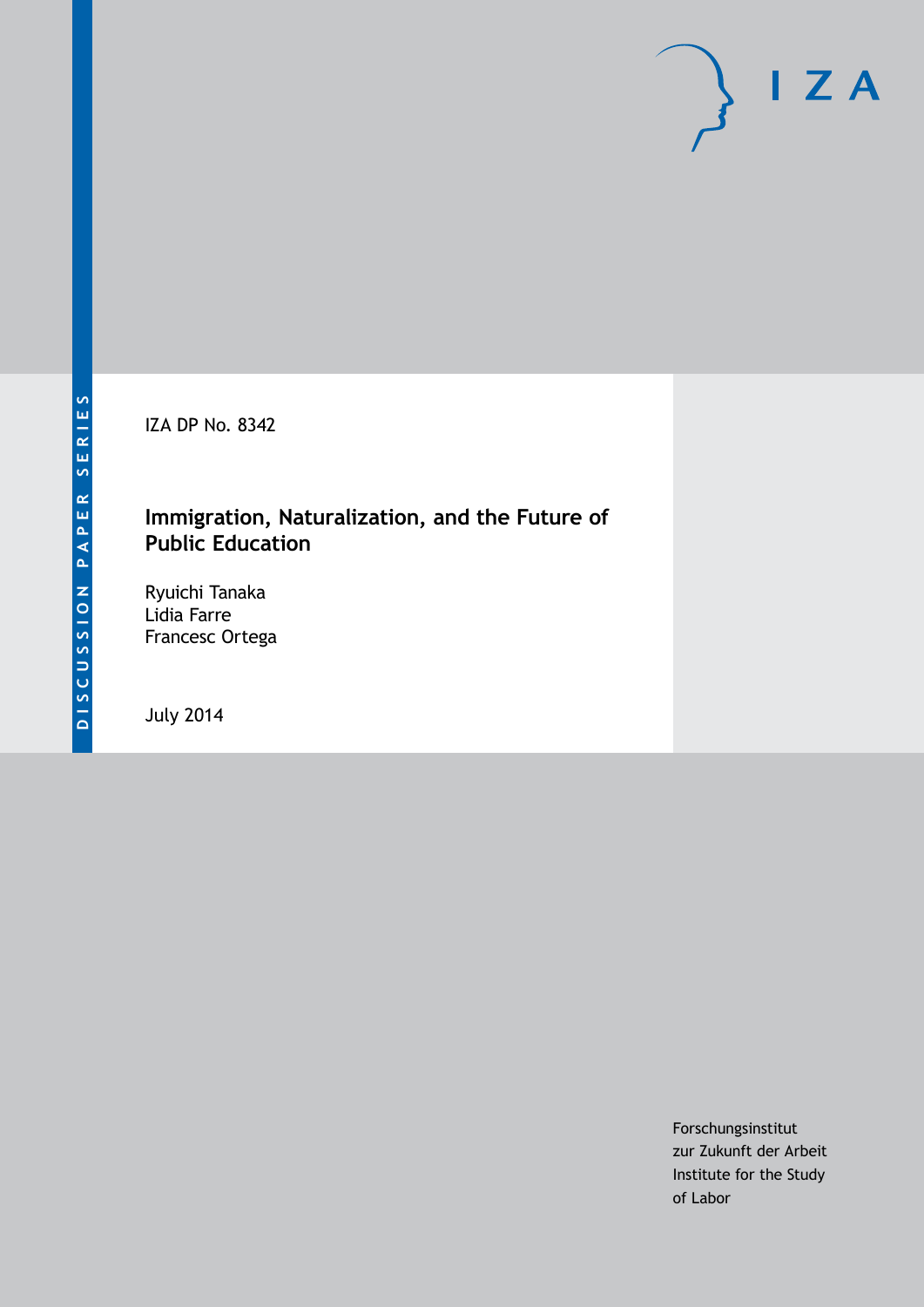# **Immigration, Naturalization, and the Future of Public Education**

## **Ryuichi Tanaka**

*National Graduate Institute for Policy Studies*

## **Lidia Farre**

*University of Barcelona, IAE-CSIC and IZA*

## **Francesc Ortega**

*Queens College, CUNY and IZA*

Discussion Paper No. 8342 July 2014

IZA

P.O. Box 7240 53072 Bonn Germany

Phone: +49-228-3894-0 Fax: +49-228-3894-180 E-mail: [iza@iza.org](mailto:iza@iza.org)

Any opinions expressed here are those of the author(s) and not those of IZA. Research published in this series may include views on policy, but the institute itself takes no institutional policy positions. The IZA research network is committed to the IZA Guiding Principles of Research Integrity.

The Institute for the Study of Labor (IZA) in Bonn is a local and virtual international research center and a place of communication between science, politics and business. IZA is an independent nonprofit organization supported by Deutsche Post Foundation. The center is associated with the University of Bonn and offers a stimulating research environment through its international network, workshops and conferences, data service, project support, research visits and doctoral program. IZA engages in (i) original and internationally competitive research in all fields of labor economics, (ii) development of policy concepts, and (iii) dissemination of research results and concepts to the interested public.

<span id="page-1-0"></span>IZA Discussion Papers often represent preliminary work and are circulated to encourage discussion. Citation of such a paper should account for its provisional character. A revised version may be available directly from the author.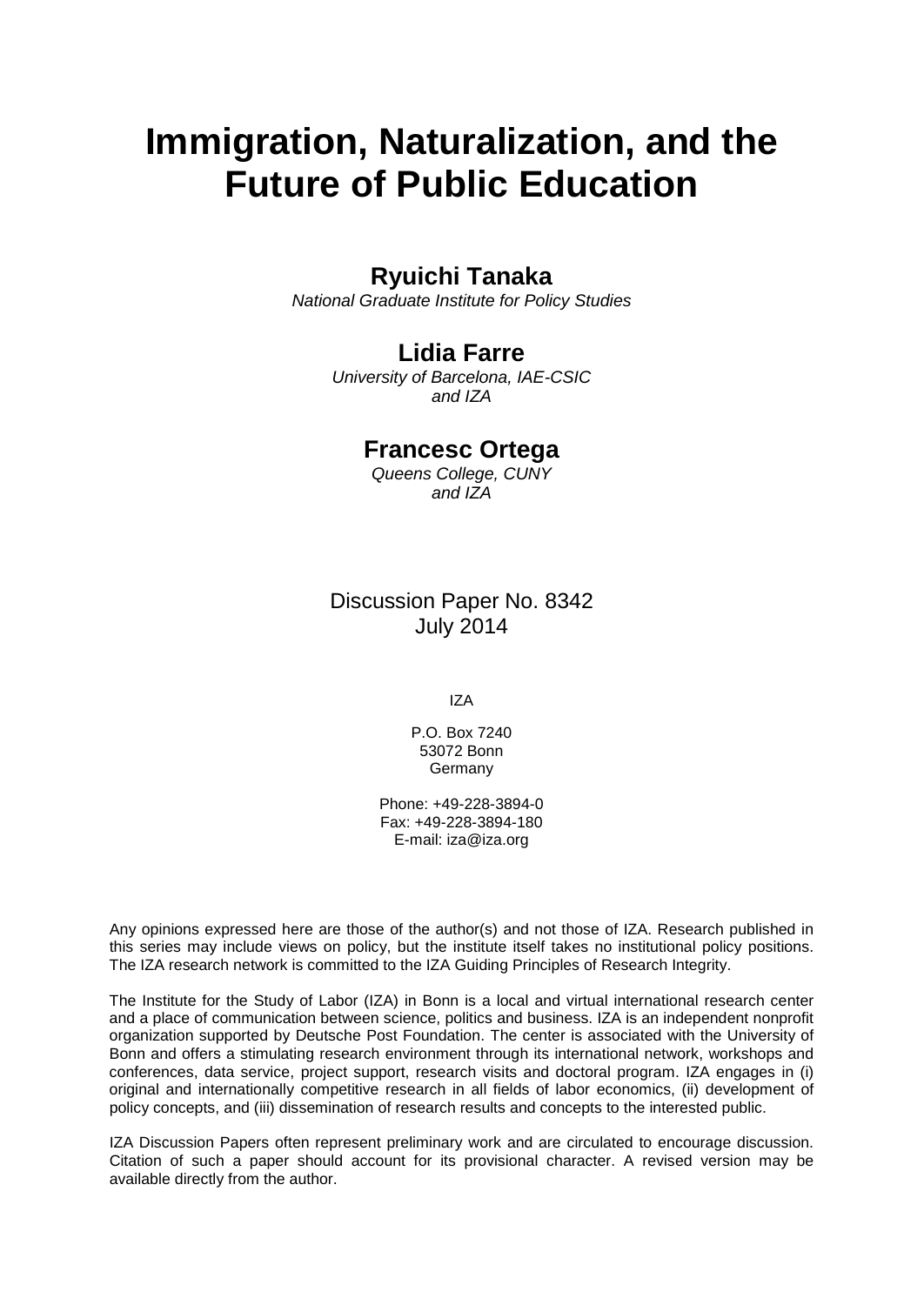IZA Discussion Paper No. 8342 July 2014

## **ABSTRACT**

## **Immigration, Naturalization, and the Future of Public Education[\\*](#page-1-0)**

This paper analyzes the effects of immigration on the education system of the receiving country from a political economy perspective. Specifically, we extend the school-choice model by Epple and Romano (1996b) and Coen-Pirani (2011) by incorporating a subsidy to private schools, a distinguishing feature of Spain's education system. We calibrate the model to match key moments of Spain's economy and education system in year 2008, the end of a large episode of immigration. By means of simulations we evaluate the effects of immigration on the size and quality of Spain's public education. Our main findings are as follows. First, immigration will lead to a small increase in the *size* of public education in terms of enrollment. However, this increase in size masks an important composition effect. There is a large native flight away from public schools that is offset by the large inflow of immigrant children into public schools. Secondly, we predict a large reduction in the *quality* of public education, an 11 percent reduction in public spending per student. Our analysis suggests that these effects will unfold unevenly over time. While the changes in the size (and student composition) of public schools will take place promptly upon arrival of the immigrants, the reduction in funding will be more gradual and only fully take place once the immigrant population has been enfranchised. We also provide estimates separately for Spain's regions, which enjoy some autonomy in their education policies and experienced widely different levels of immigration.

JEL Classification: D7, F22, H52, H75, J61, I22, I24

Keywords: education, public school, immigration, naturalization

Corresponding author:

Francesc Ortega Department of Economics Queens College, CUNY 300A Powdermaker Hall 65-30 Kissena Blvd. Queens, New York 11367 USA E-mail: [fortega@qc.cuny.edu](mailto:fortega@qc.cuny.edu)

We thank Daniele Coen-Pirani for comments and for making his code available for replication. We also benefitted from insightful comments by Antonio Cabrales, Kyle Hyndman, Max Steinhardt and seminar participants at CUNY, Tokyo and Tsukuba.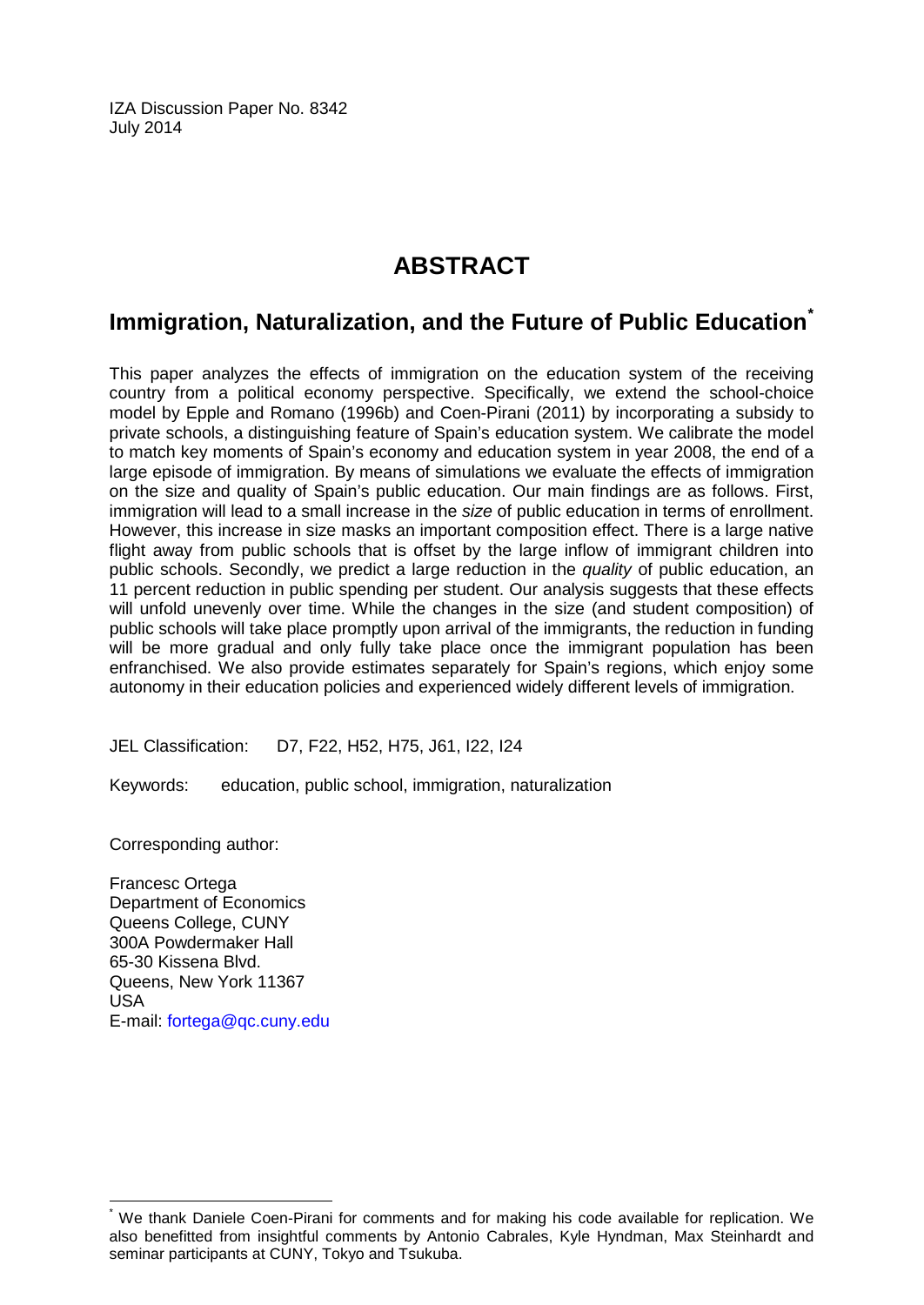## 1 Introduction

Public education is one of the pillars of modern democracies. Besides educating voters so that they can delegate policy-making to effective politicians, it has also been argued that public education plays an important economic role by helping rein in income inequality, facilitating upward mobility, and fostering economic growth.<sup>1</sup>

For these reasons ensuring sufficient funding for high-quality public education is a fundamental public policy in every country. From a political economy perspective, the key determinant of the quality of public education is the income distribution of voters and their preferences over public education. These preferences depend, in turn, on whether a household chooses to send their children to tuition-free public schools or to private ones [\(Epple](#page-37-0) [and Romano](#page-37-0) [\(1996b\)](#page-37-0)). As a result of this feedback between policies and individual choices, shocks to voters' preferences may propagate into unexpectedly large changes in the quality of public education.

Rapid demographic changes can operate as one such shock. Specifically, when a country experiences a large immigration wave its domestic politics are likely to be profoundly reshaped, with wide-ranging consequences for public policies and the welfare state. In particular, there are a number of ways in which immigration may affect education policies. On the one hand, immigrant households often lead to a disproportionately large increase in enrollment in public schools, given their relatively lower average income and higher fertility. This may lead native voters to change their preferences over the level of resources to devote to public education. On the other hand, immigrants eventually affect the politics of the host country either directly when they become naturalized (and gain the right to vote) or indirectly when forward-looking politicians cultivate their favor in anticipation of their enfranchisement. In an influential study of the effects of immigration on the education system, [Coen-Pirani](#page-36-0) [\(2011\)](#page-36-0) argues that the large immigration wave experienced by California between 1970 and 2000 may have been responsible for a 24% reduction in the quality of public education, measured by spending per student in public schools, and a reduction in the share of native students enrolled in public schools.

Naturally, the effects of immigration on the education system of the host country depend crucially on the characteristics of the immigrant population, such as their income [\(Dottori](#page-36-1) [et al.](#page-36-1) [\(2013\)](#page-36-1)) and their aspirations and attitudes toward education [\(Goyette and Xie](#page-37-1) [\(1999\)](#page-37-1),

<sup>1</sup>See, for instance, [Glomm and Ravikumar](#page-37-2) [\(1992\)](#page-37-2), [Galor and Zeira](#page-37-3) [\(1993\)](#page-37-3), [Fernandez and Rogerson](#page-37-4) [\(1996\)](#page-37-4), [Gradstein and Justman](#page-37-5) [\(2002\)](#page-37-5), [Blankenau et al.](#page-36-2) [\(2007\)](#page-36-2), or [Takii and Tanaka](#page-37-6) [\(2009\)](#page-37-6), among many others.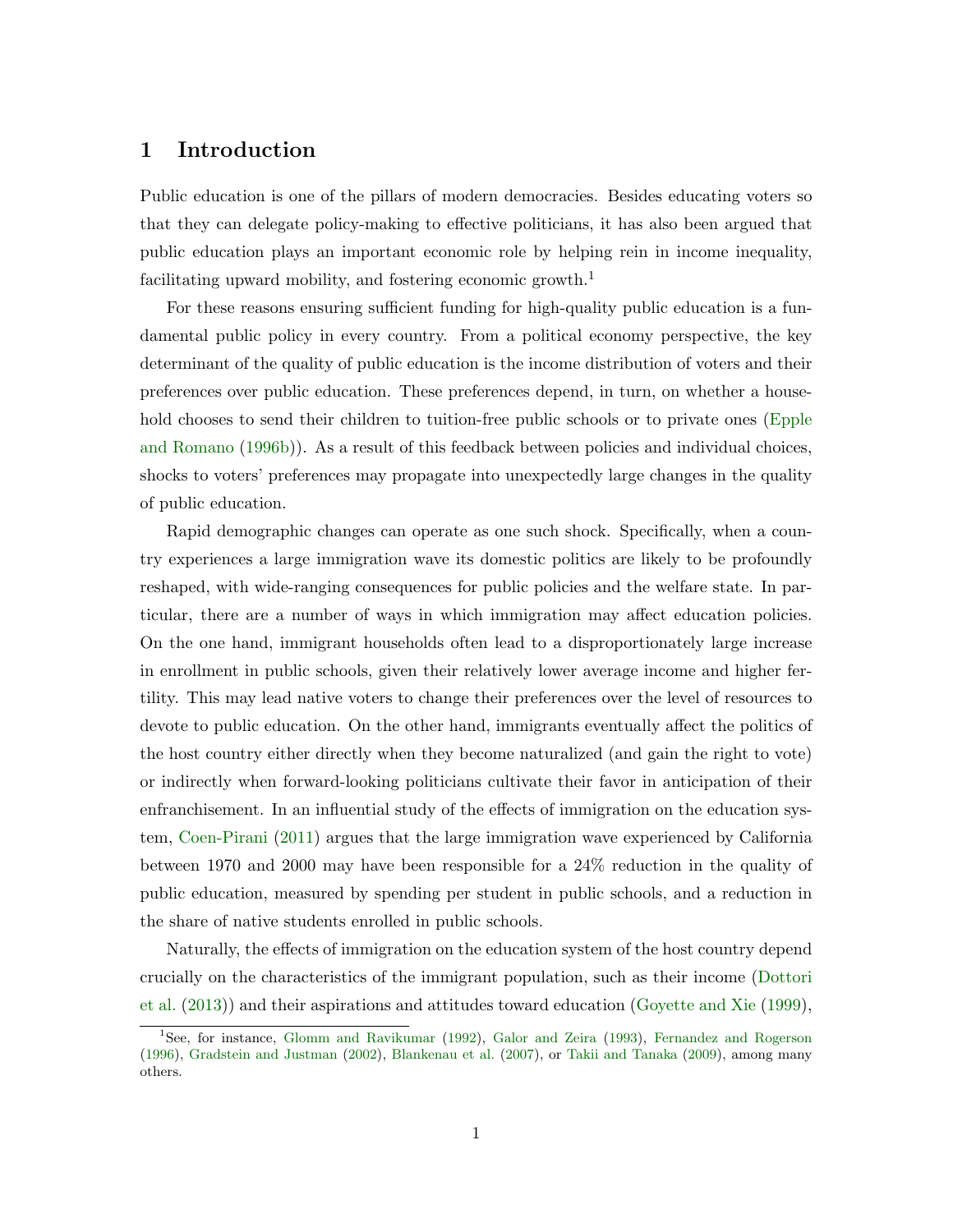[Hsin and Xie](#page-37-7) [\(2014\)](#page-37-7)). Likewise some features of the education system in the host country may also mediate the effects of immigration on voters' support for public education. One such feature is the cost incurred by households that want to send their children to private schools. In some countries private schools charge very high tuition and can only be afforded by an affluent minority. For instance, average private school tuition in the U.S. in 2007-2008 was \$8,549 (18 percent of GDP per capita in that year).<sup>2</sup> In other countries governments subsidize private schools, greatly reducing the tuition that households need to pay. For instance, the average annual private school tuition in Spain was below 500 euros (2 percent of GDP per capita).<sup>3</sup>

This paper studies both qualitatively and quantitatively how immigration affects the education system of the receiving countries. For this purpose, we focus on the recent experience of Spain, which experienced a large-scale immigration episode between the late 1990's and the late 2000's. In 1998 its foreign-born share among the working-age population was about 3 percent but rose by 10 percentage points over the course of a decade. Immigrants from a wide variety of countries were attracted to Spain because of its robust economic growth, which came to a halt in 2008 when the Great Recession and the subsequent austerity measures plunged the economy into a severe slump. In addition to its large magnitude, we also emphasize the importance of accounting for the large diversity of the immigrant population in Spain, both in terms of their earnings and preferences for education.

A defining feature of Spain's education system is a large role played by private schools, which account for one third of the overall enrollment in compulsory education.<sup>4</sup> Underlying the high popularity of private schools among Spanish households is the large subsidy that most private schools receive from the government, which allows these schools to charge fairly low tuition. While not unique to Spain, the presence of a subsidy to private education has not been taken into account in previous analyses of the effects of immigration on the education system. Thus one contribution of our work is to examine how the presence of the subsidy affects the political economy of public education and the effects of a large

<sup>2</sup>Table 63 in the Digest of Education Statistics 2010, National Center for Education Statistics. Includes elementary, secondary and high school. On average the tuitions charged by elementary, secondary, and high schools were \$6,733, \$10,549, and \$10,045.

<sup>&</sup>lt;sup>3</sup>In Spain in year 2007 average tuition in subsidized (concerted) schools was 260 euros and in fully private schools was 2,223 euros (Family Expenditure Survey), with wide regional variation. In that same year enrollment in the former was 88 percent of the combined enrollment in concerted and fully private schools (elementary and secondary education combined). As a result the average annual tuition in private schools (concerted or not) in Spain in 2007 was 476 euros.

<sup>&</sup>lt;sup>4</sup>In the United States private schools account for only 10 percent of the overall enrollment in pre-university education.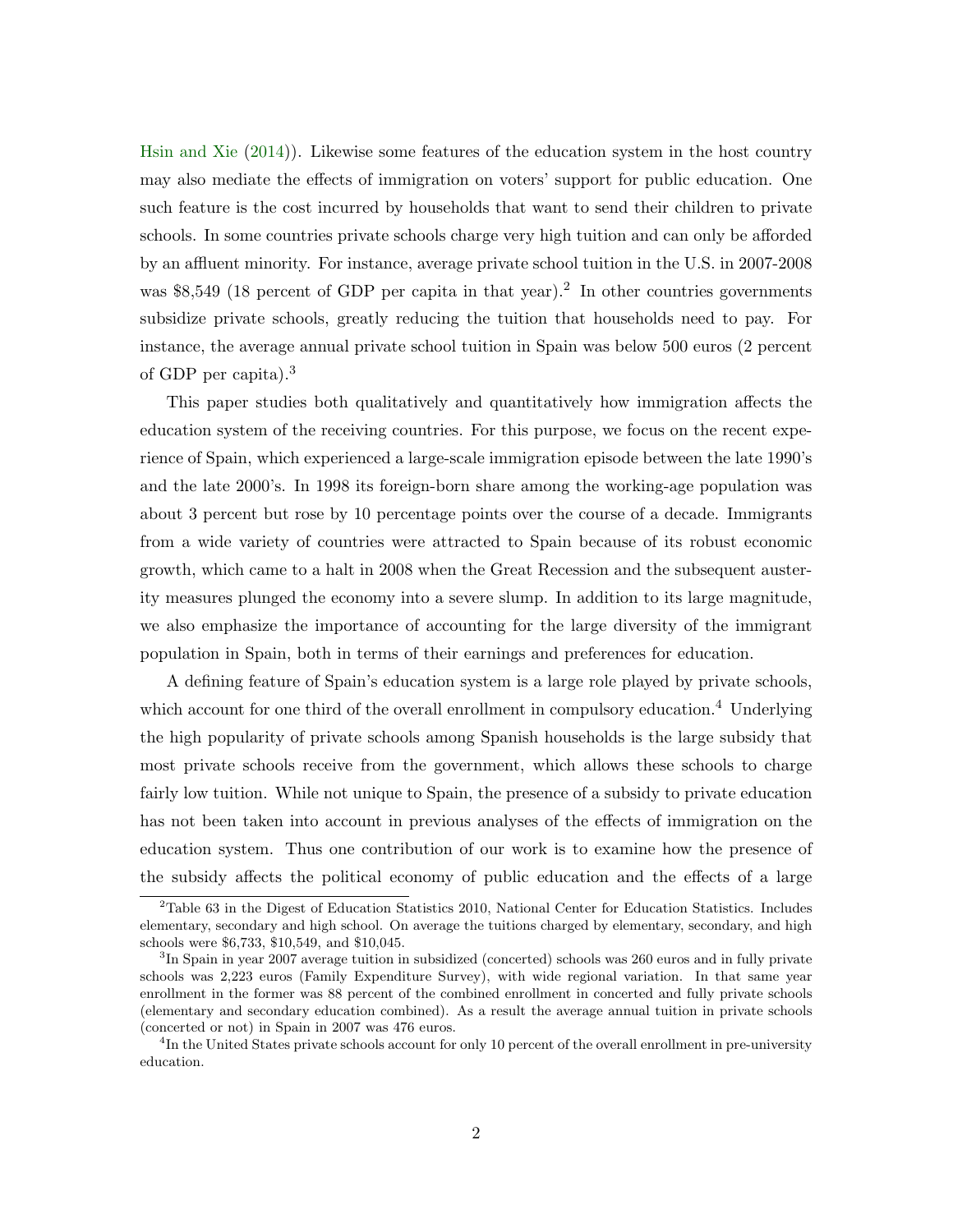immigration wave.

More specifically, in this paper we build a political economy model of school choice a la [Epple and Romano](#page-37-0) [\(1996b\)](#page-37-0). Following [Coen-Pirani](#page-36-0) [\(2011\)](#page-36-0) we adapt it to the analysis of immigration by allowing for a great deal of heterogeneity in households' preferences over education. In particular, we allow for heterogeneity within the immigrant population in order to capture the large differences in the school choices of Spanish immigrants on the basis of their country of origin. Furthermore we assume that private schools are subsidized by the government although they may also charge tuition. We then calibrate the model to match key moments of Spain's economy and education system in year 2008. In line with the Spanish experience we assume that immigrants had access to free public schools and subsidized private schools, and paid taxes, just like natives. However, they were not allowed to vote.

To evaluate the quantitative impact of immigration we simulate the model under two counterfactual scenarios. First, we simulate the economy under the assumption that the immigrant population in Spain had remained as in year 2000. By comparing the equilibrium outcomes to the benchmark for year 2008 this exercise identifies the effects of immigration arising from the increased demand for schooling by the immigrant households and their contribution to the public coffers through taxes. As we show, the arrival of immigrant households had an effect on the education policy preferred by the median voter. Second, we consider a counterfactual scenario where the immigrant population in year 2008 is naturalized. In this case we focus on the effects arising from the enfranchisement of immigrants. Since on average immigrants in Spain had lower income than natives, the median voter shifted down in the income distribution and this affected the policy supported by the majority of voters. To some extent one can view these two exercises as providing the short and long-run effects of immigration on the country's public education policy.

Our main findings are as follows. First, the combined effects of immigration and naturalization will lead to a small increase in the *size* of public education, with enrollment per 100 households increasing by about 0.63. However, this increase in size masks an important composition effect. There is a large reduction in the enrollment of native students in public schools (who flee toward private schools). But this is offset by the arrival of a large number of immigrants into the economy, characterized by a much higher propensity than natives to attend public schools. In net terms the combined effect on native enrollment in public schools is a reduction in 3.5 students per 100 households. Hence, immigration is responsible for a combined increase in 4.1 public-school students per 100 households.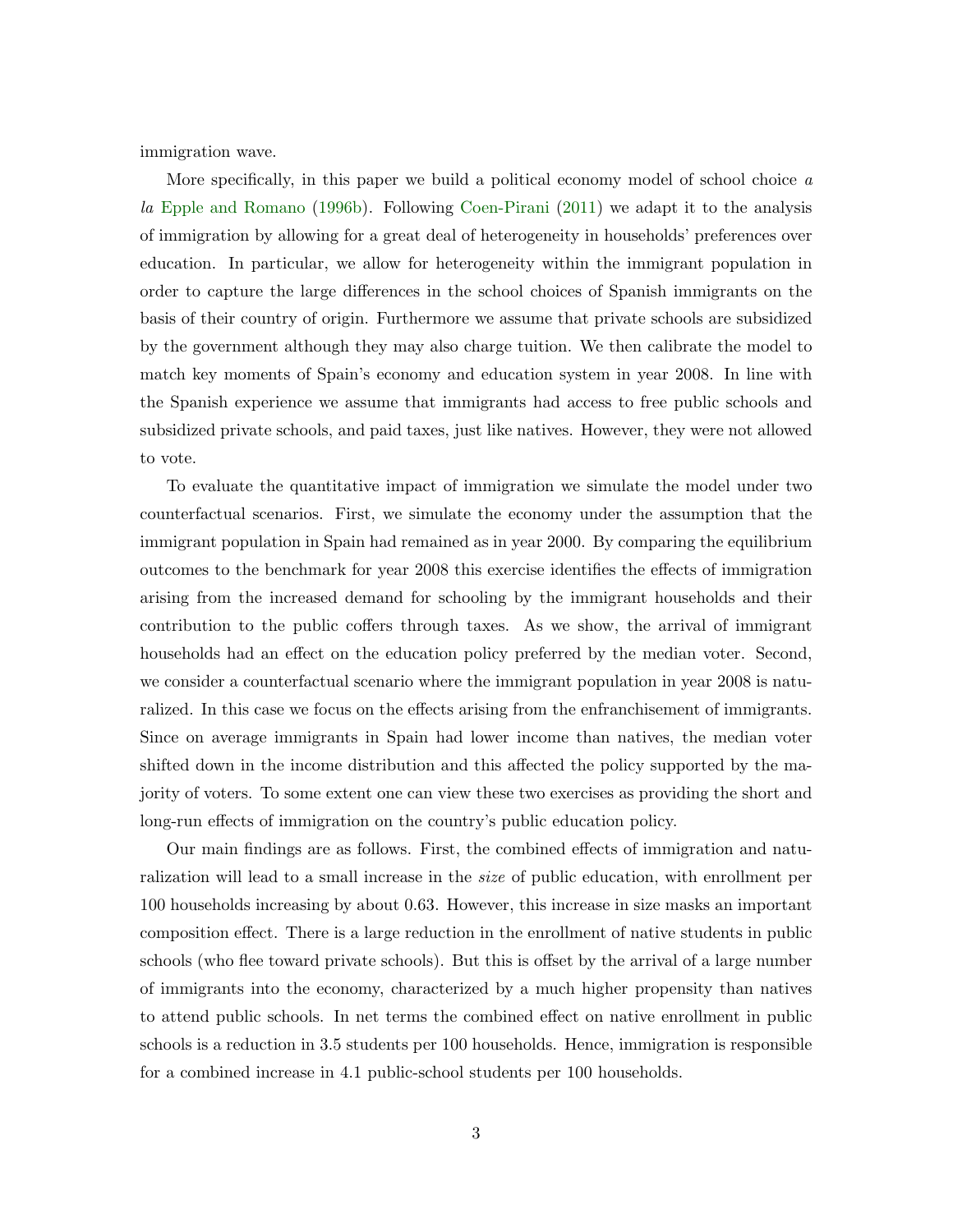Secondly, there will be a large reduction in the quality of public education. We estimate that public spending per student will fall by 11 percent reduction. Our analysis suggests that these effects will unfold unevenly over time. While the changes in the size (and student composition) of public schools will take place promptly, upon arrival of the immigrants, the reduction in funding will be more gradual and only fully take place once the immigrant population has been fully enfranchised.

We also recognize that regional governments in Spain have some degree of autonomy in deciding their education policies and that the size of the immigration flows, relative to population, varied widely across Spanish regions. Thus we also provide a regional analysis where we treat each of Spain's 17 regions as an economic unit determining its education policy autonomously and responding to the immigration inflow into the region. We find a great deal of heterogeneity in the effects of immigration across Spanish regions. In the regions with the largest immigration flows, relative to population, immigration may have led to a 25 percent reduction in public education spending per student, and a 7 percentage-point reduction in the share of native students enrolled in public schools.

Our analysis and calibration strategy are closely related to the above-mentioned study by [Coen-Pirani](#page-36-0) [\(2011\)](#page-36-0). Our theoretical model departs from his framework by explicitly considering multiple source countries for immigrants, allowing for group-level heterogeneity both in terms of income as well as preferences for education. As noted earlier, our framework also features a subsidy for private schooling, in line with the characteristics of Spain's education system. In terms of our focus, we emphasize the decomposition of the effects of immigration from those of naturalization, and we also investigate how immigration affects regional inequality in education policies.

More generally, this paper is related to studies that evaluate the effects of immigration on the size of government. [Razin et al.](#page-37-8) [\(2002\)](#page-37-8) argue that immigration is likely to lead to lower redistribution because of a 'fiscal leakage' effect. Along these lines, a recent empirical study by [Speciale](#page-37-9) [\(2012\)](#page-37-9) finds that immigration flows into European countries are associated with a reduction in public spending. Somewhat in opposition to these papers, the theoretical arguments in [Ortega](#page-37-10) [\(2010\)](#page-37-10) suggest that when voters are foresighted immigration may be key in order to sustain political support for income redistribution. The current paper focuses on a particular type of redistributive policy, public education, to see how immigration affects its quantity and quality. In this sense, our work is closely related to the large literature on education finance and its political economy (e.g., [Fernandez and Rogerson](#page-37-11) [\(1995\)](#page-37-11), [Fernandez](#page-37-12) [and Rogerson](#page-37-12) [\(1999\)](#page-37-12)).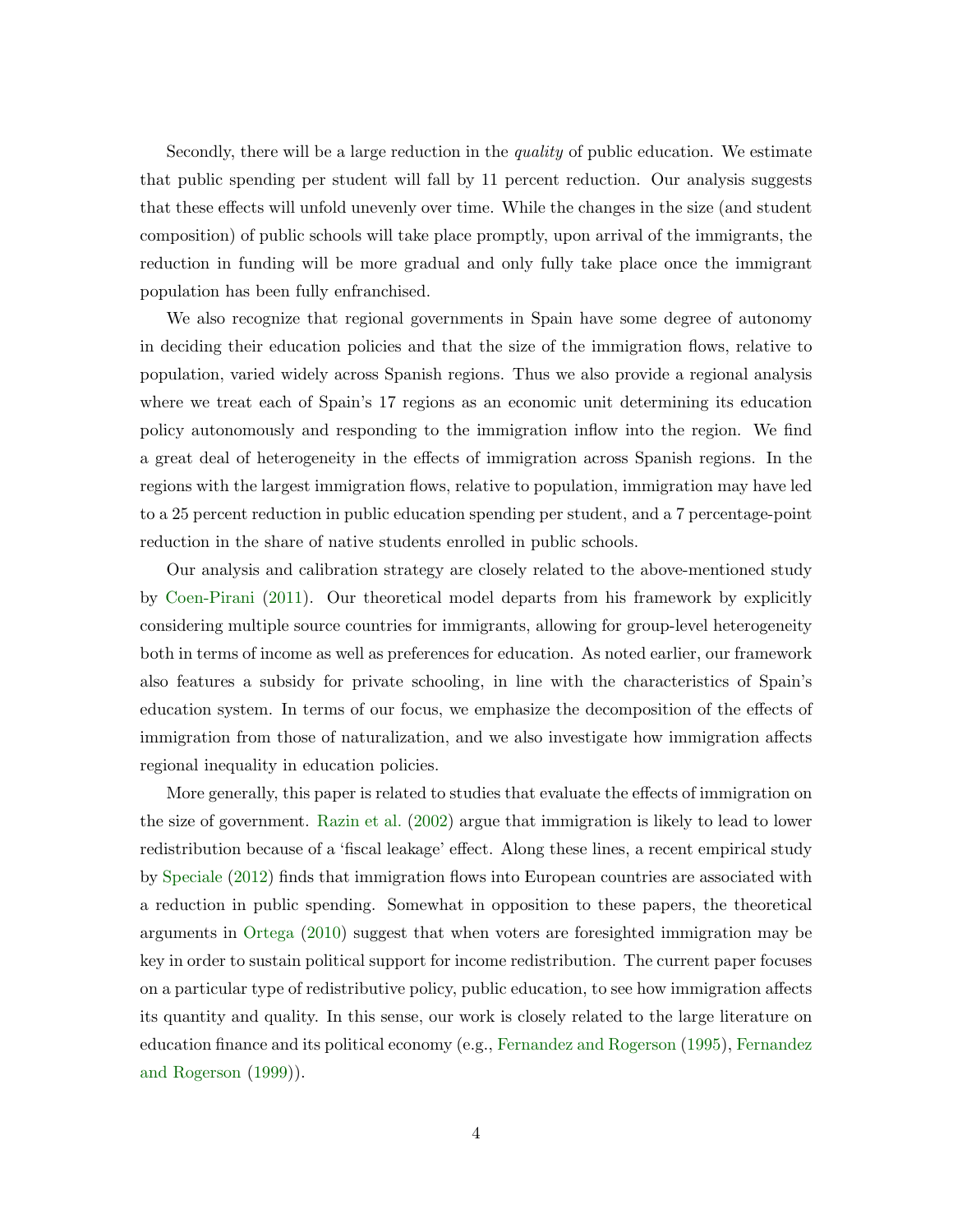Our work is also related to [Dottori et al.](#page-36-1) [\(2013\)](#page-36-1) who theoretically characterize optimal immigration policies that take into account the effects of immigration on the school choices of natives. Their main finding is that the optimal policy is highly biased in favor of skilled immigrants. A recent study by [Albornoz-Crespo et al.](#page-36-3) [\(2011\)](#page-36-3) presents a model of endogenous migration at the household level where school quality and student outcomes are determined endogenously. In their model the key dimension of heterogeneity is parental motivation toward their children's education and they analyze which immigration policies produce positive selection along this dimension. Our model also incorporates these dimensions of household heterogeneity, which play an important role in the quantitative evaluation of the impact of immigration on education policy.

The structure of the paper is as follows. [Section 2](#page-7-0) presents a concise description of the Spanish schooling system.In [Section 3,](#page-9-0) we show summary statistics. [Section 4](#page-11-0) presents a simple theoretical framework based on the model by [Epple and Romano](#page-37-0) [\(1996b\)](#page-37-0). In [Section 5](#page-19-0) we explain our calibration strategy as well as the data for the calibration. [Section 6](#page-24-0) presents the results of the counterfactuals. [Section 7](#page-29-0) discusses regional variation of the impact of immigration on public education policy. [Section 8](#page-34-0) concludes.

## <span id="page-7-0"></span>2 Institutional Background: the Spanish Education System

Compulsory schooling in Spain is composed of two stages: six years of elementary (primary) school and four years of secondary schooling (known as E.S.O, or Compulsory Secondary Schooling in its Spanish acronym). As a result, students are required to be in school between the ages of 6 and  $16<sup>5</sup>$  Beyond compulsory schooling, pre-university education also includes two years of Bachillerato, which prepares students for college, or alternatively occupational training (Formacion Profesional).

Between years 2000 and 2009 public spending in education in Spain increased year after year. In 2009 the overall public spending in education was 52.5 billion  $(10^9)$  euros, 4.98% of GDP. The largest share of these funds are devoted to pre-university education (62.3% in year 2009).<sup>6</sup> A large share of the budget is used to directly finance public schools, which are free of tuition. But a sizable amount is also devoted to subsidizing private elementary and secondary schools (5.9 billion euros in 2009, about 18 percent of the pre-university public spending). As a result of the affordable tuition, private schools account for a large share

 ${}^{5}$ However, it is very common to begin school at age 3: in the academic year 2010-2011 the enrollment rate for 3-year olds was over 96 percent.

 ${}^{6}$ Financing for public universities accounts for 20.7% of the budget. The source for this data is the report 'Datos y Cifras - Curso escolar 2011/2012' by the Ministry of Education.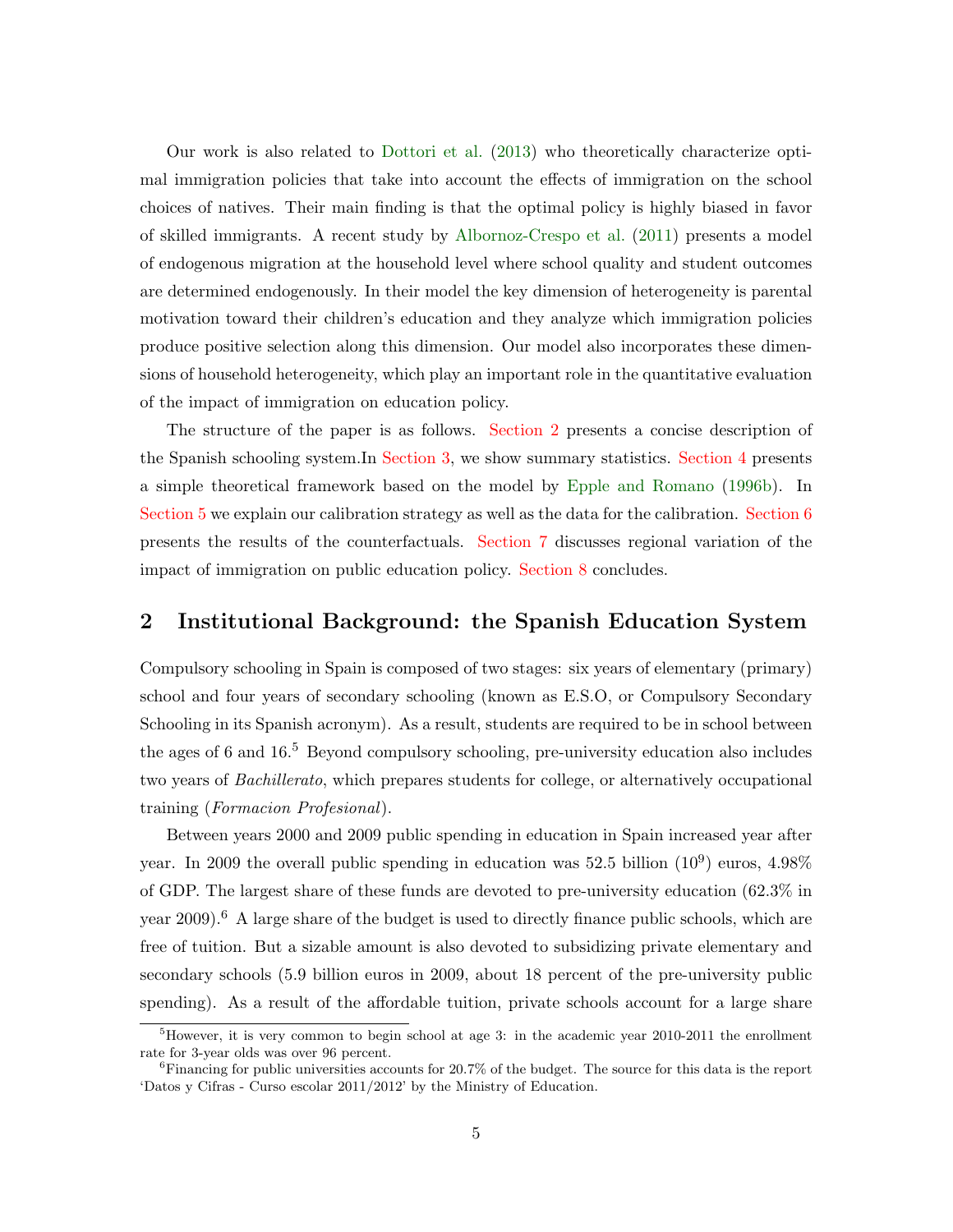of the student body in Spain. In academic year 2009-2010, about 1/3 of the pre-university students was enrolled in private schools. In comparison in the US the share of students in private schools is about 10 percent (National Center for Education Statistics, academic year 2009-2010).

The vast majority of private schools in Spain are subsidized by the government and are known as 'concerted' schools.<sup>7</sup> In exchange for government funding that supposedly covers the school's whole salary bill, concerted schools agree to conduct an admission policy on the basis of the same criteria as public schools and to closely follow the core curriculum of public schools. Concerted schools account for almost 90 percent of the private-school enrollment. The remaining students attend private schools that are not subsidized and therefore charge much higher tuition.

While, in theory concerted schools are not allowed to charge for tuition, in practice there are quasi-compulsory payments required from parents in terms of donations to the parents' association, building maintenance or financing of extracurricular activities. According to a 2012 study by the Association of Spanish Consumers [\(OCU](#page-37-13) [\(2012\)](#page-37-13)), over 90% of concerted schools require payments that are perceived by households as compulsory. The average annual payment was 501 euros, much lower than the tuition charged by fully private schools.<sup>8</sup>

In practice there are important differences between public and private schools. First, some evidence points to better student outcomes in standardized tests in private schools, followed by private concerted schools, and last by public schools [\(Trillo del Pozo et al.](#page-36-4)  $(2006)$ ).<sup>9</sup> Second, the share of immigrant students in public schools is much higher than in private schools. In part this may be due to the larger out-of-pocket household expenses but it is also possible that the emphasis on Catholic education in concerted schools is an important deterrent for immigrant households with a different religious background.<sup>10</sup>

<sup>7</sup>Concerted schools were introduced in 1985 to accommodate the increasing demand for education that resulted from the baby boom and the increase in compulsory schooling age, and the majority are Catholic. For more details see [Arellano and Zamarro](#page-36-5) [\(2007\)](#page-36-5).

<sup>8</sup> In some neighborhoods in Barcelona and Madrid tuition in concerted schools can be as high as 200 euros per month. More systematic evidence is available in the 2007 supplement to the Family Expenditures Survey, which reported average annual household expenditures per student disaggregated by type of school. Focusing on expenditures in tuition (upfront or as monthly fees) and extracurricular activities taking place within the schools, the average expenses per student in compulsory secondary school in public, concerted, and private schools were, respectively, 10 euros, 260 euros, and 2,223 euros.

<sup>&</sup>lt;sup>9</sup>What is less clear is whether the source of the differences is due to sorting in ability and family background or to the value-added provided by the schools. For instance, [Calero and Escardibul](#page-36-6) [\(2007\)](#page-36-6) and [Anghel and Cabrales](#page-36-7) [\(2010\)](#page-36-7) find that differences in performance between public and concerted schools are largely accounted for by parental background.

 $10$ [de la Rica and Ortega](#page-36-8) [\(2012\)](#page-36-8) report that 11 percent of the foreign-born population in Spain in year 2008 originated in Morocco. Adding also other immigrants from majority Muslim countries or followers of other religions leads to an important share of the immigrant population that may be disinclined to attend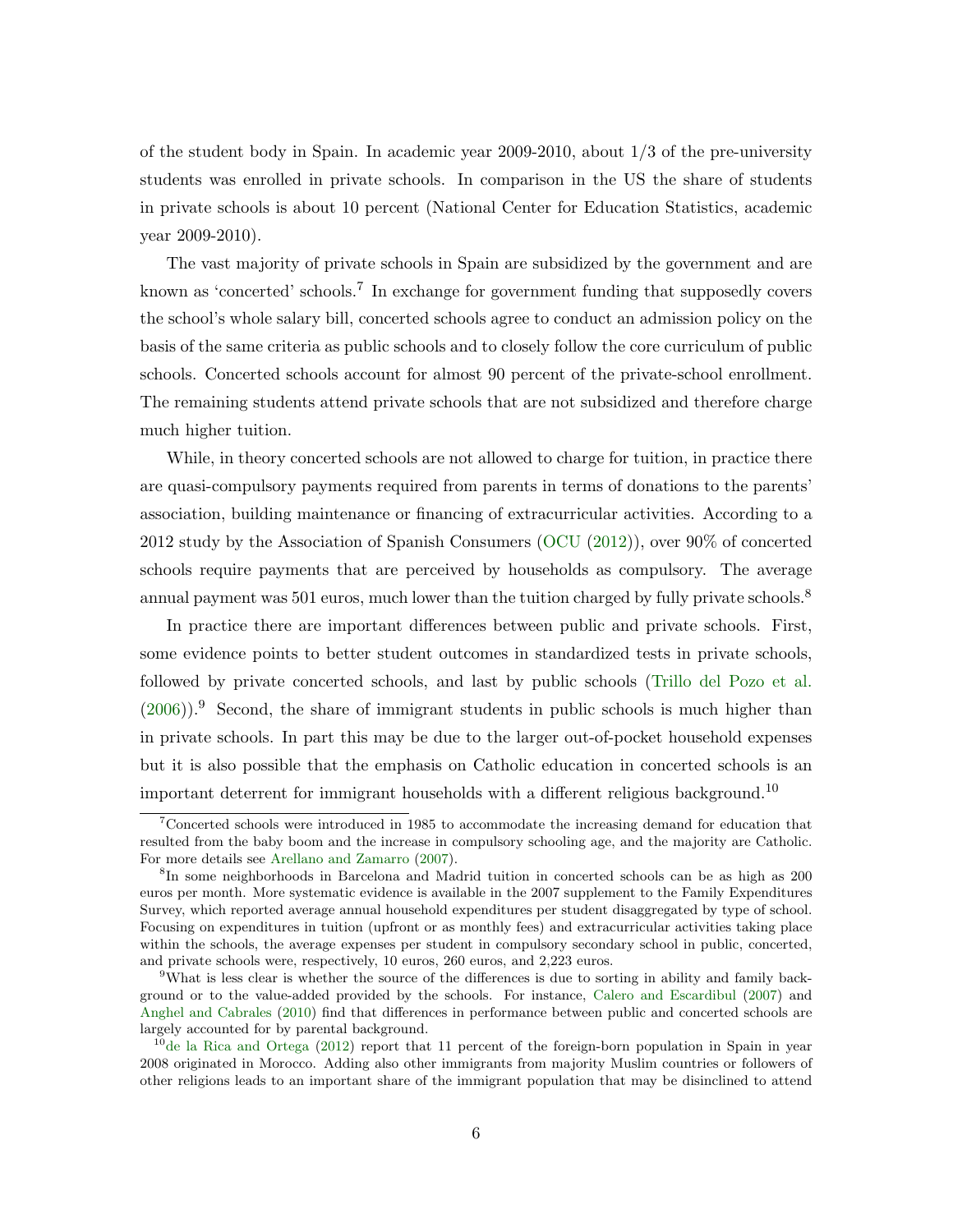In summary, the main distinguishing feature of the Spanish compulsory education system is the large share of students in subsidized private schools. We will present a simple theoretical model in [Section 4](#page-11-0) capturing this important feature.

## <span id="page-9-0"></span>3 Summary statistics

Let us begin by illustrating the impact of immigration on the Spanish schooling system. Between year 2000 and 2010 the population of students with foreign nationality increased by a factor of 5.4, from 141,916 to over 770,384 students.<sup>11</sup> The rise in this segment of the student population was very rapid until 2008 (when it reached 755,587 students) and has plateaued since then, reflecting the sharp reduction in immigration flows as the Great Recession hit the Spanish economy.

The impact of immigration on public and private schools has been very uneven. In year 2000 the share of foreign students in public and private schools was similar (2.3 and 1.4 percent, respectively). By 2008 the corresponding figures were 11.9 and 5.6 percent.<sup>12</sup> That is, approximately a 10 percentage-point increase in public schools compared to barely 4 in private schools. It is also worth pointing out that the immigrant population in Spain is very diverse in terms of origin. In 2010 the breakdown of the foreign student population by origin was as follows: 40% originated from South and Central America, 29% from the rest of Europe, 23% from Africa, and about 6% from Asia. Among all of these students, the vast majority are in public schools (82%), with the remainder being accounted for by concerted schools (14%), and only 4% in fully private schools. In comparison, the breakdown for the overall student population, including native students, is approximately 68%, 27%, and 5%, respectively.

The inflows of immigrants may affect not only the size but also the quality of education. Between years 2000 and 2010, increasing government funding has led to a general reduction in student-teacher ratios, a commonly used proxy for the quality of education (16 percent). However, this quality improvement has been much more muted in high immigration regions. [Farre et al.](#page-37-14) [\(2014\)](#page-37-14) document that the reductions in student-teacher ratios have been much smaller in regions that have experienced a large increase in their foreign-born share over the decade. This is illustrated in [\(Figure 1\)](#page-45-0).

We next present some of the main variables that our analysis will focus on. The data have

Catholic schools.

 $11$ These figures do not include students that have double nationality or second-generation immigrant children so it underestimates the impact of immigration on the schooling system in Spain.

<sup>12</sup>Source: Spanish Ministry of Education, Culture and Sports.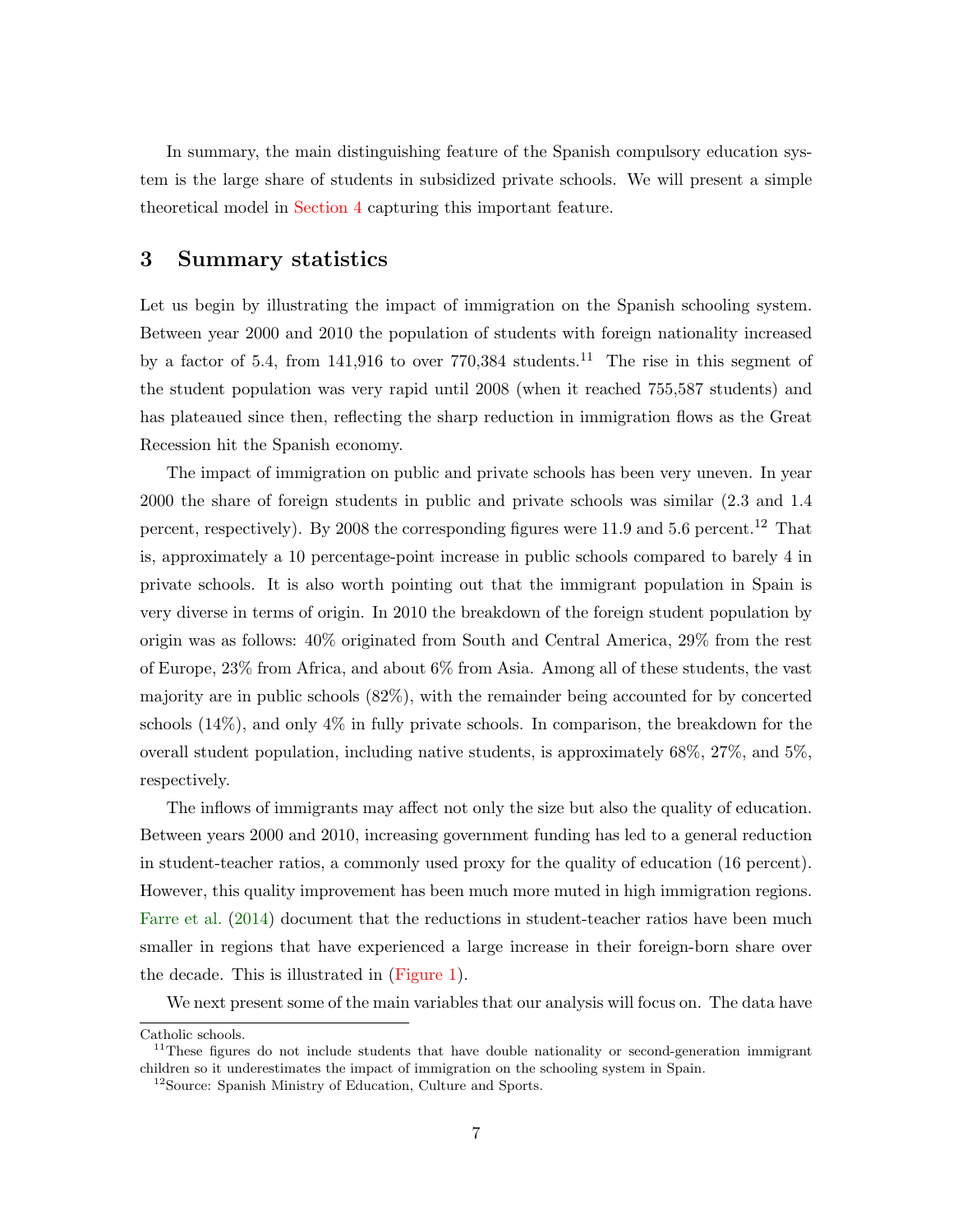been collected from numerous sources, combining administrative education data provided by the Ministry of Education with a variety of household-level surveys. Details on the data sources and on the construction of these variables are collected in [Appendix A.](#page-48-0)

[Table 1](#page-38-0) provides some descriptive statistics for years 2000 and 2008. The latter is the key year used in the calibration of our model since it corresponds to the end of the wave of immigration received by Spain.<sup>13</sup> Between years 2000 and 2008 Spain experienced robust economic growth, with real GDP increasing by 32 percent in this 8-year period.<sup>14</sup> This was the continuation of an economic expansion that had begun in the early 1990s. This economic bonanza, combined with troubled economies in some low-income countries with ties to Spain, led to a large immigration wave. Between 2000 and 2008 the working-age population in Spain increased by almost 15 percent, about 4 million individuals due to immigration. Between 2000 and 2008 the foreign-born share of the population increased by almost 10 percentage points, reaching 13.10 percent in year 2008.

In our paper households are the main unit of analysis. Between years 2000 and 2008, the number of households in Spain increased by almost 35 percent (3.3 million), with a large share of the increase being driven by immigration. In 2008 the Spanish economy had 12.7 million households and about 13.8 percent of all households where headed by a foreign-born individual. Besides its large size the immigration wave into Spain over most of the 2000s is characterized by its wide variation in terms of country of origin. It is helpful to subdivide the immigrant population in four groups according to the continent of origin. Between 2000 and 2008, the number of households headed by an immigrant from Europe increased from 1.38 to 5.09 percent of the overall number of households. Similarly, the number of immigrant households with American origin (North, South and Central) increased from less than 1 percent to 5.62 percent of all households in year 2008. There were also sizable increases in the numbers of households headed by Africans and Asians, reaching 2.62 and 0.48 percent of all households, respectively, in year 2008. In terms of countries of origin, Romania, Ecuador, Morocco and China are the main countries in each group [\(de la Rica](#page-36-8) [and Ortega](#page-36-8) [\(2012\)](#page-36-8)).

In year 2008 the average native household earned 29,403 euros. In comparison the average immigrant household earned 11 percent less  $(26,250 \text{ euros})$ .<sup>15</sup> However, this masks

<sup>&</sup>lt;sup>13</sup>Between 2008 and 2013 the Spanish economy has suffered a severe recession that has led to net population outflows.

 $14$ In comparison nominal GDP increased by 73% thus, approximately, the price level increased by 39 percent between years 2000 and 2008.

<sup>&</sup>lt;sup>15</sup>The data for year 2000 cannot be disaggregated by nativity because the Family Expenditure Survey only identified immigrant households from year 2006 onward.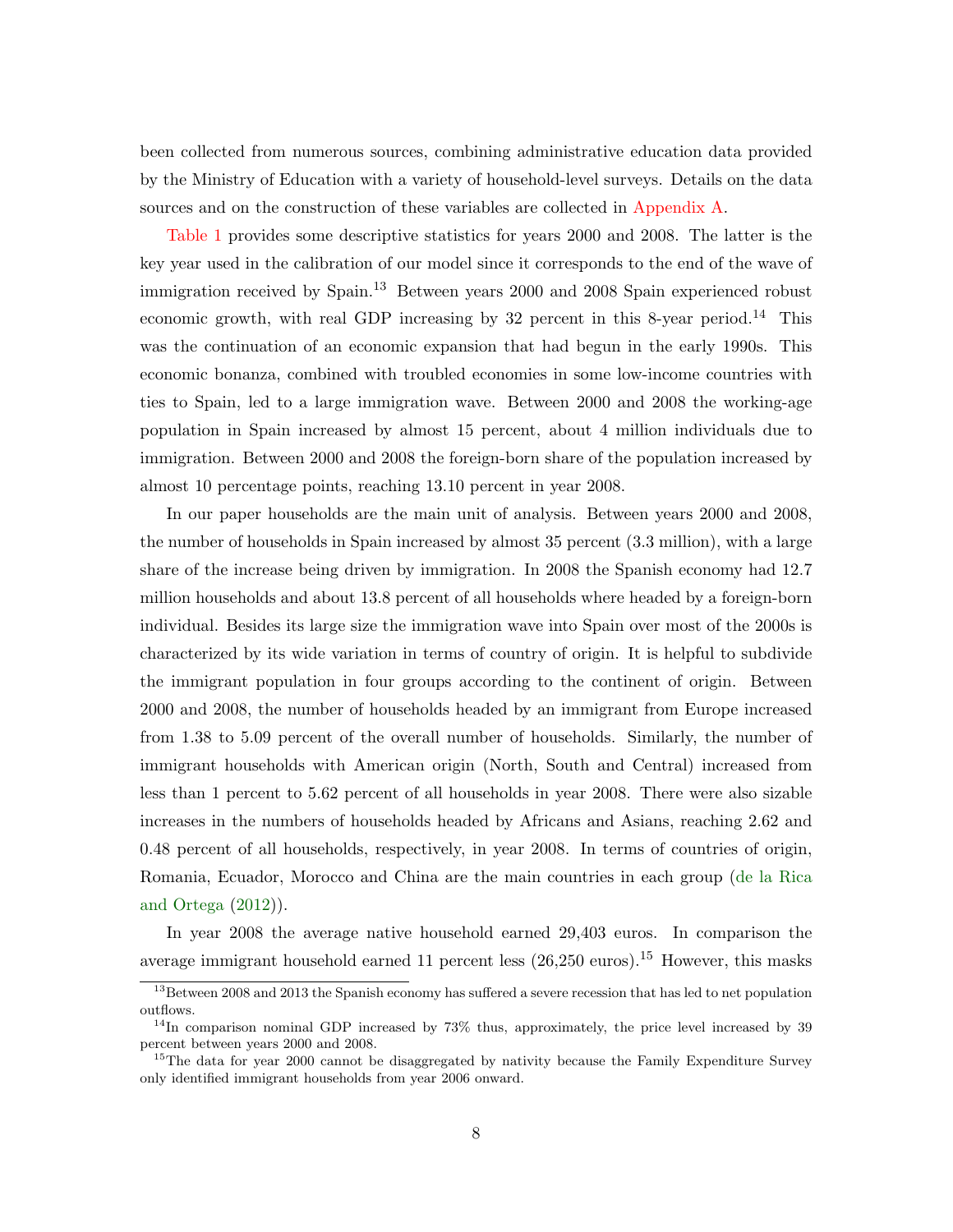substantial heterogeneity across immigrant groups in their socio-economic status. [de la](#page-36-8) [Rica and Ortega](#page-36-8) [\(2012\)](#page-36-8) report that the share of the population (males, age 25-50) with at most primary schooling was 63% among Moroccans, 41% among Eastern Europeans, and 33% among Latinos, compared to just 18% among Spanish natives. Similarly, these groups report higher rates of early marriage for women compared to natives.

Not surprisingly, differences in socio-economic status are also mapped into differences in the share of students in each group attending public schools. As reported in [Table 1,](#page-38-0) the share of native students enrolled in public schools in year 2008 was 65 percent, compared to 83 percent for immigrant children. Among these, the public school enrollment share ranged from 75 percent for Asian children to 90 percent for African children. It is also interesting to note that the overall increase in the share of students in public schools has increased by 3.5 percentage points between years 2000 and 2008, from 66.2 to 69.7 percent. Among natives the share of students enrolled in public schools actually fell by 1 percentage point in this period. Therefore the overall increase in the share of students in public schools is due to a composition effect: the large increase in immigrant children combined with their higher propensity to attend public schools.<sup>16</sup>

Let us now turn to public expenditure in education. Adding all education levels, public expenditure in education reached 4.58 percent of GDP in year 2008 (50.9 billion euros). This is a significant improvement since year 2000, when it was 4.35 percent of GDP, and leaves Spain just below the average of the European Union (27 member states) which was about 5 percent in year 2008. Given our focus on compulsory schooling, it is more relevant to report the spending that corresponds to pre-university education only in [Table 1.](#page-38-0) Spending in pre-university education in year 2000 amounted to 2.70 percent of GDP, and increased to 2.93 percent in year 2008. Spending in subsidizing private schools, which is about 18 percent of all pre-university spending, also increased as a share of GDP over these years.

## <span id="page-11-0"></span>4 The Model

In this section, we extend the school choice model developed by [Epple and Romano](#page-37-0) [\(1996b\)](#page-37-0) along two dimensions. First, we introduce household heterogeneity in preferences for education. This was also a feature of the extension proposed by [Coen-Pirani](#page-36-0) [\(2011\)](#page-36-0), who allowed for parameter heterogeneity between natives and immigrants. We extend the model further by allowing for group-specific parameters within the immigrant population in order to

 $16$ In addition there has been an increase in the public school shares for all immigrant groups between years 2000 and 2008.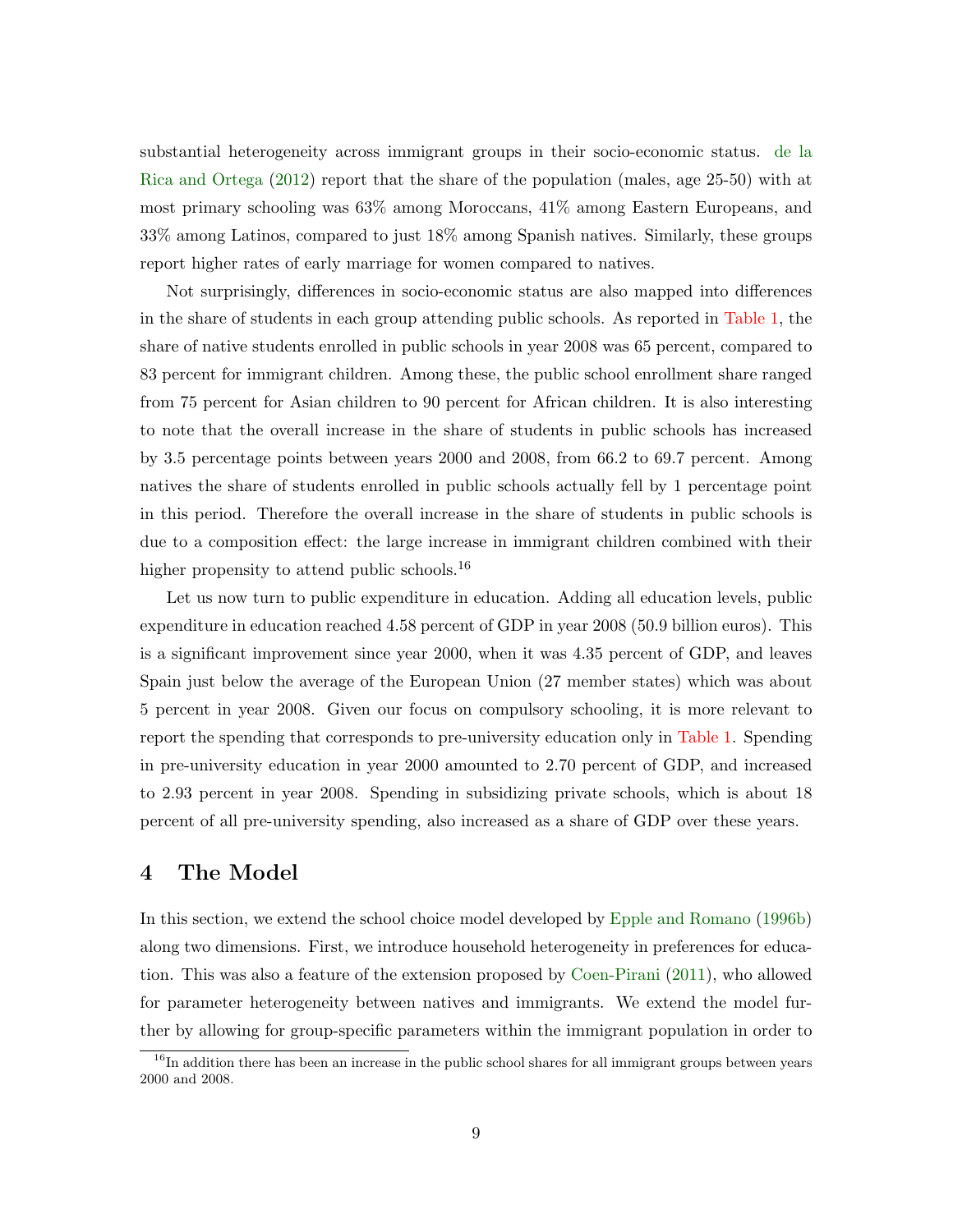accommodate the wide diversity of Spain's immigrant population.

Our second point of departure is that our framework includes a public subsidy to private schools, which is a defining feature of the Spanish education system. As we have seen in [Section 2,](#page-7-0) the Spanish education system is characterized by high enrollment in private schools compared to other countries, driven by the highly subsidized tuition in most private schools.<sup>17</sup>

#### 4.1 Set up

The economy is populated by a unit measure of households that differ in income (wealth) y, number of children  $n$ , country of origin  $m$ , and in their preference for education relative to consumption. Native households are indexed by  $m = 0$ , and  $m = 1, 2, 3, \ldots, M$  denotes immigrant households from origin country m.

Households derive utility from consumption  $c$  and from the per-child units of education received by their children,  $E^{18}$  Specifically, the utility function is given by:

$$
u(c, e, z, \lambda, m) = \frac{c^{\alpha}}{\alpha} + \gamma_m \lambda \frac{E^{\alpha}}{\alpha},
$$
\n(1)

where  $\alpha < 1$ ,  $\gamma_m > 0$ , and  $\lambda > 0$ . While  $\gamma_m$  is a preference parameter for education that is common to all households from the same origin country,  $\lambda$  allows for heterogeneity across households within the same origin group. These terms will allow us to match differences across groups in their educational investments over and above those induced by differences in household income.

There are two types of schools: public and private. All public schools are homogeneous in quality, that is, children attending any public school receive  $e$  units of education. In contrast there is a range of private schools of varying quality. All private schools receive a per-student subsidy from the government, denoted by  $b \geq 0$ . In addition households pay tuition  $z \geq 0$ , which together with the subsidy determines the education units (quality) of private schools, given by  $b+z$ . We also assume that both natives and immigrants are eligible to send their children to tuition-free public schools and to subsidized private schools, in line with the institutional arrangements in Spain. Finally, we assume that public expenditure in education, which is the sum of direct expenditure on public schools and the subsidies to private education, is financed with a linear tax s on household income y.

<sup>&</sup>lt;sup>17</sup>As will become clear later, formally the subsidy to private education renders our model more similar to the so-called 'topping-on' education models, while [Coen-Pirani](#page-36-0) [\(2011\)](#page-36-0) and [Epple and Romano](#page-36-9) [\(1996a\)](#page-36-9) are 'opting-out' models of school choice.

 $^{18}$  We assume that all children in a household attend the same school.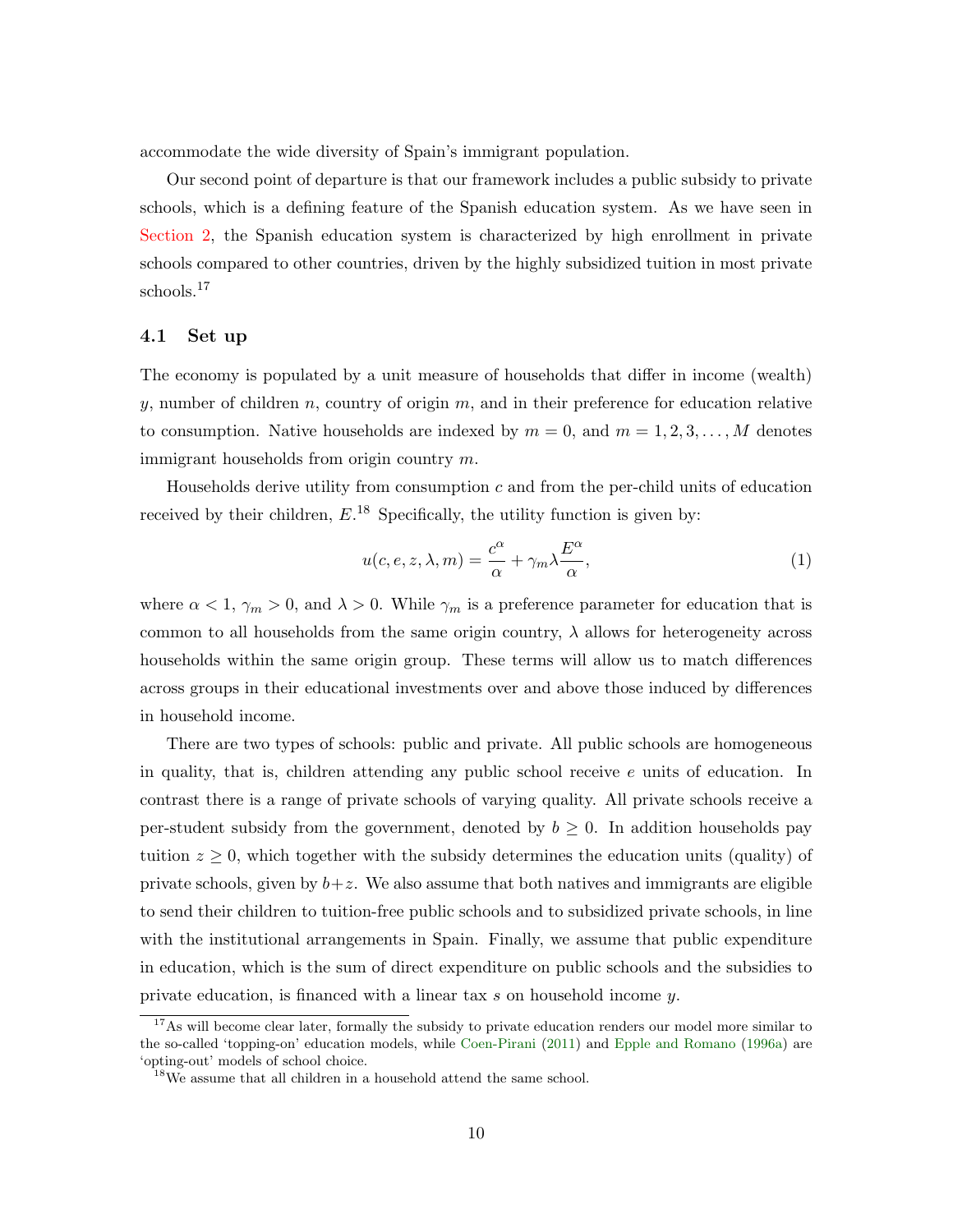Conditional on sending children to public school, the household's indirect utility is given by:

<span id="page-13-0"></span>
$$
u(y(1-s), e, 0, \lambda, m) = \frac{(y(1-s))^{\alpha}}{\alpha} + \gamma_m \lambda \frac{e^{\alpha}}{\alpha}, \qquad (2)
$$

which is increasing in disposable income and in the quality of public education. We also note that the number of children in the household does not enter into the previous equation because households derive utility from the per-child units of education.

Conditional on private school, households choose their preferred school among a range of options indexed by the quality premium relative to public schools  $z$ . As a result, the household's indirect utility is given by:

<span id="page-13-1"></span>
$$
V(y(1-s), n, b, \lambda, m) = \max_{z \ge 0} \frac{[y(1-s) - p_m z n]^{\alpha}}{\alpha} + \gamma_m \lambda \frac{(b+z)^{\alpha}}{\alpha},\tag{3}
$$

where  $p_m z$  is the tuition per student in group m. We refer to  $p_m$  is an origin-specific 'price' of education. This parameter allows us to consider the possibility that because of, say, language barriers, children of a particular immigrant group may require a larger investment in order to acquire the same units of education as a native child in the same school. Within private schools this means that this child's parents have to spend more in order to provide their child with the same education units as a native child.<sup>19</sup> Symmetrically, we assume that the same costs of education for each group  $m$  apply to public schools as well. That is, there are no technological differences between public and private schools.

#### 4.2 School choices given policies

The education policy in this economy is summarized by the tax rate used to finance public education expenditures  $(s)$ , the quality of public schools  $(e)$ , and the subsidy received by private schools (b).

Inspection of equations [\(2\)](#page-13-0) and [\(3\)](#page-13-1) reveals that there exists an income threshold  $\hat{y}(n, s, e, \lambda, m)$ above which households send their children to private school. This income threshold depends on the household's number of children  $(n)$  and on it's preference for education relative to consumption  $(\gamma_m \lambda)$ . It is straightforward to derive an expression for this threshold:

<span id="page-13-2"></span>
$$
\hat{y}(n, s, e, \lambda, m) \equiv \left(\frac{\gamma_m \lambda}{p_m n}\right)^{\frac{1}{\alpha - 1}} \frac{e}{1 - s}.\tag{4}
$$

 $19\text{We acknowledge that it is not entirely realistic to assume that schools charge different tuition to different$ groups of students. However, we follow [Coen-Pirani](#page-36-0) [\(2011\)](#page-36-0) and make this assumption on the basis of its convenience. At any rate, our baseline model will assume that  $p_m = 1$  for all m.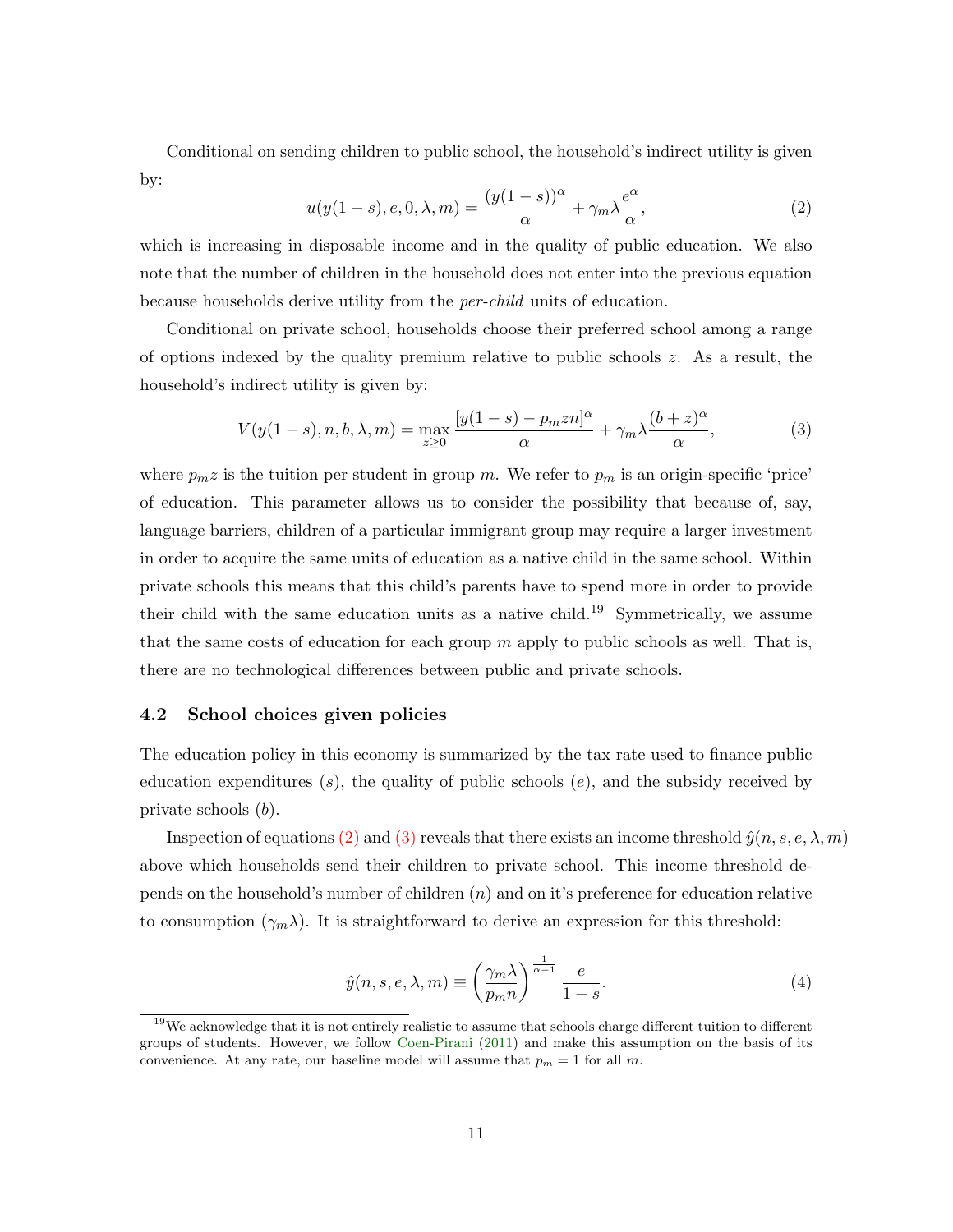Intuitively, this threshold is increasing in the quality of public education  $(e)$  and in the tax rate (s). Note also that under the assumption of  $\alpha < 0$ , which is the empirically relevant range, the threshold is increasing in the number of children in the household  $(n)$  and the price of education  $(p_m)$ , and decreasing in the household's taste for education relative to consumption  $(\gamma_m \lambda)$ .

Conditional on choosing a private school, the utility-maximizing school chosen by the household is given by:

$$
z(y(1-s), n, \lambda, m) = \frac{y(1-s) - \left(\frac{\gamma_m \lambda}{p_m n}\right)^{\frac{1}{\alpha-1}}}{\left(\frac{\gamma_m \lambda}{p_m n}\right)^{\frac{1}{\alpha-1}} + p_m n},\tag{5}
$$

provided  $y > \hat{y}(n, s, e, \lambda, m)$ . Thus households with higher (disposable) income or a higher taste for education will choose better private schools. In contrast, households with more children or facing a higher 'price' of education will choose relatively worse (but cheaper) private schools.<sup>20</sup>

Let  $f(y, n, \lambda, m)$  denote the joint density of income, number of children, idiosyncratic preference for education, and country of origin. For a given public education policy  $(s, e)$ , the number of students (enrollment) in public schools from households with origin  $m$  can be computed by:

<span id="page-14-1"></span>
$$
n_m^{pub} = \sum_n \int_0^\infty \int_0^{\hat{y}(n,s,e,\lambda,m)} n f(y,n,\lambda,m) d\lambda dy.
$$
 (6)

for  $m = 0, 1, 2, \ldots$ .

Consequently, the enrollment in private schools from households with origin m is  $\left(n_m - n_m^{pub}\right)$ , where  $n_m$  is the total number of children from origin m. Naturally, if we let  $h(n,m)$  $\int_y \int_\lambda f(y, n, \lambda, m) dy d\lambda$  denote the joint density of n and m, we can compute the total number of children in each group by  $n_m = \sum_n nh(n, m)$ .

Let us now describe the government's budget constraint:

<span id="page-14-0"></span>
$$
e\sum_{m}p_{m}n_{m}^{pub} + b\sum_{m}p_{m}(n_{m} - n_{m}^{pub}) = s\bar{y}
$$
\n<sup>(7)</sup>

where  $\bar{y}$  is the average (and total) household income and, thus, the right-hand side is the tax revenue. The left-hand side contains the two entries in the government's education budget. The first term is the direct expenditure needed to finance public schools with quality level e. The second term is the cost of subsidizing students in private schools at a rate b per

<sup>&</sup>lt;sup>20</sup>Hereafter, we call a school private if it has strictly positive tuition  $(z > 0)$ .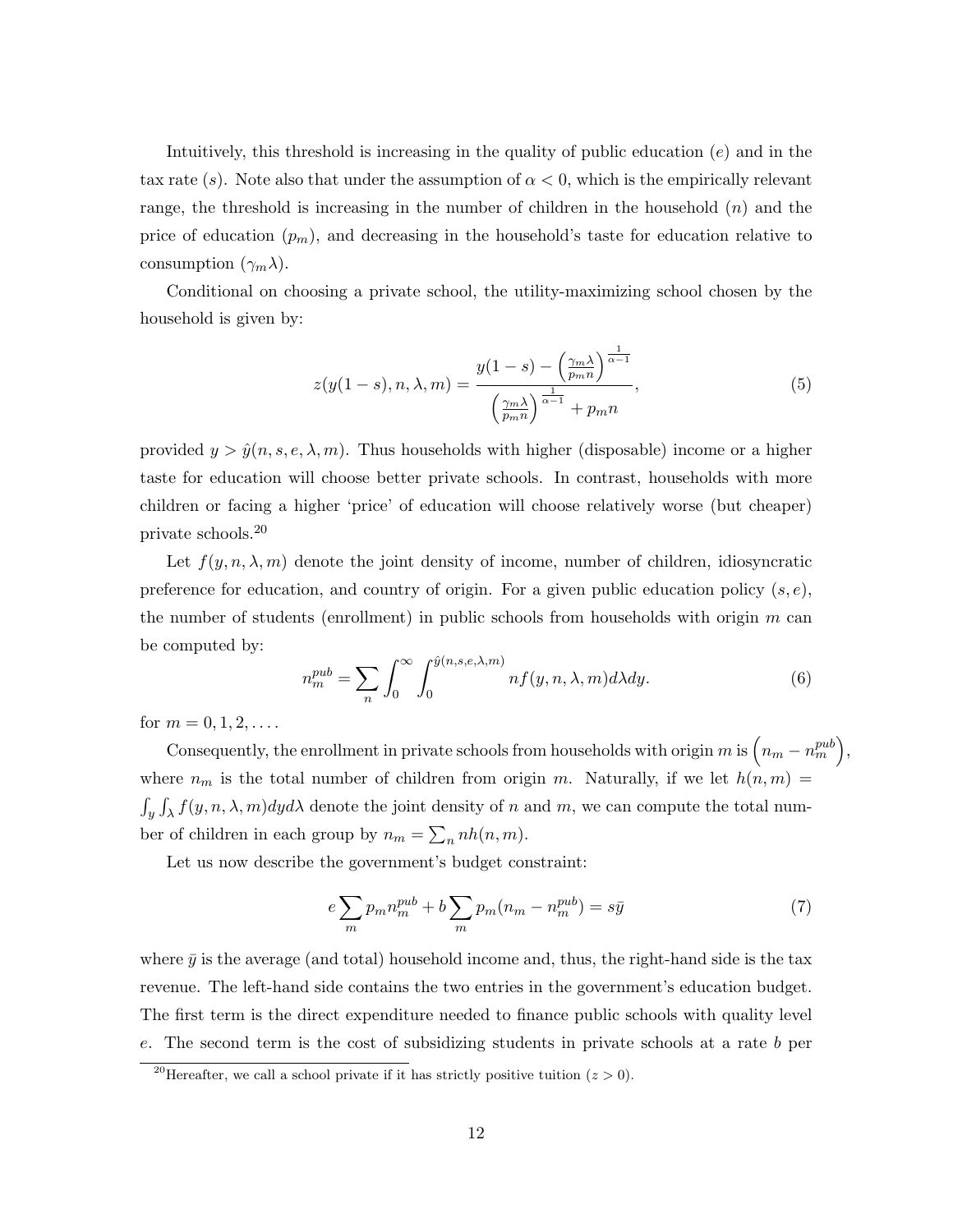student. Symmetrically to private schools, we allow for differences in the cost of educating children across the different groups  $(p_m)$ . Of course, we can always focus on scenario  $p_m = p$ where the cost of educating children is the same across all groups.

As noted earlier, an education policy consists of three variables,  $(s, e, b)$ . One of these variables is pinned down by the government's budget constraint. Yet it is still the case that the voting problem (described below) is intractable without further restrictions. In order to make progress we link the level of the subsidy to the quality of public education. In particular, we assume that the (private education) subsidy per student is set at the same level as the spending in public education per student:  $b = e^{21}$  One implication of this assumption is that we are ruling out non-subsidized private schools. However, this type of schools accounts only for about 5 percent of the student population in Spain. Regarding the level of the subsidy, equal to the spending per student in public schools, we believe this feature to be rather realistic in the context of Spain where many private schools are heavily subsidized and set tuition to almost zero. $22$ 

#### 4.3 Majority-vote equilibrium

Public education policy is determined by majority voting.<sup>23</sup> In our baseline model we assume that only natives vote, but both natives and immigrants pay taxes and are eligible to enroll in free public school and to receive the subsidy for private education.<sup>24</sup> We define a majority voting equilibrium in a standard fashion.

Definition:  $(s^*, e^*, z^*(y(1-s^*), n, \lambda, m), n_m^*)$  is a majority-voting equilibrium if  $(i)$  $z^*(y(1-s^*), n, \lambda, m)$  is chosen optimally; (ii) the government budget constraint [\(7\)](#page-14-0) is satisfied; (iii) the number of students in public schools for each groups is given by equation  $(6)$ ; and (iv) the equilibrium tax rate and education services per student  $(s^*, e^*)$  are preferred by at least 50 percent of the voters (natives) to any alternative feasible policy in any pairwise comparison.

<sup>&</sup>lt;sup>21</sup>More generally, we could consider that  $b = \phi e$ , where  $\phi \leq 1$ .

 $^{22}$ In some provinces in Spain the average *annual* tuition charged by private schools is well below 200 euros [\(OCU](#page-37-13) [\(2012\)](#page-37-13)), indicating that these schools are almost completely financed by the government.

<sup>&</sup>lt;sup>23</sup>Since the subsidy is tied to the expenditure per student in public schools,  $b = e$ , we can omit it from the formal definition of equilibrium. Thus we are left with a two-dimensional policy but one of the variables is pinned down by the government's budget constraint. Thus a voting equilibrium will exist under some regularity conditions.

 $^{24}$ The extension where we assume that immigrants are naturalized and gain the right to vote is straightforward.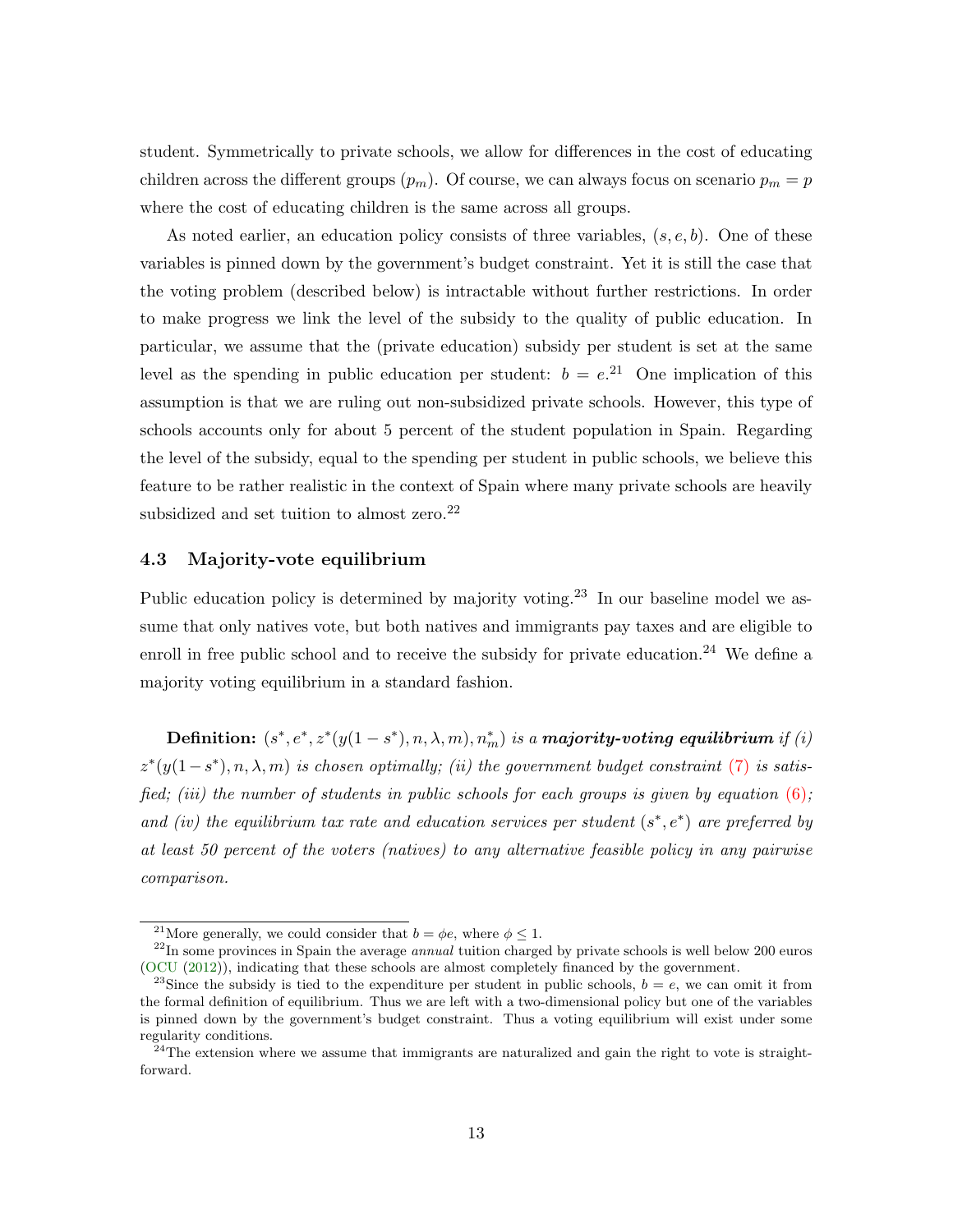It is relatively easy to characterize the preferred tax rate for each household. Let us consider first households with children in a high income bracket. It can be shown that for households with income  $y > y^+(n,m) \equiv \frac{p_m n}{\sum_m p_m}$  $\frac{p_m n}{m p_m n_m} \bar{y}$ , the preferred tax rate is zero.<sup>25</sup> This is not surprising since these individuals do not use public schools. They would prefer a world with zero taxes where they pay for their children's education purely through tuition since a positive tax rate implicitly redistributes income away from these households. Because of their high income and their choice of expensive private schools, when the tax rate is positive they end up paying more in taxes than what they receive through the subsidy.

Let us now turn to households with children but whose income is below  $y^+(n,m)$ . For a given public education policy, some of these households send their children to public schools (those with relatively lower income) while others send their children to private schools. However, when they form their political preferences, they all internalize the effect of their vote on the education policy and choose a strictly positive tax rate that maximizes the indirect utility from public school. The intuition is that these households are relatively poor and therefore optimally choose a tax that allows them to redistribute income from the wealthier households and in their own benefit through the school subsidy. For these households, the preferred tax rate is given by

<span id="page-16-0"></span>
$$
\hat{s}(y,\lambda) = \left[1 + (\gamma_0 \lambda)^{\frac{1}{\alpha - 1}} \left[\sum_m p_m n_m y/\bar{y}\right]^{\frac{\alpha}{1 - \alpha}}\right]^{-1}.
$$
\n(8)

Several points are worth noting. First, the only  $\gamma_m$  term that appears in the equation is for  $m = 0$  because only natives are allowed to vote. Second, the preferred tax rate only varies across voters as a function of income  $y$  and the idiosyncratic preference parameter for education  $\lambda$ . In our calibration, parameter  $\alpha$  will be negative. Under this restriction, individuals with higher income (up to threshold  $y^+(n,m)$ ) or with a higher individual preference for education will support a higher tax rate. As income rises households demand higher education levels for their children since here education is a normal good. Their voting power is used to raise higher tax revenue to be devoted to education, directly in terms of better funded public schools or through a larger subsidy for private education. Third, the preferred tax rate does not depend on the number of children. The reason is that voters with income below threshold  $y^+(n,m)$  prefer the tax rate that maximizes the utility from public school and, hence, their out-of-pocket educational expenses do not vary with the

 $^{25}$ Note that this income threshold only depends on the number of children, on average household income, and on the specific group  $m$ . All of these are exogenous parameters, unlike the earlier income threshold in equation [\(4\)](#page-13-2) that depended on an arbitrary education policy.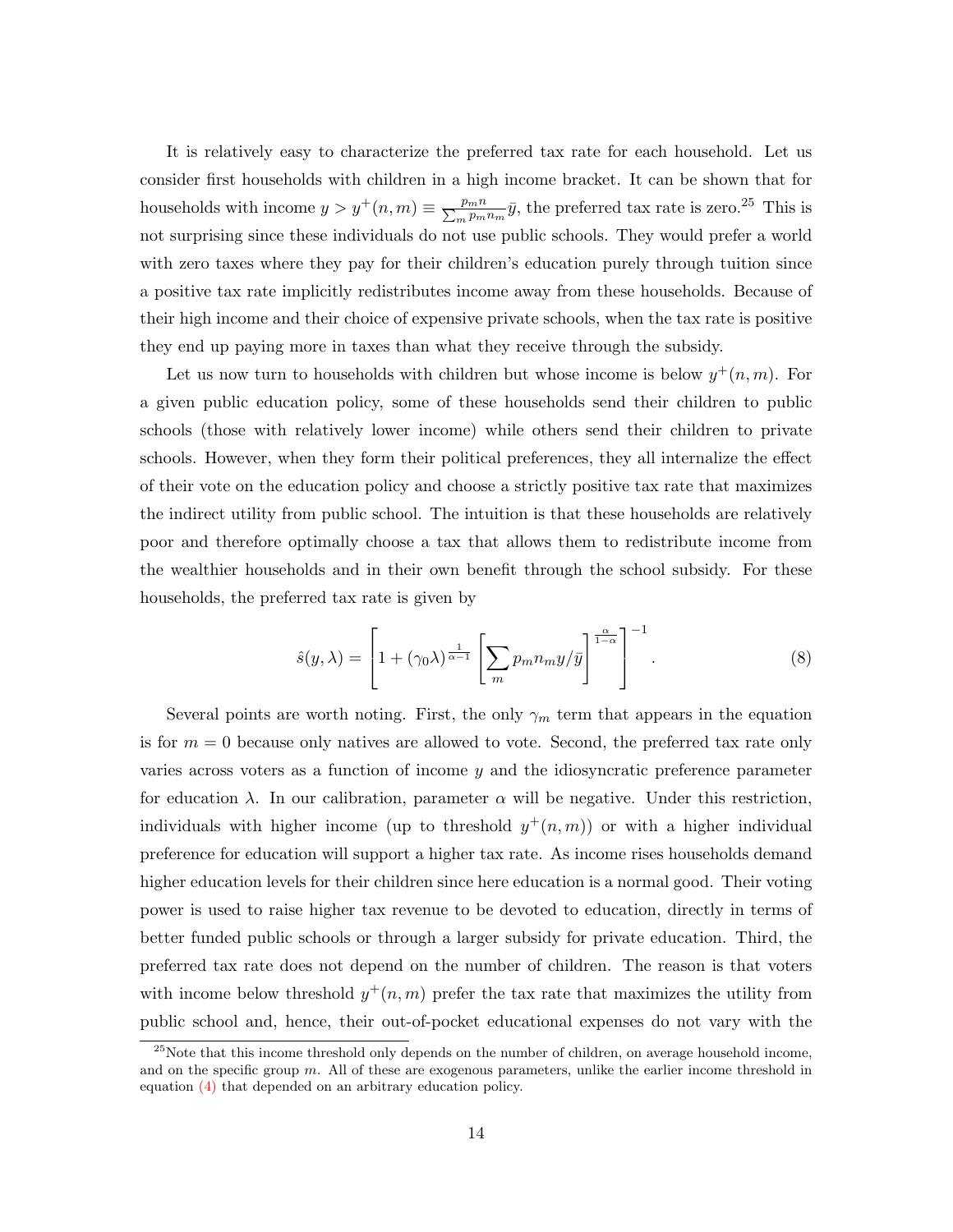number of children.<sup>26</sup>

Let us now turn to households without children. As is typically the case in the data, this group is a majority among voters. Since these voters do not derive utility from education in our model the majority-vote tax rate will trivially be equal to zero. To address this issue we assume that the political preferences of childless households are the same as those with households with one child at the same level of income. The idea is that households without school-age children care about public education in the real world for a variety of reasons. For instance, because their unborn children or their grandchildren may attend public schools in the future.<sup>27</sup>

We can characterize the equilibrium education policy further. By solving equation  $(8)$ for household income, we obtain the income of the household that prefers that particular tax rate:

$$
y^*(\hat{s};\lambda) = \frac{1-\hat{s}}{\hat{s}}(\gamma_0\lambda)^{\frac{1}{\alpha}} \frac{\bar{y}}{\sum_m p_m n_m}.
$$
\n(9)

As noted earlier, under the assumption of a negative  $\alpha$ , there is a monotone increasing relationship between a household's income and its preferred tax rate (provided  $y \leq y^+(n,m)$ ). Thus we can compute the number of native households who prefer a tax rate lower than a given  $\hat{s}$  by

<span id="page-17-0"></span>
$$
\underline{n}_0(\hat{s}) = \sum_n \int_0^\infty \left( \int_0^{y^*(\hat{s};\lambda)} f(y,n,\lambda,0) dy + \int_{y^+(n,0)} f(y,n,\lambda,0) dy \right) d\lambda. \tag{10}
$$

The first term inside the parenthesis accounts for the households with relatively low income (public school users) whose preferred tax rate is below  $\hat{s}$ . The second term computes the number of households whose income is high enough that their preferred tax rate is exactly zero. This coalition was referred to as the ends against the middle by [Epple and Romano](#page-37-0) [\(1996b\)](#page-37-0) because the lowest tax rates are preferred by the households at both extremes of the income distribution.

Similarly, we can also compute the number of native households who prefer a tax rate above  $\hat{s}$ :

$$
\bar{n}_0(\hat{s}) = \sum_n \int_0^\infty \int_{y^*(\hat{s};\lambda)}^{y^+(n,0)} f(y,n,\lambda,0) dy d\lambda.
$$
 (11)

The majority-vote equilibrium tax rate must satisfy  $\underline{n}_0(s^*) = \overline{n}_0(s^*)$ . That is, the equilibrium tax rate  $s^*$  exactly balances the number of households who prefer a higher tax

 $^{26}$ Our analysis has abstracted from other educational expenses such as textbooks.

<sup>&</sup>lt;sup>27</sup>Political support for public education for childless households can also be argued on the basis of external effects associated with a more educated population such as lower crime, positive productivity spillovers, or a better informed electorate. See [Coen-Pirani](#page-36-0) [\(2011\)](#page-36-0) for further discussion on this assumption.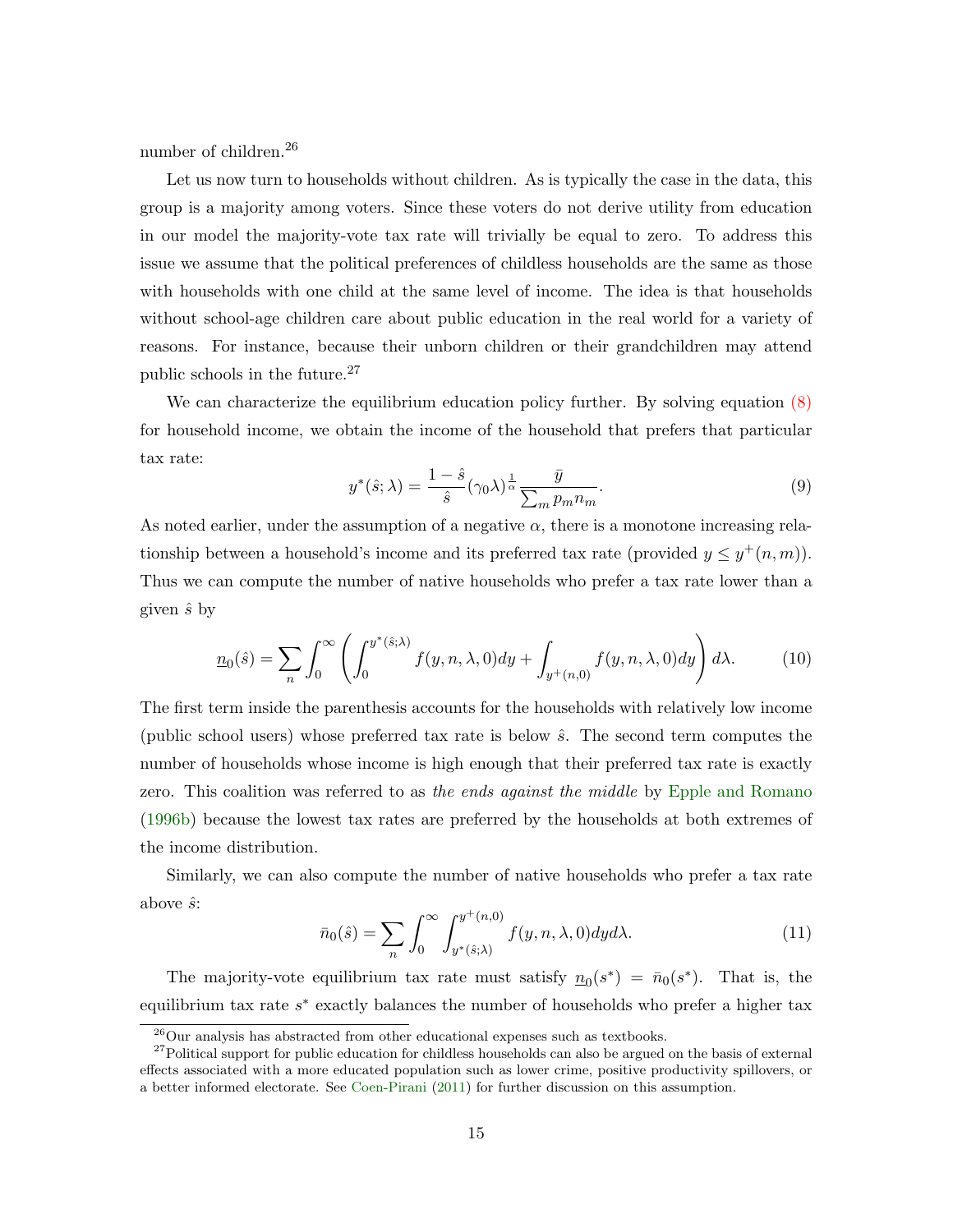rate with those who prefer a lower tax rate. As discussed in [Epple and Romano](#page-37-0) [\(1996b\)](#page-37-0), for some parameter configurations this model may feature multiple equilibria. However, given a set of parameter values, it is possible to verify the existence and uniqueness of a majority voting equilibrium numerically. We shall do so for our calibrated model.

#### 4.4 Comparative statics

Before turning to our quantitative analysis we conduct two comparative statics exercises that will provide the intuition for the analysis in the remainder of the paper. Let us begin by considering the effects of an inflow of immigrants characterized by lower average income than natives. In line with our previous assumptions, these immigrants have the right to enroll their children in public schools and in subsidized private schools, and pay income taxes just like natives. However, these immigrants do not have the right to vote. Clearly, when these immigrants join the economy average household income falls. As a result, given the tax rate, public spending in education per child falls because of a tax-base effect: the increased spending due to the schooling of the immigrant children is lower than their contribution in terms of tax revenue. As seen in equation  $(8)$ , when  $\alpha$  is negative, the lower average income will lead to a higher preferred tax rate. Intuitively, (native) voters partly offset the reduction in public spending in education by raising the tax rate.<sup>28</sup> It can be shown that the increase in the tax rate only partially mitigates the reduction in the quality of public education. The intuition for why immigration would lead to a reduction in the funding of public schools is similar to the *fiscal leakage* in [Razin et al.](#page-37-8) [\(2002\)](#page-37-8). Voters reduce the degree of tax-based income redistribution because part of the benefits now 'leak' to the immigrant population.<sup>29</sup> Naturally, the lower quality of public education lowers the income threshold for using private schools and triggers a shift from public to private schools.

Let us now turn to the effects of naturalization of the immigrant population already in the country. Because of their lower average income, when immigrants gain the right to vote the median voter will typically move down along the income distribution. Again by virtue of equation [\(8\),](#page-16-0) we can conclude that the majority-vote equilibrium tax rate will fall. Even though the tax rate moves in the opposite direction than in the previous comparative

 $28$ Even though immigrants cannot vote, the identity of the median voter is affected by immigration. Because immigration lowers average income then threshold  $y^{+}$  falls. This will increase the number of voters who prefer a tax rate below a given value, as seen in equation  $(10)$ , and this will affect the income level of the median voter and her preferred tax rate.

 $^{29}$ In their paper the tax rate finances a redistributive transfer. In addition immigrants are poor and can vote. Even though immigrants support higher redistribution, the median voter chooses to reduce the degree of income redistribution because of the leakage.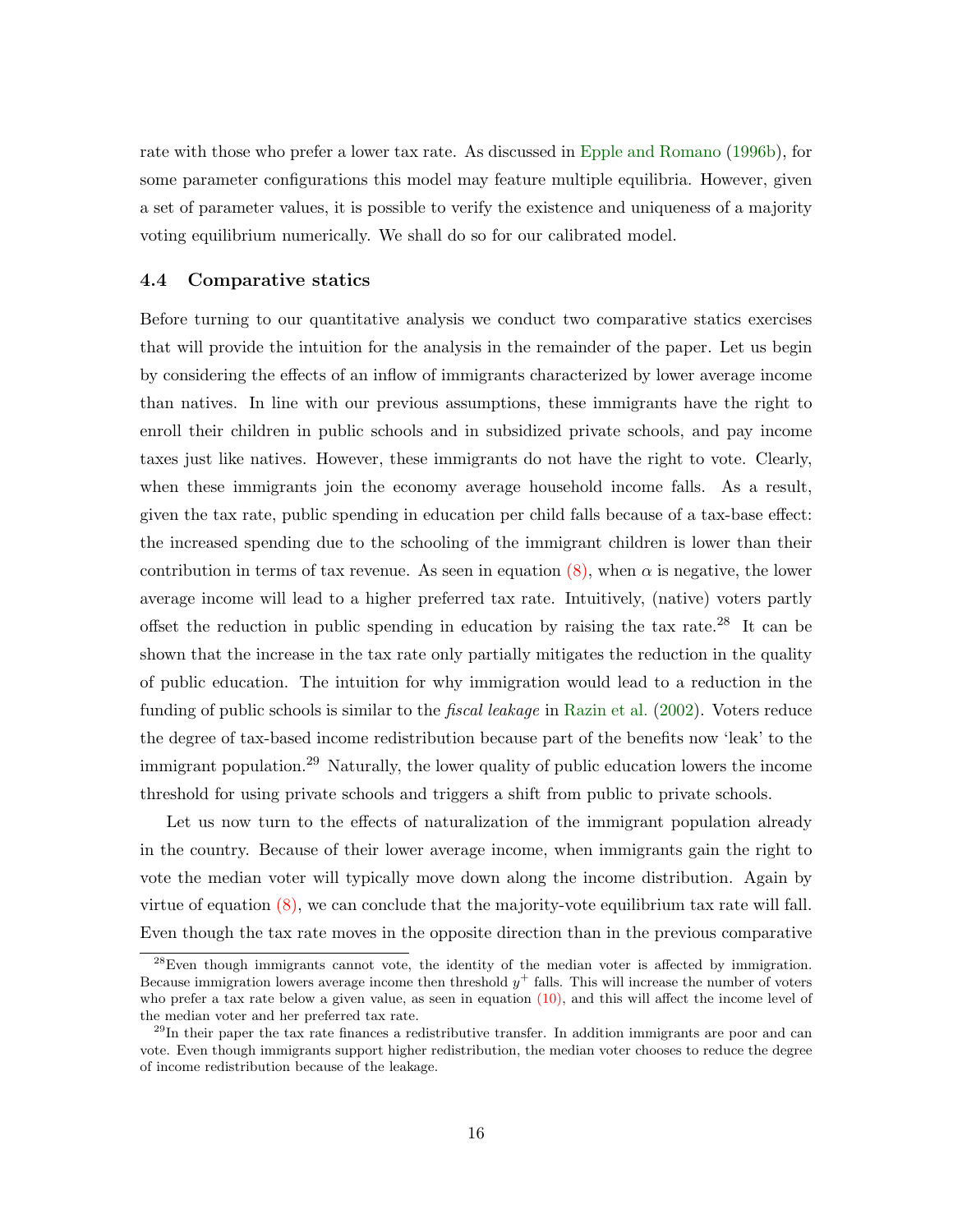statics exercise, it is also the case that the quality of public education (public spending per student) is reduced.

It is perhaps a bit puzzling that an increase in the share of lower-income voters leads to a lower tax rate. Here is the intuition. Clearly, the median voter will now have lower income because of the naturalization or relatively low income immigrants. Given the negative value for  $\alpha$ , a poorer median voter prefers a *lower* tax rate. The reason is that despite wanting better quality public schools, she internalizes the higher cost. Because of her lower income she cannot afford the prior level of taxes and, thus, chooses to reduce the tax rate.<sup>30</sup>

## <span id="page-19-0"></span>5 Empirical Implementation

#### 5.1 Calibration strategy

The model is calibrated to Spain in year 2008. The reason we pick this year is that it marks the end of the recent immigration wave in Spain and the beginning of the Great Recession and the ensuing economic distress. Our baseline model assumes that private schools receive a subsidy per student equal to the spending per student in public schools. It also assumes that educating one immigrant child (of any group) has the same cost as educating a native child. This is a conservative choice that will lead to more muted effects of immigration on the quality of public education. We also provide several other calibrations where we vary these assumptions.

To calibrate the model we need to specify the values of the time-invariant parameters and the joint density  $f^t(y, n, m, \lambda)$ , which varies across years. We follow the calibration strategy proposed by [Coen-Pirani](#page-36-0) [\(2011\)](#page-36-0). Specifically, to calibrate the density  $f^t(y, n, \lambda, m)$ we assume that the taste parameter  $\lambda$  is independent of  $(y, n, m)$  in the population. The distribution of  $\lambda$  is taken to be lognormal with constant parameters  $(\mu_{\lambda}, \sigma_{\lambda})$ . The parameter  $\mu_{\lambda}$  is set at  $-\sigma_{\lambda}^2/2$  so as to deliver a mean value for  $\lambda$  equal one. The joint distribution of  $(y, n, m)$  in year t can be decomposed as:

$$
g^t(y|n,m)h^t(n,m) \tag{12}
$$

where  $h^t(n,m)$  is the joint density of  $(n,m)$ . The conditional density  $g^t(y|n,m)$  is assumed to be lognormal with parameters  $\mu_y^t(n,m)$  and  $\sigma_y^t(n,m)$ . The latter are estimated for

<sup>&</sup>lt;sup>30</sup>This result depends, to some extent, on the tax instruments that are considered in the Epple and Romano economy. If lump-sum taxes or more progressive tax schedules were allowed, the median voter would probably be able to extract more from the wealthier households. Using data for Swedish municipalities [Vernby](#page-37-15) [\(2013\)](#page-37-15) found that enfranchising non citizens led to higher social spending.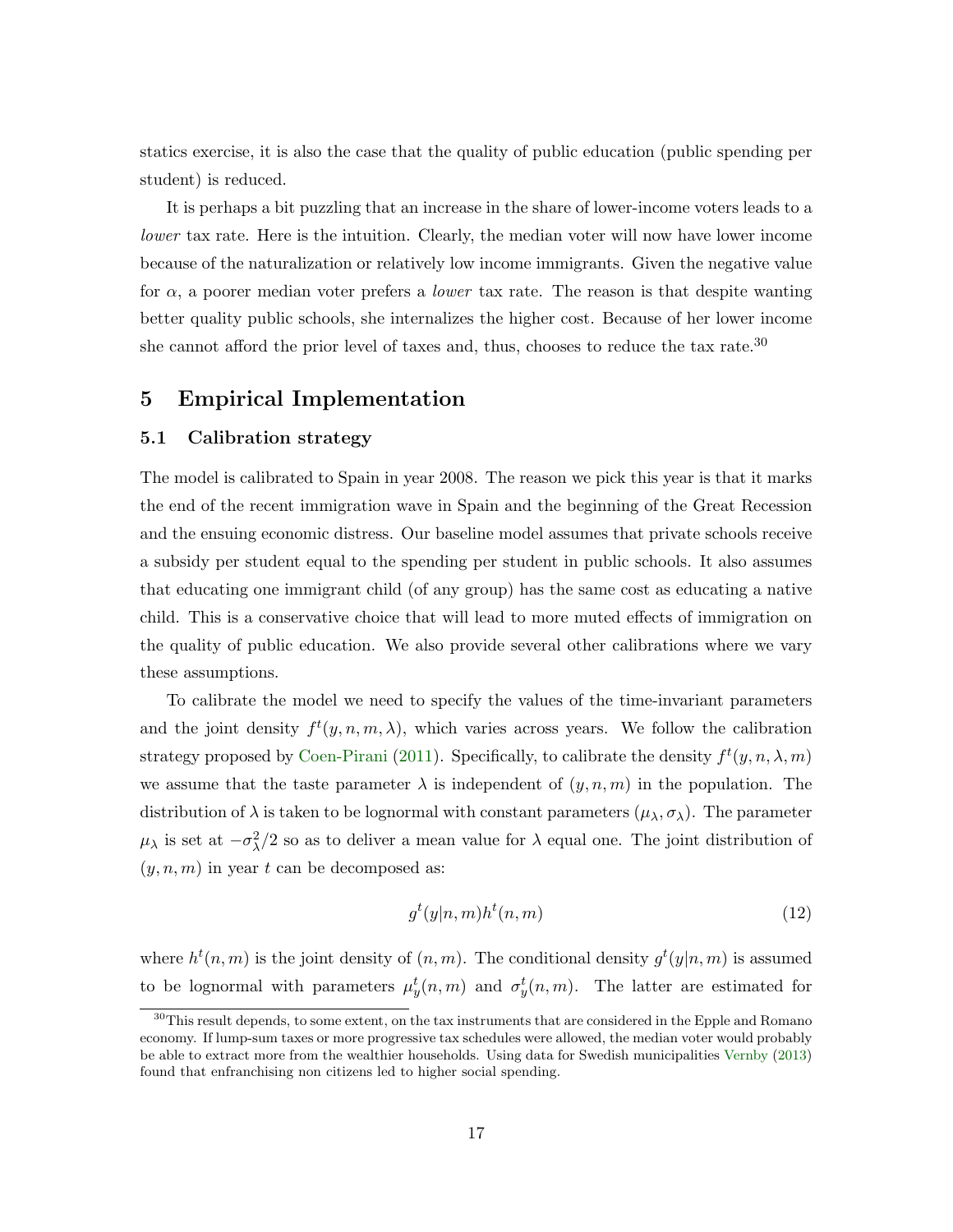year 2008 by matching the conditional mean  $E[y|n,m]$  and variance  $V[y|n,m]$  of household income in the data for that same year.

Immigration status  $(m)$  takes five possible values according to whether the household head is native  $(m = 0)$  or foreign-born  $(m = 1, 2, 3, 4)$ . Specifically, it takes the value of 1 for immigrants from European countries, 2 for those from Africa, 3 for America (North, Central or South), and 4 for Asia and Oceania. The number of children in a household  $(n)$  is assumed to take four possible values: 0, 1, 2, and 3+, where 3+ equals the average number of children in households with at least 3 children in the data. Density  $h^t(n,m)$  is estimated non-parametrically using the frequency count of each cell  $(n, m)$  in the data.

The cost of education for a native household  $p_0$  is normalized to one without loss of generality. The relative cost of education for an immigrant child is set conservatively to be equal to that of natives, namely  $p_1 = p_2 = p_3 = p_4 = 1$ , in the benchmark case. However, we will also consider scenarios where the cost of education for immigrants is higher than that for natives since it is often the case that remedial classes or extra help in the form of language instruction is provided to recently arrived immigrant children.<sup>31</sup>

We calibrate the seven parameters  $(\alpha, \gamma_0, \gamma_1, \gamma_2, \gamma_3, \gamma_4, \sigma_\lambda)$  to match seven moments in the data. The first five moments are the number of native  $(m = 0)$  and immigrant children  $(m = 1, 2, 3, 4)$  enrolled in public schools in year 2008. Note that matching these moments implies that the model will also exactly match the enrollment of each group in private schools as well as the share of each group that attends public schools.<sup>32</sup> These are important moments since the data shows a large disparity in the share of children in each group attending public school, ranging from 65 percent (natives) to 90 percent (African immigrants), as documented in [Table 3](#page-40-0) (column 1, bottom panel).<sup>33</sup> The sixth targeted moment is the share of aggregate income spent by the government to fund compulsory education, which includes both the direct funding of public schools as well as the subsidy to private schools. This value is directly related to the tax rate determined endogenously in the model and we refer to it as the implicit (education) tax rate. The seventh moment is the ratio between the average incomes of households with children in public and private schools in 2008.

While the seven-equation system is highly non-linear, let us try to provide some intuition on which are the key parameters involved in attaining this calibration targets. For the

<sup>31</sup>For example, [Coen-Pirani](#page-36-0) [\(2011\)](#page-36-0) sets the cost of education for immigrant children in California to be four percent above that for native children.

 $32$ Recall that we consider compulsory education. Thus we do not allow for children to be out of school.

<sup>&</sup>lt;sup>33</sup>The number of students in public schools for each group  $m$  is estimated using the total number of children and the actual share of public school students for each group  $m$ . See [Section A.3](#page-48-1) for the detail.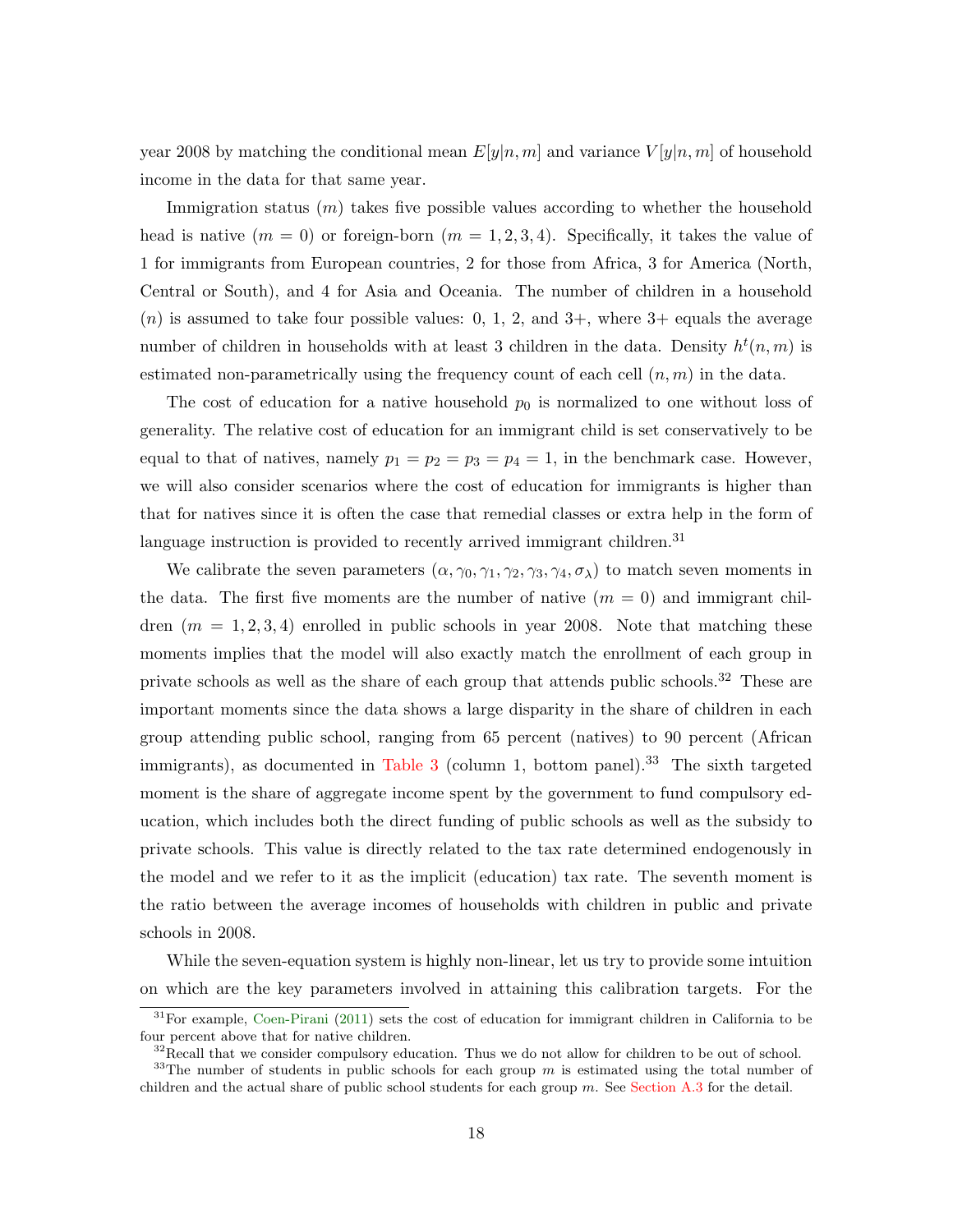enrollment in public school for each group, the key parameter is  $\gamma_m$ , the group-specific parameter governing the taste for education relative to consumption. Higher values of  $\gamma_m$ are associated with a higher willingness to spend on education and thus lower public school attendance for children belonging to group m. Parameter  $\sigma_{\lambda}$  determines the degree of income mixing in private schools, with higher levels of  $\sigma_{\lambda}$  associated with a higher ratio of average household income in public relative to private schools, namely, a lower degree of income segregation in schools. Finally, parameter  $\alpha$  is crucial to determine the share of aggregate income devoted to education by the government, that is, the implicit tax rate because it determines the tax elasticity of the demand for education services.

#### 5.2 Calibration results

Let us begin by presenting the 7 target data moments. These are reported in [Table 3,](#page-40-0) column 1 (top panel).<sup>34</sup> The implicit education tax rate in the data is 5.93 percent. We calculate this by computing the overall public spending in compulsory education (including the subsidy to private schools) in year 2008 and dividing by household income in that same year. This is a reasonably good approximation to the tax rate in our model, which is used exclusively to finance education. The next five moments are the number of public school students (per 100 households) that belong to each group  $m = 0, 1, ..., 4$ . Obviously, these figures are a function both of the absolute size of each group as well as of the group's preference for public schools.<sup>35</sup> Finally, we also target the relative income of households that use public school relative to those that use private school, which is 0.73. The second column in the table reports the same 7 moments in our calibrated model, which we are able to match with a high degree of accuracy.

We next comment on the specific values of the parameters that result from our moment matching exercise. [Table 2](#page-39-0) reports the calibration parameters. The first column presents the calibrated values in our main specification, where private schools receive a subsidy equal to the spending per student in public schools and we assume that the cost of educating immigrant children is the same as that of educating native children. The calibrated value of the parameter  $\alpha$  is  $-0.87$ , which is negative (as anticipated) and in line with existing empirical estimates.<sup>36</sup> The table also reports the calibrated parameters that govern the distribution

 $34$ The public school students per 100 households (24.88) is not a targeted moment. We target the analogous moments for natives and the four immigrant groups, which can be added to obtain the overall 24.88.

<sup>&</sup>lt;sup>35</sup>The bottom panel in the table reports the share of the students in each group that attends public schools. These shares are perfectly matched when the number of public school students for each group is matched.

<sup>&</sup>lt;sup>36</sup>The price-elasticity (in absolute value) implied by this value of  $\alpha$  is 0.53, only slightly higher than the range (0.25, 0.50) reported by [Bergstrom et al.](#page-36-10) [\(1982\)](#page-36-10) in their survey of the literature, and smaller than the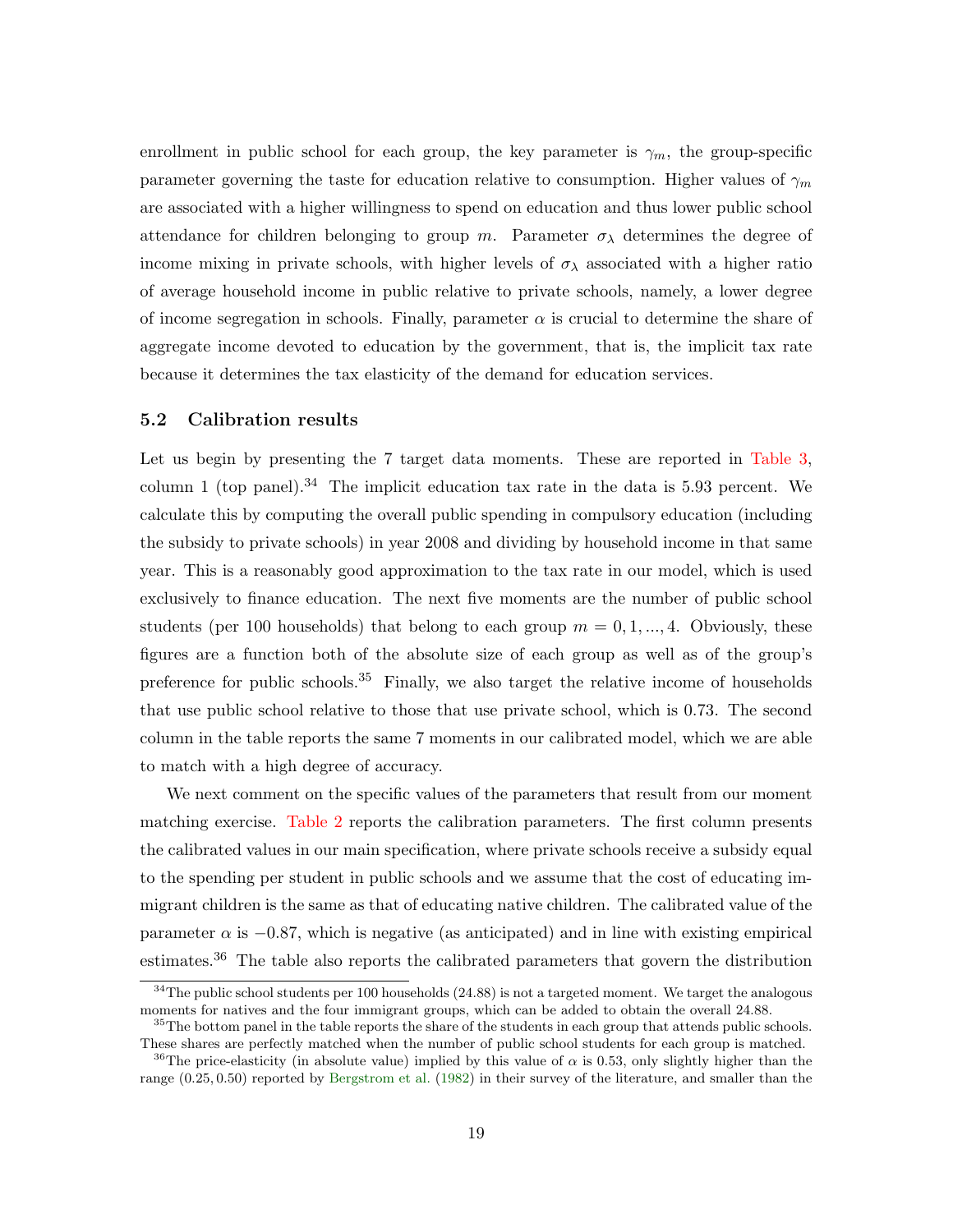of household preference shocks for education (relative to consumption), which we denoted by  $\lambda$ . More importantly, the table also reports the values for the coefficients that govern the group-specific taste for education,  $\gamma_m$ . The lower values for these parameters relative to  $\gamma_0$  imply that immigrant households have a smaller preference parameter for education (relative to consumption) than native households. This is an implication of the fact that immigrant households are less likely to have children in private school *conditional* on income and family size. The calibration procedure then accounts for the observed enrollment of immigrant children in public school by selecting a value for  $\gamma_m$  for  $m = 1, 2, 3, 4$  smaller than the corresponding one for  $\gamma_0$ . For native households  $\gamma_0 = 0.52$ . Among immigrant groups the highest value is for Asians, with  $\gamma_4 = 0.39$  and the lowest is for Africans ( $\gamma_2 = 0.12$ ).<sup>37</sup>

Columns 2 and 3 in the Table report alternative calibration specifications. In column 2 we report the parameter vector that matches the seven target moments when we assume that the cost of educating one immigrant child is 10 percent higher than the cost of educating one native child.<sup>38</sup> The values of the parameters are very similar to those presented in the first column. Column 3 considers an alternative version of the model where private schools are not subsidized at all. In this case, households choose between public schools and private ones that are fully financed through tuition. This corresponds to the so-called opting-out model of school choice, which was the basis for the analysis in [Coen-Pirani](#page-36-0) [\(2011\)](#page-36-0). This version of the model provides an important robustness check since it is informative regarding how sensitive our results may be to changing the size of the subsidy to private education. The parameter values are not directly comparable to those in columns 1 and 2. However, the equilibrium outcomes remain comparable to those in the baseline model.<sup>39</sup>

We now turn to evaluate the performance of our calibrated model. The credibility of the counterfactual analysis in the next section crucially depends on the ability of the model to match the target moments as well as some other relevant moments that have not been used

value implied by [Fernandez and Rogerson](#page-37-16) [\(1998\)](#page-37-16)'s calibration for California.

<sup>&</sup>lt;sup>37</sup>We note that in reality many of the subsidized private schools are Catholic. This may explain why some immigrant groups are less inclined to send their children to these schools, which may reflect in a lower overall preference for education relative to consumption.

<sup>38</sup>In this case the number of education units received by immigrant children, which is what enters the utility function of the household, will differ from education spending per student. This was not the case for our main specification (column 1) because there we assumed an equal education cost for natives and immigrants (and normalized that cost to be one).

<sup>&</sup>lt;sup>39</sup>In the opting-out model, the preference parameter  $\lambda$  is not the preference for education in general but for private education specifically as in [Coen-Pirani](#page-36-0) [\(2011\)](#page-36-0). Additionally, the implicit tax rate used in calibration is calculated so that public school spending per student is 4,582 euros, the same level as in the benchmark model. The implicit tax rate in the opting-out model is much lower than one in our benchmark model because taxes only need to finance the direct spending on public schools since there is no subsidy to private education.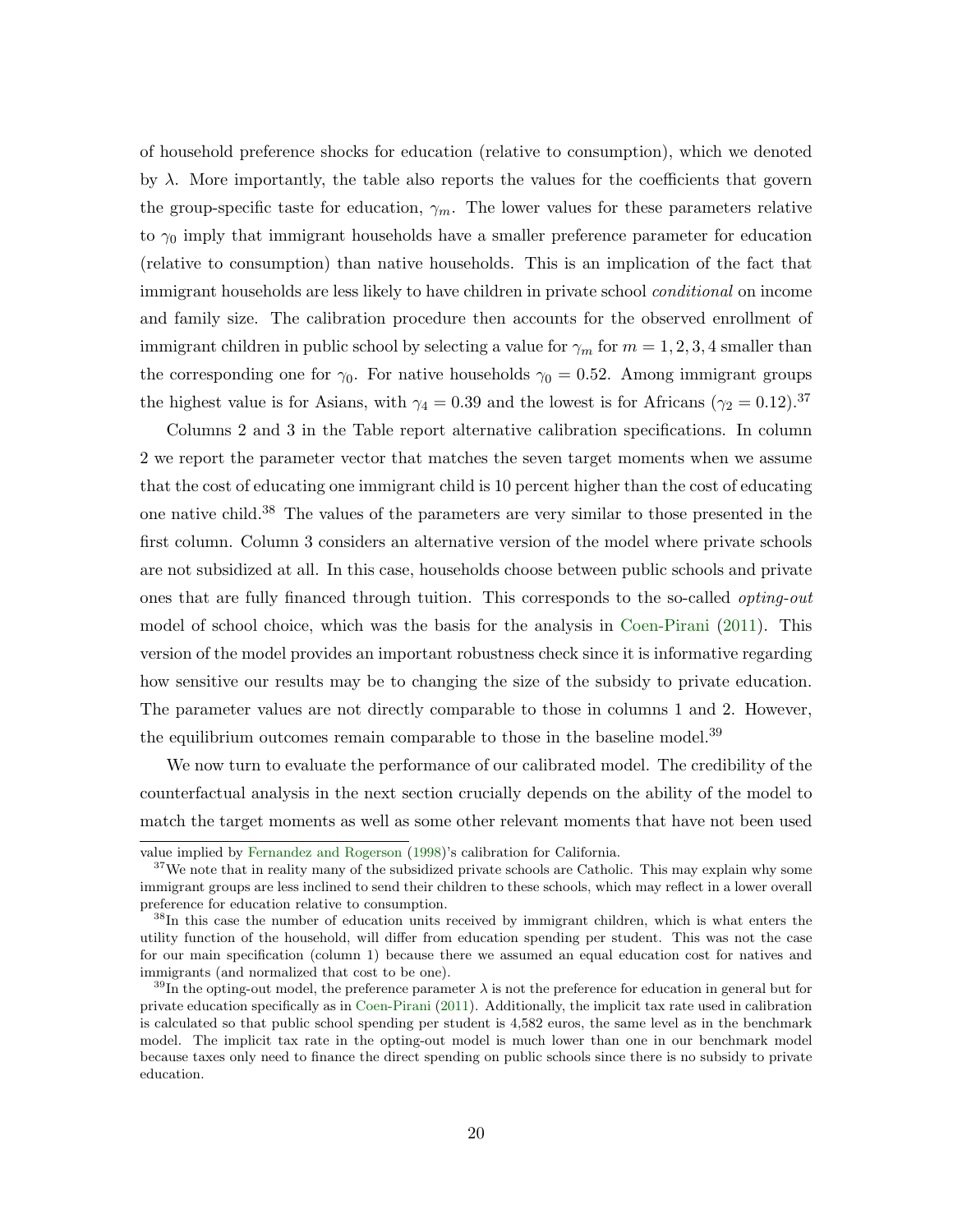as calibration targets. As noted already, we are able to perfectly solve for the 7-equation system, namely, we find values for the 7 parameters that allow us to match with high accuracy the 7 target moments, as can be seen in columns 1 and 2 in [Table 3.](#page-40-0) We now propose a more relevant validation exercise. We compute the equilibrium maintaining the values for the 7 key parameters but replacing the 2008 data for the distributions of income (conditional on number of children and group) and of the number of children and group for the corresponding values in year 2000, namely,  $g^{2000}(y|n,m)$ ,  $h^{2000}(n,m)$ . We then compare the resulting equilibrium predictions to data for the 7 key moments of our model.<sup>40</sup>

Columns 3 and 4 in [Table 3](#page-40-0) report the predictions of the model for year 2000 and the actual data for that same year. The implicit education tax rate in year 2000 was 5.99 percent and the model predicts 5.83 percent. The model correctly predicts a higher number of native students enrolled in public schools in year 2000 than in 2008. According to our model the public school share for natives in 2000 should have been 7 percentage points higher than in 2008, which falls somewhat short of the 9.5 point difference in the data. The corresponding moments for the four immigrant groups are also well matched by the model. This also implies that the equilibrium values for year 2000 for the share of students in public schools for each group is close to that observed in the data. For instance, the model rightly predicts that African immigrants have the largest shares of public school use (86 percent, compared to 89 percent in the data) and natives have the lowest (60 percent, compared to 66 percent in the data). Finally, the model implies a ratio of public to private household income for year 2000 equal to 0.68, somewhat lower than the value 0.75 in the data. The table also reports the public education spending per student and a measure of the quality of public education, namely, the number of education units received by students in public schools.<sup>41</sup> Importantly, our calibrated model predicts accurately spending per student in public schools in year 2000 (2,276 euros compared to 2,337 euros in the data). Overall these figures provide validation of the use of our model for quantitative analysis and, specifically, regarding its ability to produce reasonable predictions regarding the school choices of each group and the quality of public education.

<sup>&</sup>lt;sup>40</sup>We stress that we are keeping the values of parameters  $(\alpha, \gamma_0, \gamma_1, \gamma_2, \gamma_3, \gamma_4, \sigma_\lambda)$  constant as reported in [Table 2.](#page-39-0)

 $^{41}$ For our main model, these two variables exactly coincide because the cost of educating immigrant children is taken to be the same as that of educating native children (and normalized to one).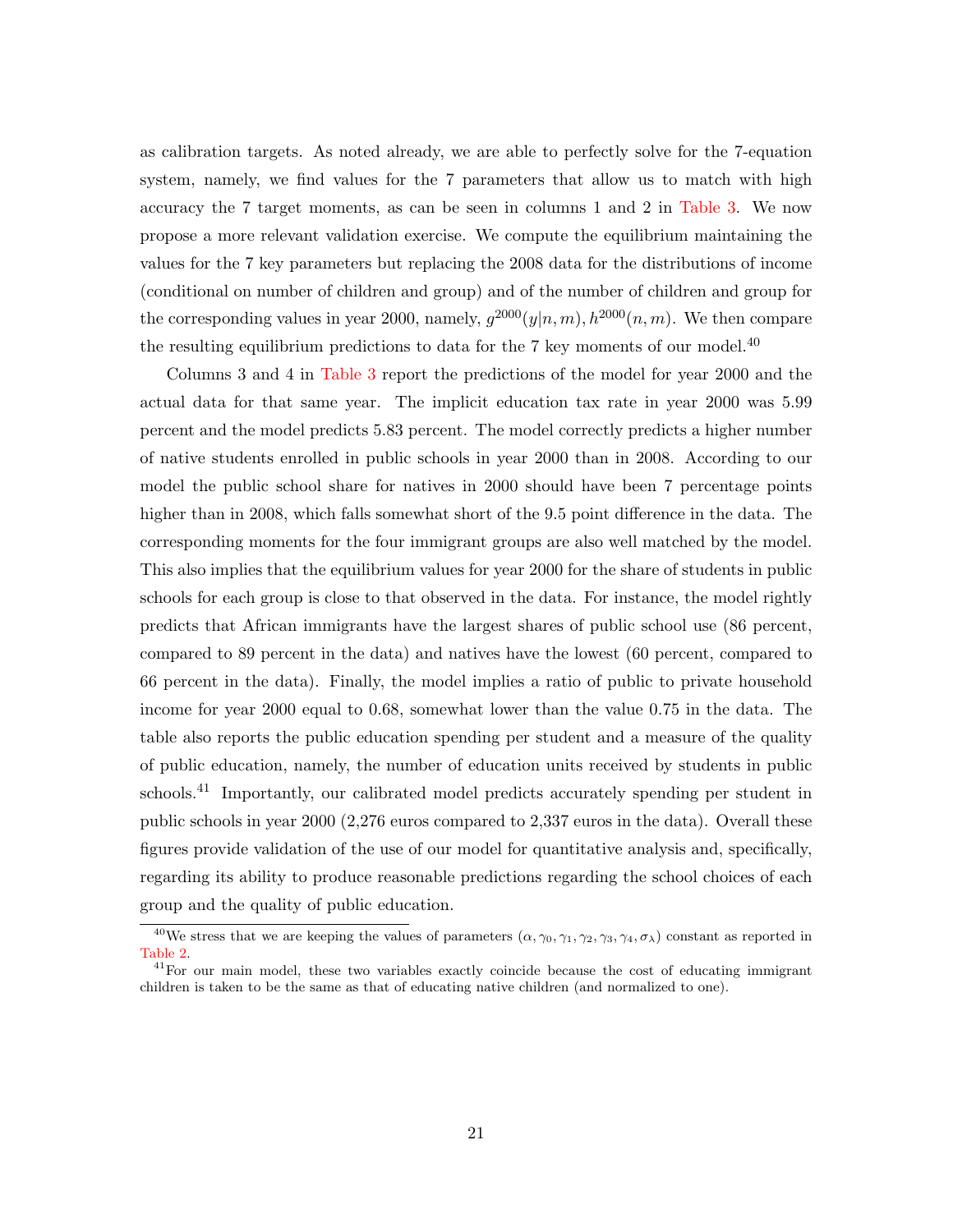## <span id="page-24-0"></span>6 Counterfactuals

We are now ready to tackle the main goal of the paper. Namely, we want to evaluate what have been the effects of the 2000-2008 immigration wave on the school choices of the native population and on their political support for public education, together with the consequences for the funding and quality of public education.

We proceed in two stages. First, we quantify the effects resulting from the arrival of immigrants (and their children) between years 2000 and 2008. These effects operate through the changing views of native voters regarding the desired implicit tax rate and their public-private school choices. In this exercise immigrants affect tax revenue and the level of enrollment in public and private schools. For simplicity we refer to this exercise as the effect of immigration and we view it as materializing mainly in the short run.

The second stage adopts a more long-run perspective. Here we focus on the effects from naturalization of the immigrant population residing in Spain in year 2008. From our political-economy perspective the fundamental implication is the resulting change in the number and distribution of voters, which is likely to affect profoundly Spanish politics and, in particular, the political economy of public education. For short we refer to this exercise as the *effect of naturalization*.<sup>42</sup> To the extent that average household income is lower for immigrant households than for native ones, naturalization will lead to a downward shift of the median voter along the income distribution.

#### 6.1 The Effects of Immigration

In order to isolate the effects of the 2000-2008 immigration wave we conduct the following simulation exercise. Starting from our baseline scenario (income and demographics as in year 2008), we solve for the equilibrium in a scenario where the income distribution is as in 2008  $(g^{2008})$  but where the size and composition of the *immigrant* population are as in year 2000  $(h^{2000})$ . The comparison between the two scenarios identifies the effects of immigration, holding income constant. The effects of immigration here will operate through the increase in the overall number of school-age children in the economy, taking into account the income and preferences toward education of their ethnic group.

[Table 4](#page-41-0) presents our findings. The first column reports the actual data for year 2008 for the implicit tax rate, public school enrollment for each of the 5 groups, and public

 $^{42}$ This exercise can also be viewed as a robustness check on our first exercise given that even when immigrants are not franchised, it is possible that they influence the domestic politics of the host country. This can be the case if politicians/voters are foresighted and try to court the sympathies of the soon-to-be franchised immigrant population [\(Ortega](#page-37-17) [\(2005\)](#page-37-17), [Ortega](#page-37-10) [\(2010\)](#page-37-10)).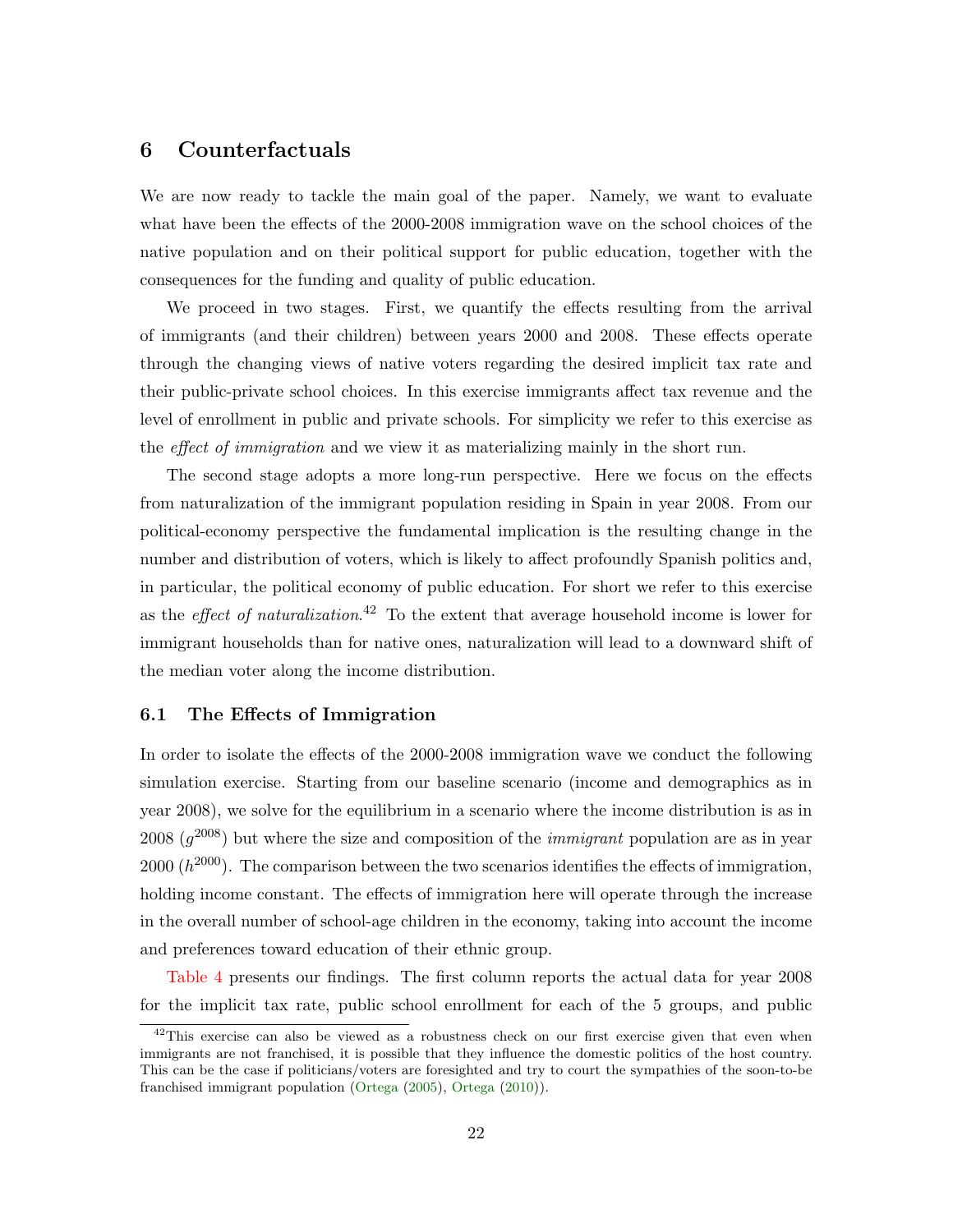spending in education per student. Column 2 reports the same outcomes for the scenario where the foreign-born population in Spain equals, in size and origin composition, that of year 2000. As we discussed earlier, it is likely that the implicit tax rate will be lower in the counterfactual where the immigrant population is back to its year-2000 level. We now learn that the reduction in the tax rate is small (5.90 versus 5.93 percent in the benchmark and data). Let us now turn to the implications regarding the size of public education. In the counterfactual the total enrollment in public schools falls relative to the benchmark. In other words, immigration appears to have led to a sizable increase in the size of public education, namely, enrollment in public schools per 100 households has increased by 1.2 percentage points. Interestingly, this is the combination of two opposing effects: a large reduction in the number of native students in public schools (3.49 students per 100 households) and a large inflow of immigrant students into the system with a higher propensity than natives to attend public schools. Indeed the share of native children in public schools in the counterfactual is 0.76 percentage points higher (65.43 percent) than in the benchmark. Let us now turn to the effects of immigration on the quality of public education, measured by public spending per student. We find that in the counterfactual (with immigration as in year 2000) spending per student would have been 4,727 euros, which is 3.17 percent higher than in the benchmark.

It is interesting to compare our findings to those reported by [Coen-Pirani](#page-36-0) [\(2011\)](#page-36-0) in his analysis of the effects of immigration in California.<sup>43</sup> He reports that, compared to the benchmark for that same year, if the immigrant population had remained as in 1970 (while allowing the income distribution to vary over time, as we do) the share of native children enrolled in public schools in 1980 would have been 0.17 percentage points higher, spending per student in public schools would have been 3 percent higher, and the total enrollment in public schools would have been 1.2 percentage points higher.<sup>44</sup> These figures are very similar to our findings for Spain.<sup>45</sup>

Let us now examine a few alternative counterfactual scenarios. In column 3 we consider

<sup>&</sup>lt;sup>43</sup>He studies an immigration episode that lasted 3 decades, between 1970 and 2000. The most relevant comparison to our analysis is when we focus on his findings for the 1970-1980 period. During that period the share of immigrant children enrolled in Californian schools increased by about 7.5 percentage points. This is only a bit smaller than 10 percentage-point increase in the immigrant share in schools (and in the working-age population) in Spain.

<sup>&</sup>lt;sup>44</sup>Concerning his full period of analysis, [Coen-Pirani](#page-36-0) [\(2011\)](#page-36-0) reports that if immigration had remained at the 1970 level the share of native children enrolled in public schools in year 2000 in California would have been 1.12 percentage points higher and spending per student in public schools 24 percent higher than otherwise.

<sup>&</sup>lt;sup>45</sup>The size of the immigration flow into the school system in California between 1970 and 1980, relative to the whole student body, was 25 percent smaller than the inflow in Spain between 2000 and 2008. Thus, at parity of inflows, the results for California in terms of the effects on the size and quality of public education would appear to be somewhat higher, but still comparable, to those found here.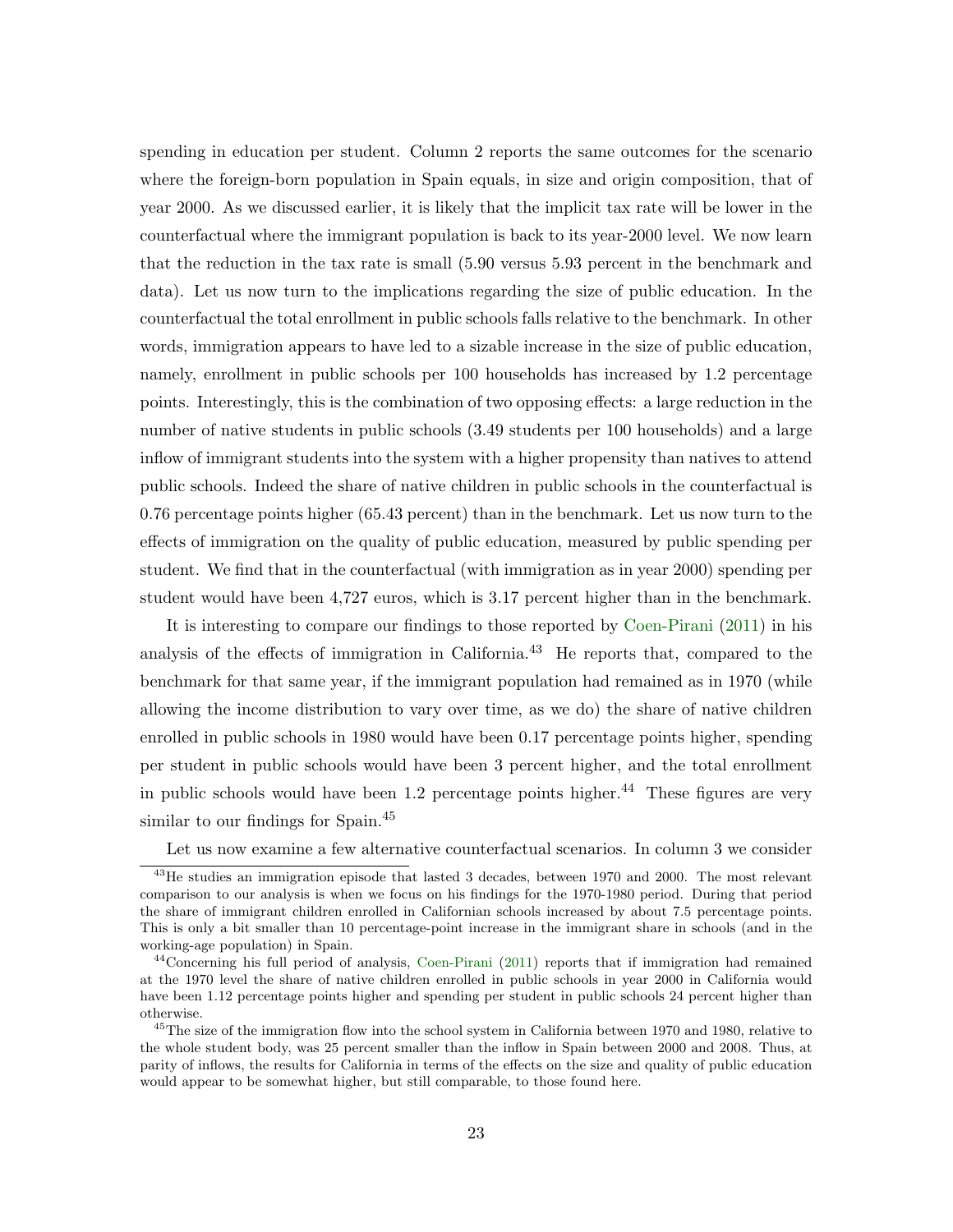the scenario where the whole immigrant population is removed, as opposed to going back to the year-2000 immigrant population. Not surprisingly, the results are magnified. The tax rate is now slightly lower, at 5.88 percent and there is a larger native flight toward private schools. In the absence of all immigrants, the share of natives attending public schools would have been 65.71%, or 1.04 percentage points higher. Additionally, the quality of public education would have been 4.38 percent higher (compared to 3.17 percent when going back to the immigrant population in year 2000). The remaining columns in [Table 4](#page-41-0) present sensitivity analysis along two different dimensions. In column 4 we report the results when we allow for a higher cost of educating immigrant children (10 percent). In this case the share of native children in public schools would have been a bit higher in the absence of immigration (66.08 versus 65.71 percent) and the quality of public education a slightly lower than in the previous column (no immigrants, same cost of education for natives and immigrants).

Column 5 presents the results of the opting-out version of our model used by [Coen-](#page-36-0)[Pirani](#page-36-0) [\(2011\)](#page-36-0), where private schools are not subsidized (and the cost of education is the same for natives and immigrants). This exercise provides an important robustness check regarding how our results would have been affected if we had considered a smaller subsidy to private schools. The results here should be compared to column 2, the scenario where private schools are subsidized and the immigrant population is assumed to be as in year 2000. In the opting-out model, the counterfactual quality of public education would have been 3.76 percent higher than in the benchmark (compared to 3.17 percent in our main model). Regarding the size of public education in terms of overall enrollment, the optingout model delivers practically the same result as our main model. Finally, in terms of the native flight to private schools, the opting-out model implies a reduction in the share of native students in public schools due to immigration of 0.89 percentage points, compared to 0.76 points in our main model. As a result, we find differences in the magnitudes of the main effects between the opting-out model and our main model, although these differences are not large.

#### 6.2 The Effects of Naturalization

We now focus on the effects of granting the right to vote to the immigrant population residing in Spain in year 2008. At this point the economy does not experience any changes in its demographic composition or in income. It is purely an exercise in franchise extension.

[Table 5](#page-42-0) reports the results. Again, column 1 reports the actual values of the moments for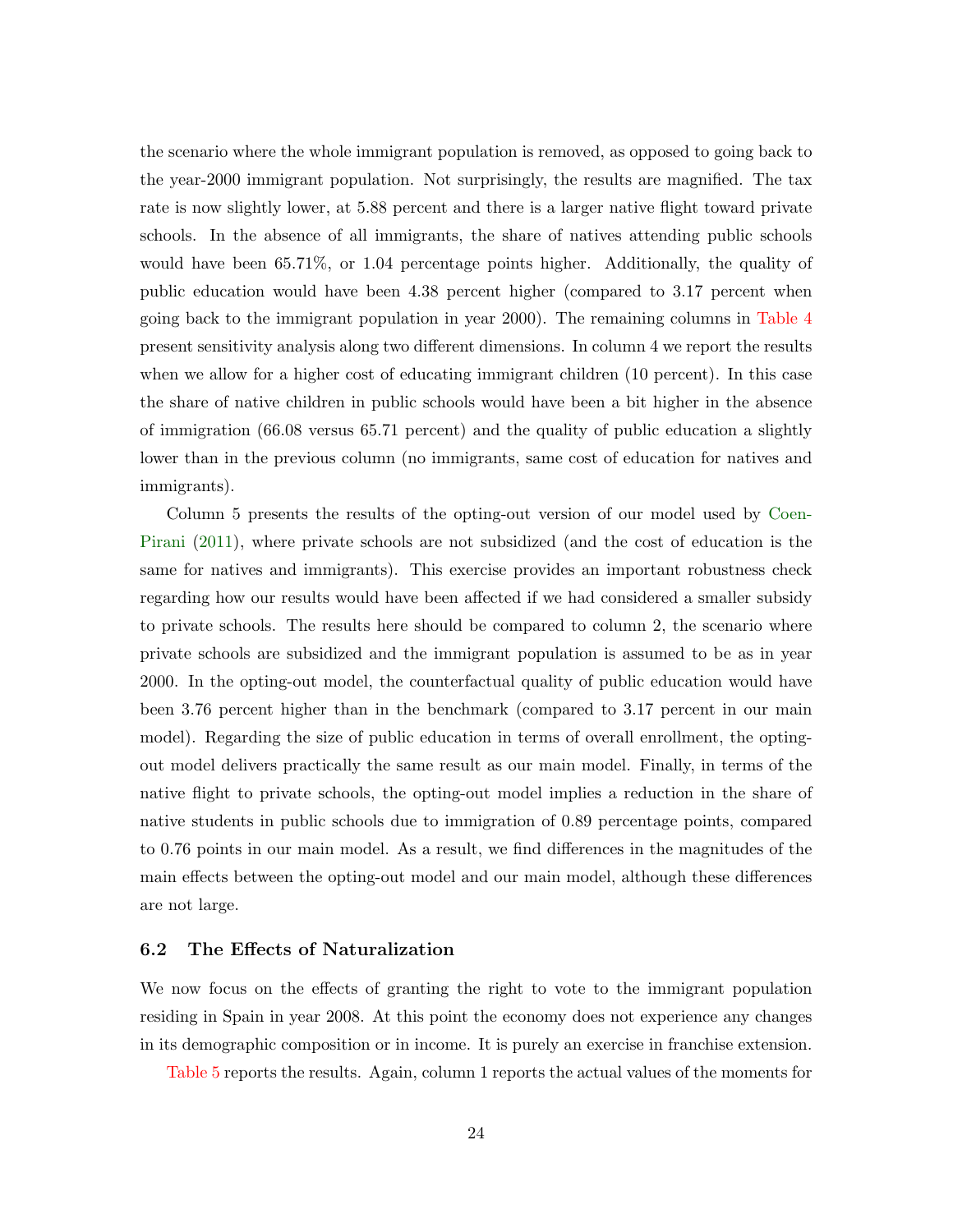year 2008. Column 2 reports the values for the same moments in the counterfactual scenario where immigrants have been enfranchised using our main specification, that is, when private schools are subsidized and the cost of education is the same for native and immigrant children. We find a significantly lower implicit tax rate, at 5.50 percent, as opposed to 5.93 in the data. This leads to a large reduction in the quality of public education, with education units (spending) per student in public schools, falling by 7.68 percent. Naturally, we find a sizable reduction in the probability of using public schools for the native population, from 64.67 percent down to 62.54 percent. This roughly two percentage-point reduction is about twice as large as the short-run effect of immigration discussed above. Turning now to the effects on the size of public education (enrollment in public schools), our findings show that naturalization will be responsible for a small reduction in the size of public education. We estimate that the enrollment in public schools per 100 households will fall by 0.63 percentage points. In this case this is fully driven by native flight toward private schools caused by a sharp reduction in the quality of public education.

Columns 3 and 4 provide two robustness checks. In the specification in column 3 we assume that the cost of educating immigrants is 10 percent higher than the corresponding cost for natives. The implicit tax rate now is a bit higher, 5.55 versus 5.50 percent, but does not change the overall picture. Again the native flight to private schools is about 2 percentage points and the quality of public education falls by about 7 percent following naturalization. In column 4 we present the results for the opting-out scenario. The tax rate would now be 3.77 percent,  $46$  and the reduction in the share of natives in public schools and in the quality of public education would be somewhat smaller than those in column 2 (respectively, 1 percentage point and 4.43 percent lower). While not dramatic, these differences suggest that the effects of naturalization do depend, to some extent, on the size of the subsidy to private schools.

In conclusion, our analysis predicts that the largest effects of immigration on the schooling system will arise because of the direct effect of immigration on domestic politics, once immigrants are naturalized and gain the right to vote.

#### 6.3 The combined effects of immigration and naturalization

The previous decomposition of the effects of immigration into two stages once the immigrants arrive and their children are enrolled in school, and the consequences of their direct

<sup>&</sup>lt;sup>46</sup>As discussed earlier, the tax rate is now much lower because taxes only need to finance public schools, and not the subsidy to private schools.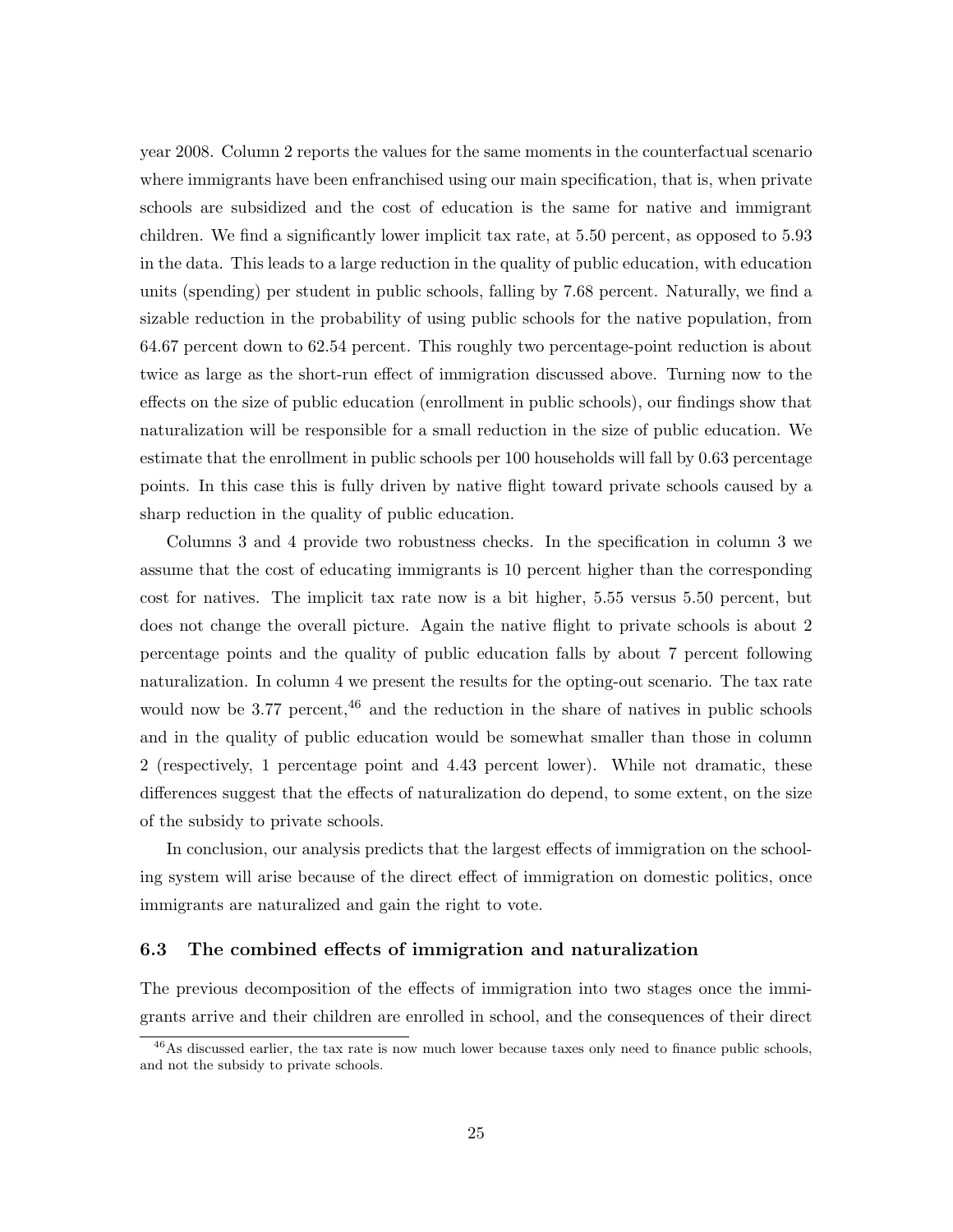political action once they are enfranchised, has been useful to flesh out the mechanisms at play. We now focus on the long-run effect of immigration, which combines the two effects discussed above (immigration and naturalization).

To do so we compare the difference in policies between the naturalization and the scenario where we assume that the immigrant population is as it was in year 2000. This exercise identifies the combined effect of immigration due to the arrival of immigrant households into the economy (and into the education system) as well as their direct effect on domestic politics once they are enfranchised. We focus on three outcomes: the size of public education (measured by the total enrollment in public schools), native flight (measured as the change in the native enrollment in public schools), and the quality of public education (measured by public spending per student).

The two counterfactual scenarios involved in the computation of the combined effects were already presented in detail in [Table 4](#page-41-0) and [Table 5.](#page-42-0) However, to simplify the exposition it is helpful to examine the summary reported in [Table 6.](#page-43-0) The top panel simply reproduces the relevant information from the previous two tables. The bottom panel reports the relevant changes that summarize the effects of immigration and naturalization, as defined earlier. In addition it reports the sum of the two partial effects, which we refer to as the combined effect.

Several features stand out. First, the combined effects of immigration and naturalization will lead to a small increase in the size of public education, with enrollment per 100 households increasing by 0.63. However, this increase in size masks an important composition effect. On the one hand there is a large reduction in the enrollment of native students in public schools (who flee toward private schools). This reduction is nevertheless offset by a large inflow of immigrant students into public schools (equal to 4.12 students per 100 households). Secondly, there will be a large reduction in the *quality* of public education. We estimate that public spending per student will fall by almost 11 percent. Our analysis suggests that these effects will unfold unevenly over time. While the changes in the size (and student composition) of public schools will take place promptly, upon arrival of the immigrants, the reduction in funding will be more gradual and only fully take place once the immigrant population has been fully enfranchised.

Finally, it is interesting to examine how our conclusions would have changed if we had ignored the existence of the subsidy. To do so we repeat the analysis but now we use the opting-out model. The general pattern is similar, but the quantitative predictions differ somewhat. The combined effect of immigration and naturalization on the size of public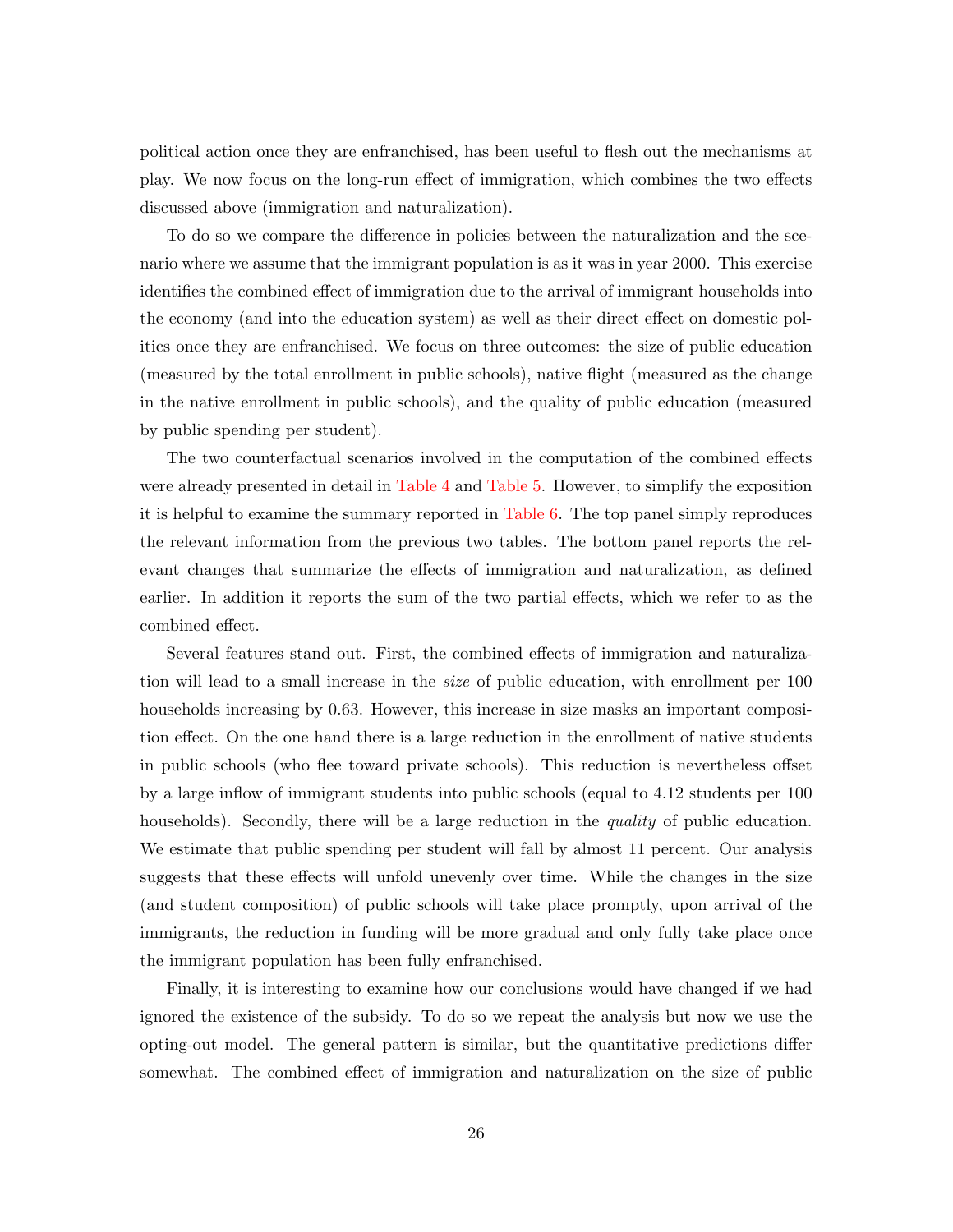education would have been larger, with an increase of 0.81 students per 100 households as opposed to 0.63 in the model with the subsidy. Again this is the result of an important native flight toward private schools and an even larger inflow of immigrant children into public schools, which is now slightly smaller than in the model with subsidy. This is the reflection of the smaller reduction in the quality of public education (public spending per student), which is now 8 percent of the benchmark value, compared to almost 11 percent when we take into account the role of the subsidy. In conclusion, while accounting for the subsidy does not change the qualitative picture, it does change significantly the quantitative predictions.

## <span id="page-29-0"></span>7 Regional education policies

Regional governments in Spain have a great degree of autonomy in decisions regarding education.<sup>47</sup> As a result, the available proxy measures for quality of public education exhibit substantial regional variation. $48$  In addition to the variation in education policies, the size of the immigration flows, relative to population, has differed greatly across regions in our period of study. The foreign-born share in year 2008 ranges from 22.87 percent (Balearic islands) to 3.91 percent (Extremadura), compared to a national average of 13.10 percent. In addition the ethnic composition of the immigrant population across regions also varies widely.

It is thus interesting to analyze the effects of immigration and naturalization under the assumption that education policies are decided at the regional level, and taking into account the regional heterogeneity in the size and ethnic composition of immigration flows. In particular, we are interested in three questions. First, we want to examine the implications of our analysis for the effects of immigration and naturalization on the size (overall enrollment) and quality (spending per student) of public education for each Spanish region. Second, we want to evaluate the size of the native flight toward private schools in each region, and compare that to existing empirical (reduced-form) estimates of that effect. Finally, we ask

<sup>&</sup>lt;sup>47</sup>Seven regions (autonomous communities) in Spain have a large degree of autonomy regarding education, while the others have chosen to follow the policy dictated by the central government. [Ciccone and](#page-36-11) [Garcia-Fontes](#page-36-11) [\(2009\)](#page-36-11) provide a comparison of the quality of public education for Spanish regions from an international perspective.

<sup>&</sup>lt;sup>48</sup>In 2010 the average Spanish region had 7.94 students per teacher in public schools. However, this variable ranged from 6.29 to 9.58. Another commonly used measure of quality is the dropout rate, which also varies widely across Spanish regions. For instance in 2010 the share of the population age 18-24 that had not completed the non-compulsory stage of secondary education was 28.4 percent at the national level. However, this drop-out rate ranged from 12.6 percent (Basque Country) to over 35 percent (Murcia or Balearic Islands).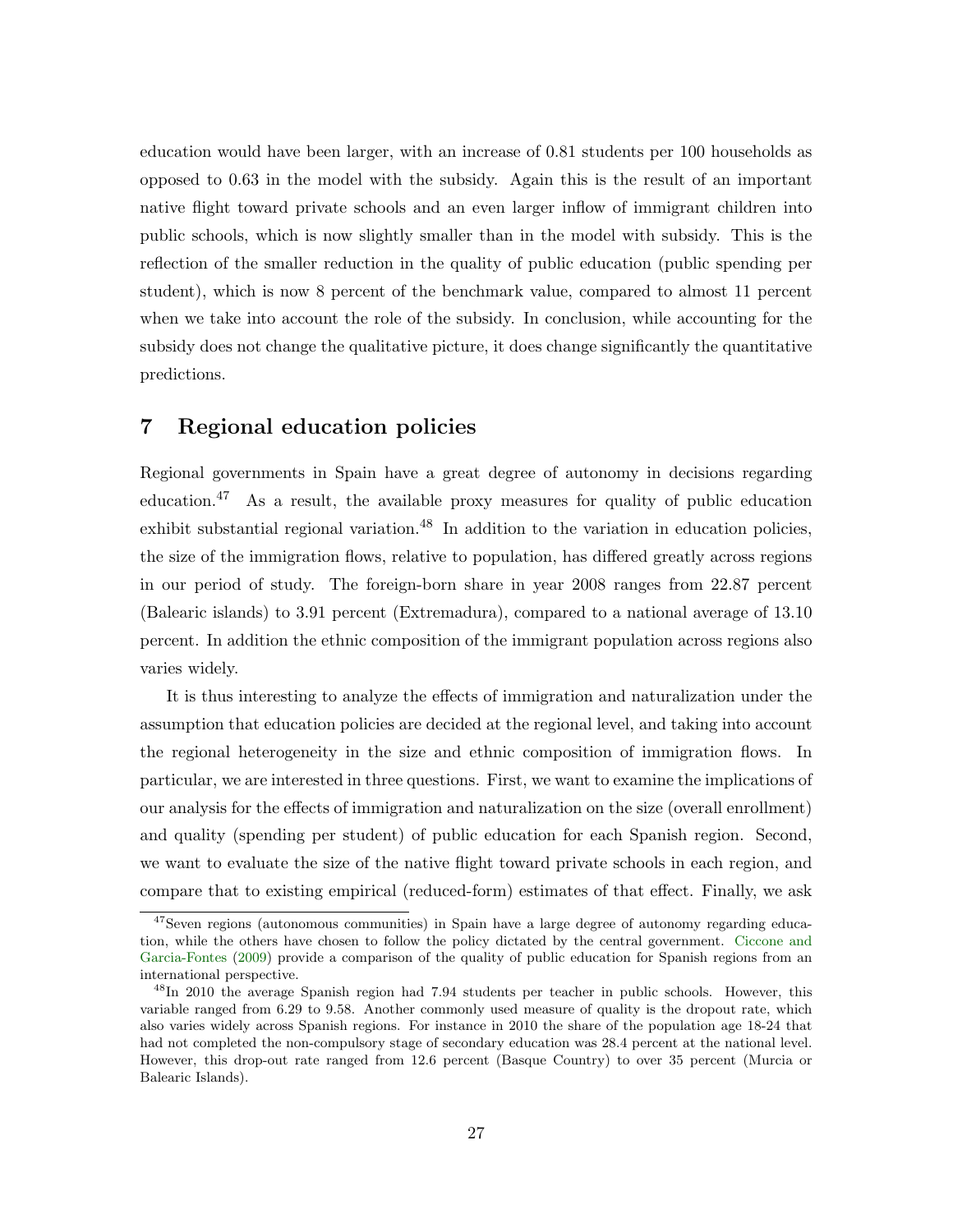whether the wave of immigration has increased or decreased regional inequalities in terms of education policies.

We begin with a description of regional differences. The top panel in [Table 7](#page-44-0) presents some summary statistics for year 2008. As noted earlier, there is a great deal of variation in the size of the immigrant population across Spanish regions. This is also the case for the implicit tax rate, which ranges between 3.52 and 8.54 percent of household income, and for public education spending per student, which ranges between 3,512 and 5,893 euros. Perhaps the most striking dimension of regional heterogeneity in education in Spain are the large differences in the reliance on public schools. In year 2008 the share of the native population using public schools ranged from 46 percent (Basque country) to 80 percent (Castilla la Mancha), with a national average of 65 percent.<sup>49</sup>

Next we take the parameter values obtained from the calibration of our model to Spain as a whole [\(Table 2\)](#page-39-0) and impose them on all regions. We then feed the model with each region's income distribution and demographic data and compute the equilibrium under each scenario region by region.<sup>50</sup> The second panel in the table reports the values for year 2008, where each region has been assigned its 2008 data. As we know, our calibration ensures that the implicit tax rate, public education spending per student, and the share of natives in public school (as well as for each immigrant group) are perfectly matched in year 2008 for Spain as a whole. Naturally, this is not the case region by region.

Comparing data and fitted values, we note that the averages for the three variables are similar. However, the model generates less variation for the implicit tax rate and the share of natives in public schools than is observed in the data. The coefficients of variation are 1/3 to 1/4 of those for the data. In contrast there is smaller variation in public spending per student in the data.<sup>51</sup> At any rate there is substantial correlation between the educational policies in the data and in the fitted regional model, at 0.41 for the implicit tax rate and 0.48 for public spending per student.

<sup>&</sup>lt;sup>49</sup> Accounting for the large degree of cross-regional disparities is an interesting question but beyond the scope of our paper. Regional differences along several dimensions are likely to play a role: political ideology, income, culture and history. Here we simply take these disparities as given and attempt to isolate the effects of immigration region by region.

 $50S$  far we have assumed that educational preferences are homogeneous across regions within Spain. It is feasible, and potentially interesting, to allow for regional differences in preferences, perhaps linked to different labor market returns of education.

<sup>&</sup>lt;sup>51</sup>This is quite intuitive. Our regional model ignores the fact that in reality the central government plays an important redistributive role. As a result, the actual public education spending per student shows lower regional variation than the predicted one.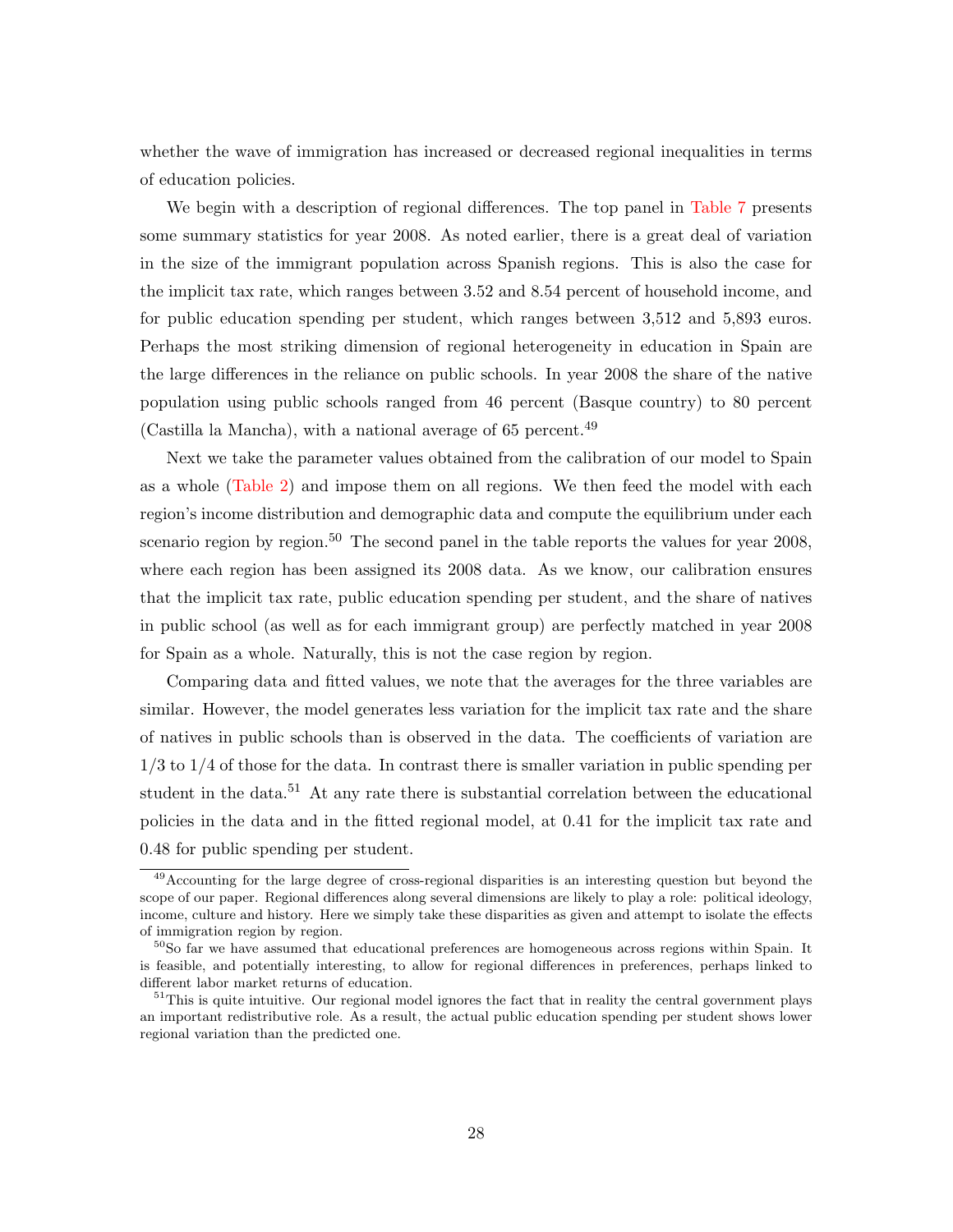#### 7.1 The combined effect on education policy

We now turn to the effects of immigration on the size and quality of public education. We report both the effects of immigration and those of naturalization separately, as we did for Spain as a whole. However, our focus will be on the combined effect, which can be gauged easily by examining the difference between the educational policies in the naturalization scenario and those in the scenario where the immigrant population is as in year 2000. This exercise identifies the combined effect of immigration due to the arrival of immigrant households into the economy (and into the education system) as well as their direct effect on domestic politics once they are enfranchised.

The bottom panel in the Table presents the combined effect on the main outcomes of interest. Let us first comment on the range of effects on the size of public education across Spanish regions. As we know from our earlier analysis, the combined effect of immigration and naturalization for Spain as a whole will be a small increase in enrollment in public schools, 0.63 students per 100 households. However, there is a great deal of regional heterogeneity, ranging from a reduction of 0.70 students per 100 households to an increase in 2.17 students per 100 households. Based on our calculations, both Catalonia and Madrid are expected to experience significant increases (1.17 and 0.85 students per 100 households, respectively). The increase in overall enrollment in public schools in these regions (as well and in all others) masks a large native flight to private schools, which we discuss in more detail in the next section. We now turn to the effects on the quality of public education, measured by public spending per student. As discussed earlier, the combined effect for Spain as a whole is a 10.85 percent reduction in this variable. Across regions, the reductions in the quality of public education range from 2.79 to 24.84 percent. In Catalonia and Madrid the forecasted reductions are 16.56 and 12.17 percent, respectively.

It is also interesting to correlate the changes in public spending per student due to immigration and naturalization with the foreign-born share in year 2008. The latter summarizes well the size of the immigration flow experienced by each region, relative to its population.<sup>52</sup> [Figure 2](#page-46-0) plots these data. The Figure reveals a clear and statistically significant negative association. The estimated slope coefficient implies that a 10 percentage-point difference in the foreign-born share (in year 2008) between two regions accounts for a difference of 431 euros in spending per student (9.6 percent of the average value in the data). This elasticity is a useful object since it can be applied to produce back-of-the-envelope predictions for

<sup>&</sup>lt;sup>52</sup>The results are very similar if we replace the 2008 foreign-born share by the 2000-2008 change in the foreign-born share in each region.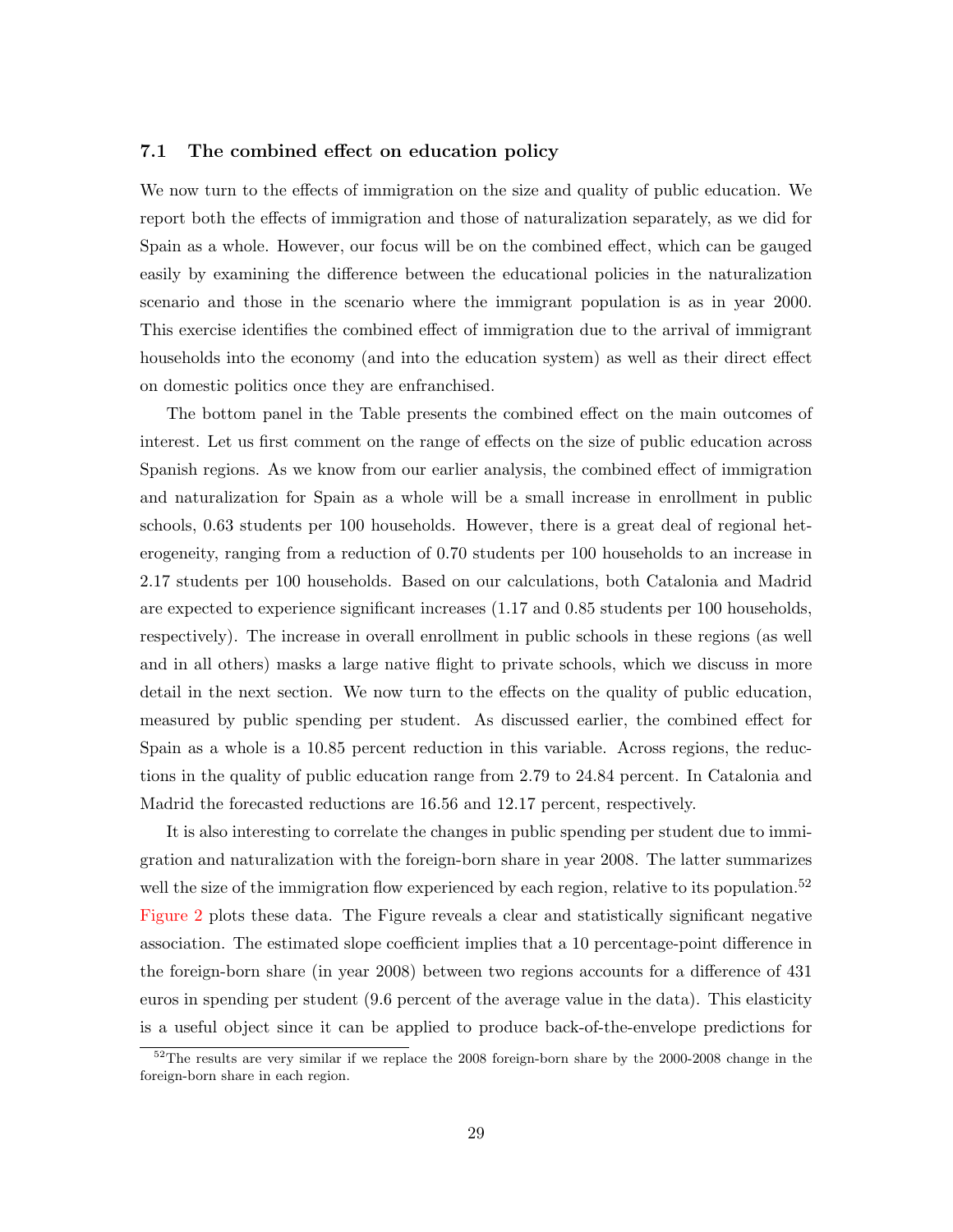other immigration episodes. Roughly speaking, it suggests that if a region experiences an immigration flow amounting to 5 percent of its population we should expect public spending per student to fall by slightly less than 5 percent, once immigrants become naturalized and the combined effect takes place.

#### 7.2 Immigration and Native Flight to Private Schools

A large body of empirical literature for the US and other countries has documented that immigration seems to lead to a native flight away from public schools and toward private ones, as well as changes in residence toward areas with better public schools. Most of those studies are eminently empirical and estimate reduced-form models (e.g. [Betts and Fairlie](#page-36-12) [\(2003\)](#page-36-12), [Cascio and Lewis](#page-36-13) [\(2012\)](#page-36-13), or [Farre et al.](#page-37-14) [\(2014\)](#page-37-14)).

Our analysis here can provide a structural interpretation for those estimates. It is also interesting to compare the magnitude implied by our model to those obtained from the reduced-form estimates. As in the previous section we report the change in the share of native students enrolled in public schools between the naturalization scenario and the scenario where we assume that each region's immigrant population is as in year 2000, that is, the combined effect. [Figure 3](#page-46-1) presents the results. The relationship is negative and highly significant, confirming that regions that received larger immigrant inflows (relative to their population) suffered larger declines in the share of public school use among native households. The estimated slope coefficient implies that a 10 percentage-point increase in the regional foreign-born share leads to a 2.7 percentage-point reduction in the share of native students enrolled in public schools.

In their reduced-form, empirical analysis of Spain's immigration wave [Farre et al.](#page-37-14) [\(2014\)](#page-37-14) report that immigration might have been responsible for a 10 percentage-point reduction in in the share of households using public schools.<sup>53</sup> In comparison, the size of the native flight predicted by our model is just a fraction of the effect uncovered by the reduced-form estimates. This is intuitive since in our theoretical model there is a single mechanism powering the native flight to private schools, namely, changes in the quality of public schools driven by political economy considerations. In reality, there may also be other mechanisms that can reinforce the process, such as peer effects within the school, congestion in other public services (e.g. healthcare), or xenophobia. The reduced-form estimate can be interpreted as reporting the overall effect of the native flight although, of course, it is not able to apportion

<sup>53</sup>Note that here we refer to the share of students enrolled in public schools, not to the share of households. However, changes in both measures are likely to be similar.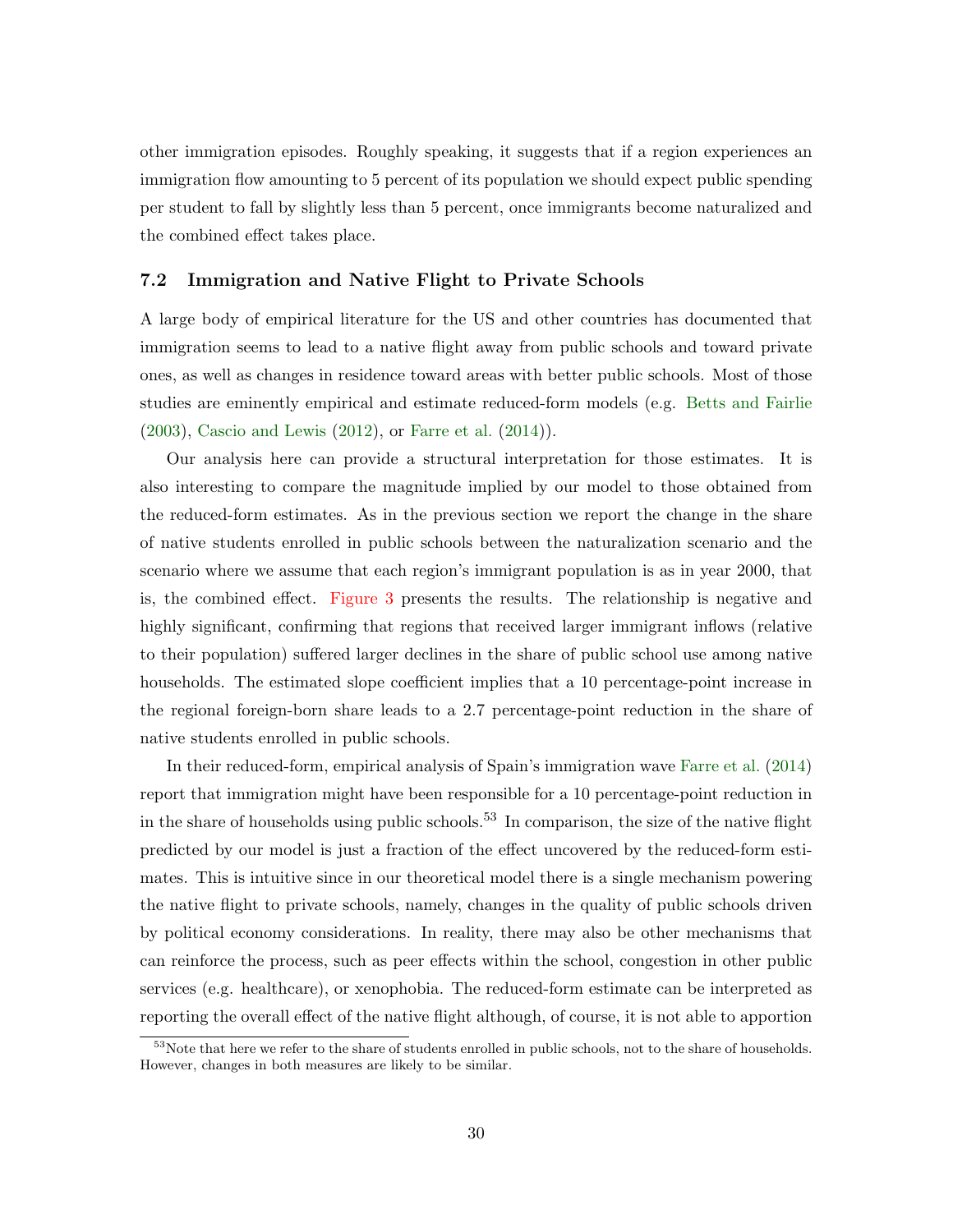the effect across the multiple mechanisms. Our analysis suggests that the political economy channel affecting the quality of public schools may be responsible for approximately one quarter of the total effect, leaving a wide margin to the other mechanisms.

#### 7.3 Regional inequality in education policy

It is also interesting to examine whether immigration has increased or decreased regional inequalities in public education policy. We consider the two dimensions of education policy in our model: the implicit tax rate and public education spending per student.

Let us begin by examining whether immigration has induced convergence in the implicit tax rates. [Figure 4](#page-47-0) correlates the tax rate in the counterfactual with year-2000 immigration levels and the difference in the tax rate between the naturalization and the no-migration scenarios, our measure of the combined effect of immigration on education policies.<sup>54</sup> We also plot the linear fit resulting from a least-squares estimation. There is a clear and statistically significant negative association between the two variables. The degree of convergence is also economically large, with an estimated slope coefficient of -0.50.

Our interpretation for the finding that immigration has led to convergence in implicit tax rates is as follows. Immigrants are likely to flock disproportionately to regions with high implicit tax rates. One reason why a region may have a high tax rate in our model is high median income relative to mean income.<sup>55</sup> This may be used by immigrants as a criterion to choose the region where they expect to earn higher income. The positive association between immigration, relative to population, and implicit tax rates is indeed confirmed by the data.<sup>56</sup> To the extent that immigrants have lower income than natives on average, when they naturalize the median voter will shift downward in the income distribution and impose a lower tax rate. Hence, the regions with high initial tax rates attract more immigrants and, once these immigrants naturalize, these regions will experience larger reductions in their tax rate.

Let us now turn to public education expenditure per student. [Figure 5](#page-47-1) reports the corresponding convergence regression. While we also find a negative association between the initial level and the change in the variable, the slope is very small  $(-0.08)$  and in fact we

<sup>&</sup>lt;sup>54</sup>As seen in the Figure, region 3 (Asturias) had the lowest tax rate in the year-2000-immigration scenario and region 15 (Navarra) had the highest.

<sup>&</sup>lt;sup>55</sup>Note that the preferred tax rate in [Equation \(8\)](#page-16-0) is increasing in  $y^{med}/\bar{y}$ , provided  $\alpha < 0$ , where  $y^{med}$  is the income of the median voter.

 $56$ The three regions with the lowest tax rates in the counterfactual with low (year 2000) immigration were Asturias (3), the Basque country (16) and Galicia (12), also characterized by the lowest immigration flows. Their foreign-born shares in 2008 were, respectively, 5.84%, 6.60%, and 7.04%, while for Spain as a whole it was 13.10%.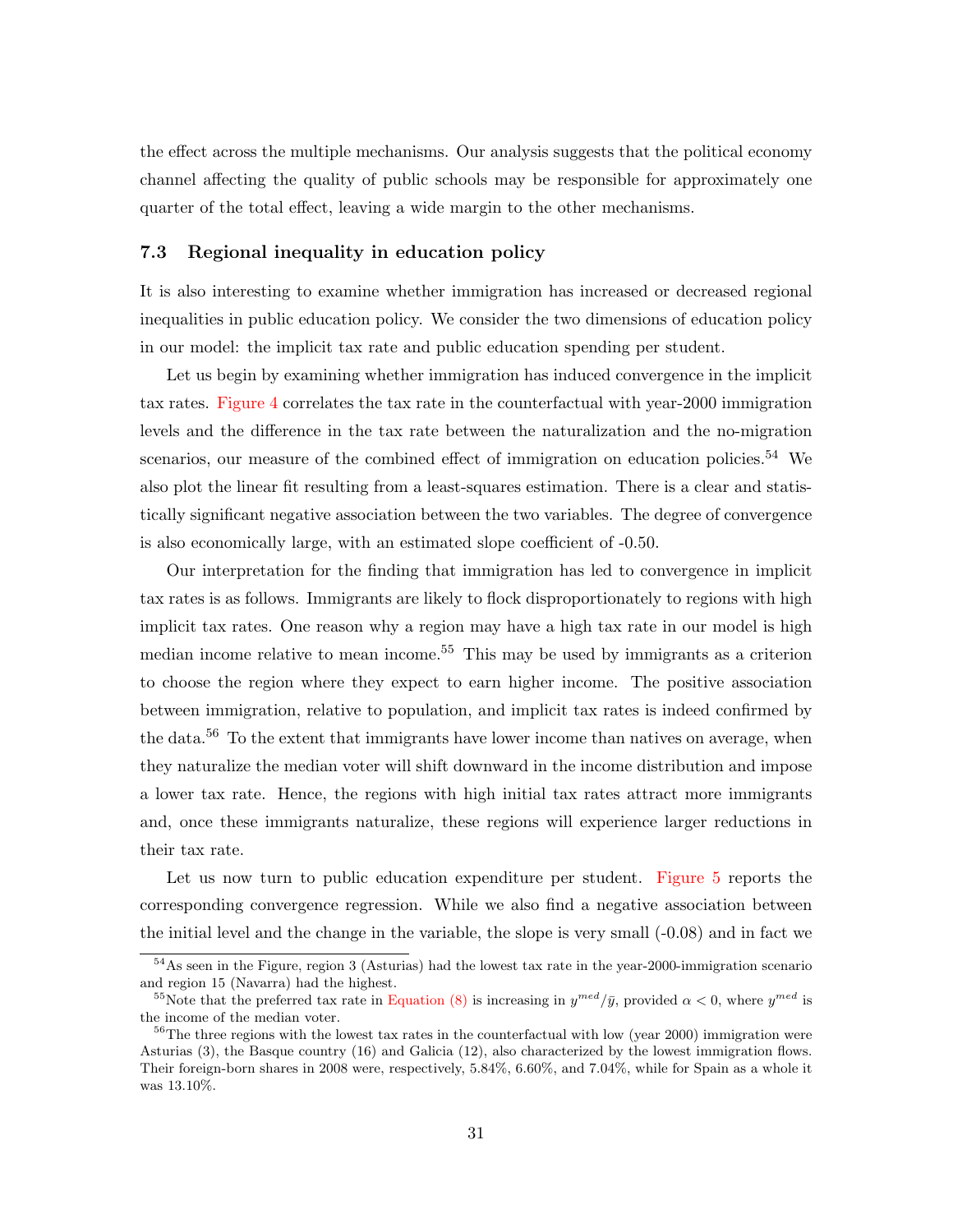cannot reject a zero coefficient. In words, we observe a much smaller degree of convergence in the quality of public education. What accounts for this differential pattern in the two dimensions of our education policies? The data shows that there is virtually zero correlation between the size of the immigration flows in a region and its initial public spending per student.<sup>57</sup> Thus we do not observe any measurable convergence in public spending per student. Interestingly, this finding is similar to that reported by [Armenter and Ortega](#page-36-14) [\(2010\)](#page-36-14) in a model with endogenous migration and income redistribution calibrated to U.S. states. These authors report that inter-state migration has induced substantial convergence in tax rates across U.S. states. They also find a much smaller degree of convergence in state-level redistributive transfers due to an offsetting tax-base effect.

## <span id="page-34-0"></span>8 Conclusions

Our goal in this paper has been to analyze the effects of immigration on the education system of the receiving country, focusing on the repercussions for the political economy of public education. We have tailored our model to Spain's education system, which is characterized by a large subsidy to private schools and, not surprisingly, a large share of the student body enrolled in private schools.

Our main finding has been that the long-run effects of immigration, which will take place after the immigrant population has been naturalized, will lead to a small increase in the size of public education, measured by enrollment in public schools. However, this increase in size masks an important fact: a large reduction in the enrollment of native students in public schools (who flee toward private schools). In addition, we find that as a result of immigration there will be a large reduction in the quality of public education, measured by public spending per student. Our analysis suggests that these effects will unfold unevenly over time. While the changes in the size (and student composition) of public schools will take place promptly, upon arrival of the immigrants, the reduction in funding will be more gradual and only fully take place once the immigrant population has been fully enfranchised. Thus we predict that the ongoing native flight toward private schools will be intensified over the next decade. It is also possible that some of these effects materialize faster, since immigrants may influence politicians and policies through means other than voting. Perhaps foresighted politicians may have already started courting the

 $57$ This is so because regions with initially high tax rates had low spending per student. Among the regions with the lowest initial spending per student, some had above-average immigration flows while others had below-average inflows of immigrants (relative to population).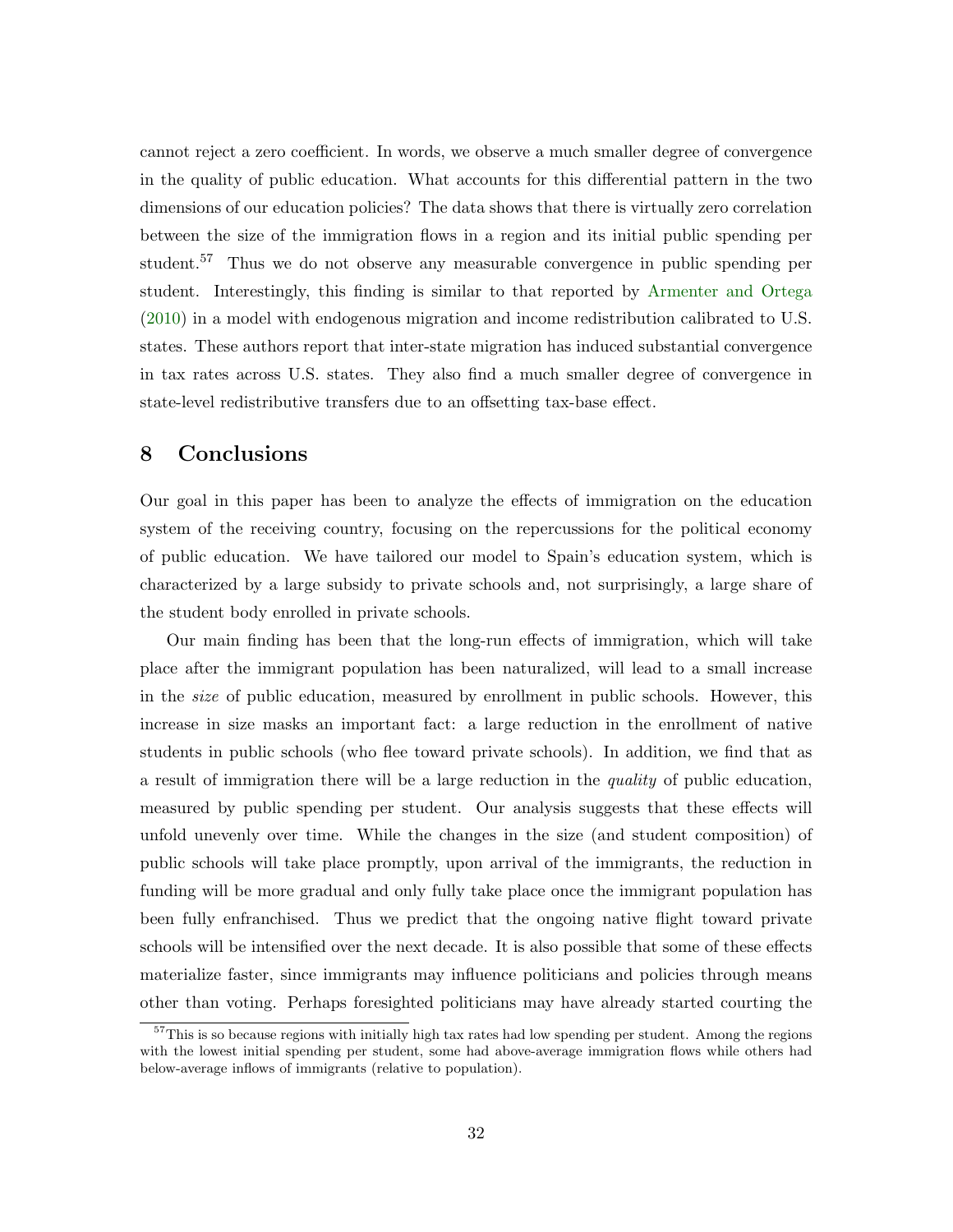sympathy of the soon-to-be voters.

Naturally, the exact quantitative implications of our analysis rely on the validity of the assumptions we have made. While we have experimented along several dimensions, one caveat is particularly relevant. For simplicity we have assumed that taxes are linear. Clearly, this is not realistic since most countries have progressive tax systems. If we were to assume, also unrealistically, that governments can perfectly redistribute income from rich to poor individuals our findings would be deeply affected. However, in our view introducing realistic levels of progressivity in the analysis would affect the quantitative predictions, but not the qualitative findings.

These findings have important consequences for income inequality. They strongly suggest that public schools will experience important pressures to teach larger numbers of students with smaller budgets. Naturally, the quality of public education is likely to deteriorate, along with the chances of immigrant children to attend college and to succeed in the labor market. As a result, the social and economic assimilation of these children will be seriously threatened. Besides undermining their own chances of upward economic mobility, social cohesion may also be negatively affected.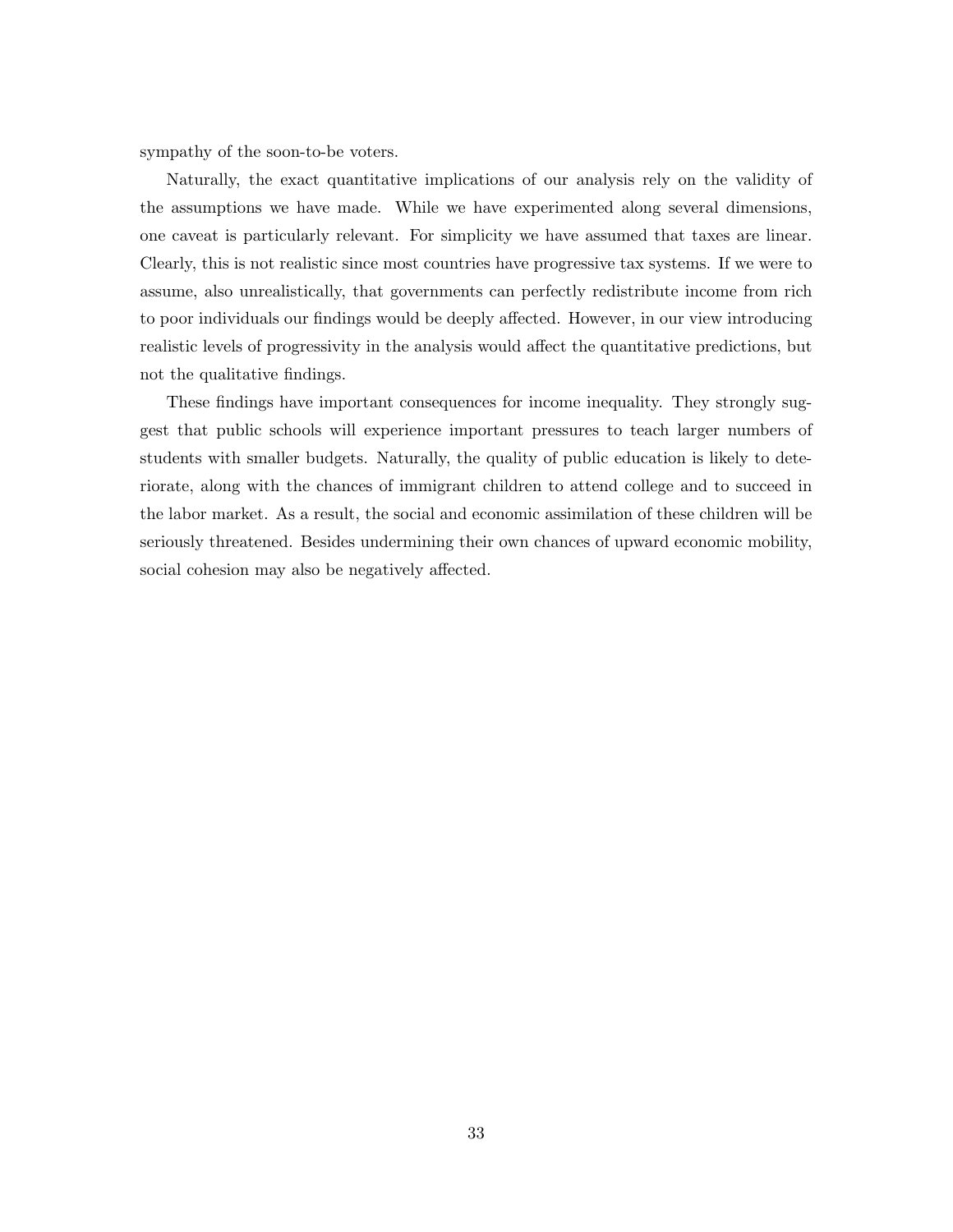## References

- <span id="page-36-3"></span>Albornoz-Crespo, Facundo, Antonio Cabrales, and Esther Hauk, "Immigration and the School System," CEPR Discussion Papers 8653, C.E.P.R. Discussion Papers November 2011.
- <span id="page-36-7"></span>Anghel, Brindusa and Antonio Cabrales, "The Determinants of Success in Primary Education in Spain," Working Papers 2010-20, FEDEA July 2010.
- <span id="page-36-5"></span>Arellano, Manuel and Gema Zamarro, "The choice between public and private schools with or without subsidies in Spain," Technical Report, CEMFI 2007.
- <span id="page-36-14"></span>Armenter, Roc and Francesc Ortega, "Credible Redistributive Policies and Migration across US States," Review of Economic Dynamics, April 2010, 13 (2), 403–423.
- <span id="page-36-10"></span>Bergstrom, Theodore C, Daniel L Rubinfeld, and Perry Shapiro, "Micro-Based Estimates of Demand Functions for Local School Expenditures," Econometrica, September 1982, 50 (5), 1183–1205.
- <span id="page-36-12"></span>Betts, Julian R. and Robert W. Fairlie, "Does immigration induce 'native flight' from public schools into private schools?," *Journal of Public Economics*, May 2003, 87 (5-6), 987– 1012.
- <span id="page-36-2"></span>Blankenau, William F., Nicole B. Simpson, and Marc Tomljanovich, "Public Education Expenditures, Taxation, and Growth: Linking Data to Theory," American Economic Review, May 2007, 97 (2), 393–397.
- <span id="page-36-6"></span>Calero, Jorge and Josep-Oriol Escardibul, "Evaluacion de servicios educativos: el rendimiento en los centros publicos y privados medido en PISA-2003," Hacienda Publica Espanola, 2007, 4, 33–66.
- <span id="page-36-13"></span>Cascio, Elizabeth U. and Ethan G. Lewis, "Cracks in the Melting Pot: Immigration, School Choice, and Segregation," American Economic Journal: Economic Policy, August 2012,  $\downarrow$  (3), 91–117.
- <span id="page-36-11"></span>Ciccone, Antonio and Walter Garcia-Fontes, "The quality of the Catalan and Spanish education systems: A perspective from PISA," IESE Research Papers D/810, IESE Business School July 2009.
- <span id="page-36-0"></span>Coen-Pirani, Daniele, "Immigration and Spending on Public Education: California, 1970- 2000," Journal of Public Economics, 2011, 95 (11).
- <span id="page-36-8"></span>de la Rica, Sara and Francesc Ortega, "Economic and Cultural Gaps among Foreign-born Minorities in Spain," "Edited by Yann Algan, Alberto Bisin, Alan Manning, and Thierry Verdier" ISBN 978-0-19- 966009-4, "In Studies of Policy Reform, Oxford Economic Press" 2012.
- <span id="page-36-4"></span>del Pozo, D. Trillo, M. Perez Garrido, and J.M. Crespo, "Analisis economico del rendimiento en la prueba de conocimientos y destrezas imprescindibles de la comunidad de Madrid," Technical Report 13, Instituto de Estudios Fiscales 2006.
- <span id="page-36-1"></span>Dottori, Davide, Fernanda Estevan, and I-Ling Shen, "Reshaping the schooling system: The role of immigration," Journal of Economic Theory, 2013, 148 (5), 2124–2149.
- <span id="page-36-9"></span>Epple, Dennis and Richard E. Romano, "Ends against the middle: Determining public service provision when there are private alternatives," Journal of Public Economics, November 1996, 62 (3), 297–325.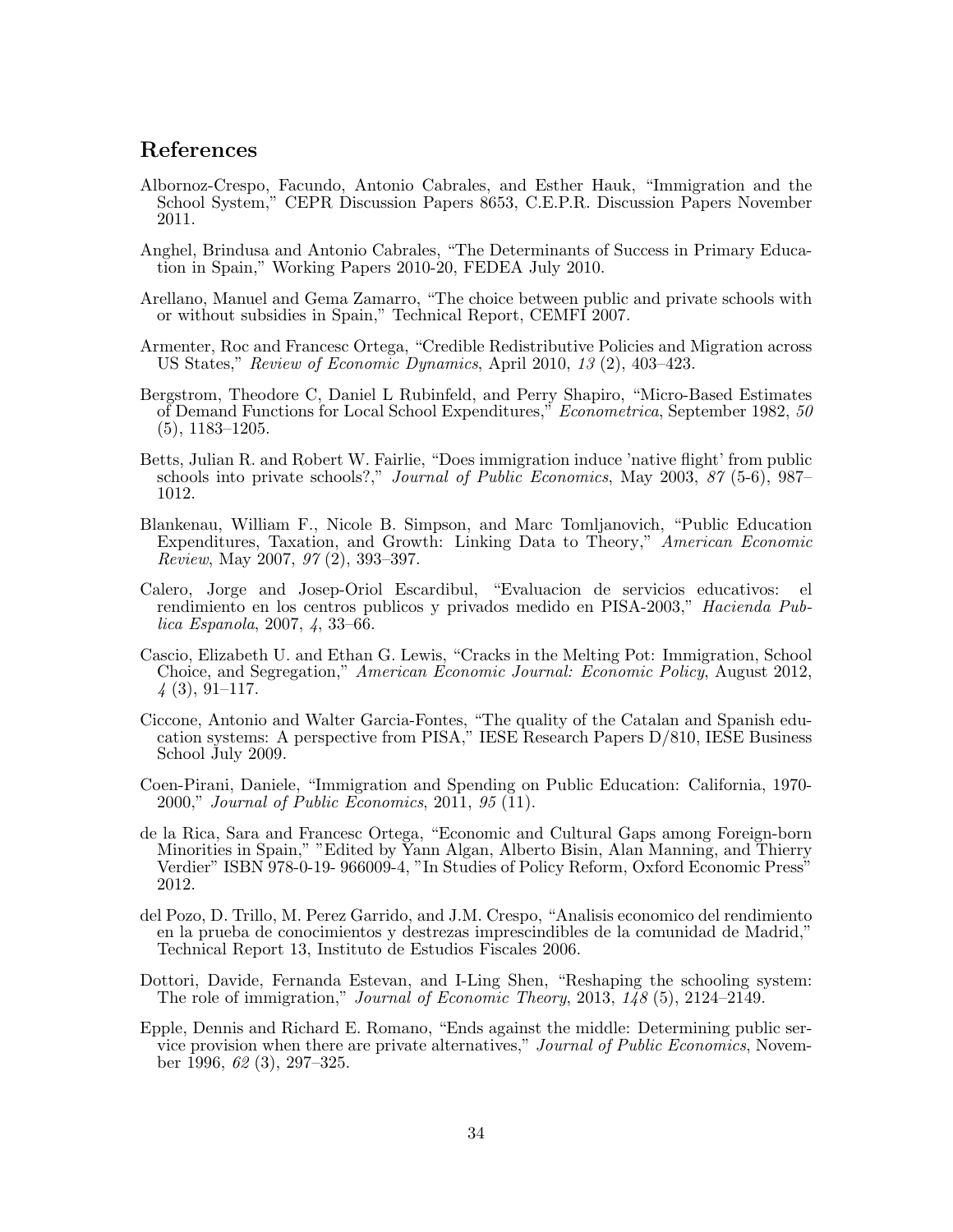- <span id="page-37-0"></span>and Richard E Romano, "Public Provision of Private Goods," Journal of Political Economy, February 1996, 104 (1), 57–84.
- <span id="page-37-14"></span>Farre, Lidia, Francesc Ortega, and Ryuichi Tanaka, "Immigration and School Choices in the midst of the Great Recession," Mimeo 2014.
- <span id="page-37-11"></span>Fernandez, Raquel and Richard Rogerson, "On the Political Economy of Education Subsidies," Review of Economic Studies, April 1995, 62 (2), 249–62.
- <span id="page-37-4"></span> $\Box$  and  $\Box$ , "Income Distribution, Communities, and the Quality of Public Education," The Quarterly Journal of Economics, February 1996, 111 (1), 135–64.
- <span id="page-37-16"></span> $\Box$  and  $\Box$ , "Public Education and Income Distribution: A Dynamic Quantitative Evaluation of Education-Finance Reform," American Economic Review, September 1998, 88 (4), 813–33.
- <span id="page-37-12"></span> $\Box$  and  $\Box$ , "Education finance reform and investment in human capital: lessons from California," Journal of Public Economics, December 1999, 74 (3), 327–350.
- <span id="page-37-3"></span>Galor, Oded and Joseph Zeira, "Income Distribution and Macroeconomics," Review of *Economic Studies*, January 1993,  $60$  (1), 35–52.
- <span id="page-37-2"></span>Glomm, Gerhard and B Ravikumar, "Public versus Private Investment in Human Capital Endogenous Growth and Income Inequality," Journal of Political Economy, August 1992, 100 (4), 818–34.
- <span id="page-37-1"></span>Goyette, Kimberly and Yu Xie, "Educational Expectations of Asian American Youths: Determinants and Ethnic Differences," Sociology of Education, 1999, 72 (1), pp. 22–36.
- <span id="page-37-5"></span>Gradstein, Mark and Moshe Justman, "Education, Social Cohesion, and Economic Growth," American Economic Review, September 2002, 92 (4), 1192–1204.
- <span id="page-37-7"></span>Hsin, Amy and Yu Xie, "Explaining Asian American's Academic Advantage Over Whites," Proceedings of the National Academy of Sciences, 2014, p. Forthcoming.
- <span id="page-37-13"></span>OCU, "The growing school expenses (in Spanish)," Technical Report 373, Organizacion de Consumidores y Usuarios September 2012.
- <span id="page-37-17"></span>Ortega, Francesc, "Immigration quotas and skill upgrading," Journal of Public Economics, September 2005, 89 (9-10), 1841–1863.
- <span id="page-37-10"></span> $\Box$ , "Immigration, Citizenship, and the Size of Government," The B.E. Journal of Economic Analysis & Policy, March 2010, 10 (1), 1–40.
- <span id="page-37-8"></span>Razin, Assaf, Efraim Sadka, and Phillip Swagel, "Tax burden and migration: a political economy theory and evidence," Journal of Public Economics, August 2002, 85 (2), 167– 190.
- <span id="page-37-9"></span>Speciale, Biagio, "Does immigration affect public education expenditures? Quasiexperimental evidence," Journal of Public Economics, 2012, 96 (910), 773 – 783.
- <span id="page-37-6"></span>Takii, Katsuya and Ryuichi Tanaka, "Does the diversity of human capital increase GDP? A comparison of education systems," Journal of Public Economics, August 2009, 93 (7-8), 998–1007.
- <span id="page-37-15"></span>Vernby, Kre, "Inclusion and Public Policy: Evidence from Swedens Introduction of Noncitizen Suffrage," American Journal of Political Science, 2013, 57 (1), 15–29.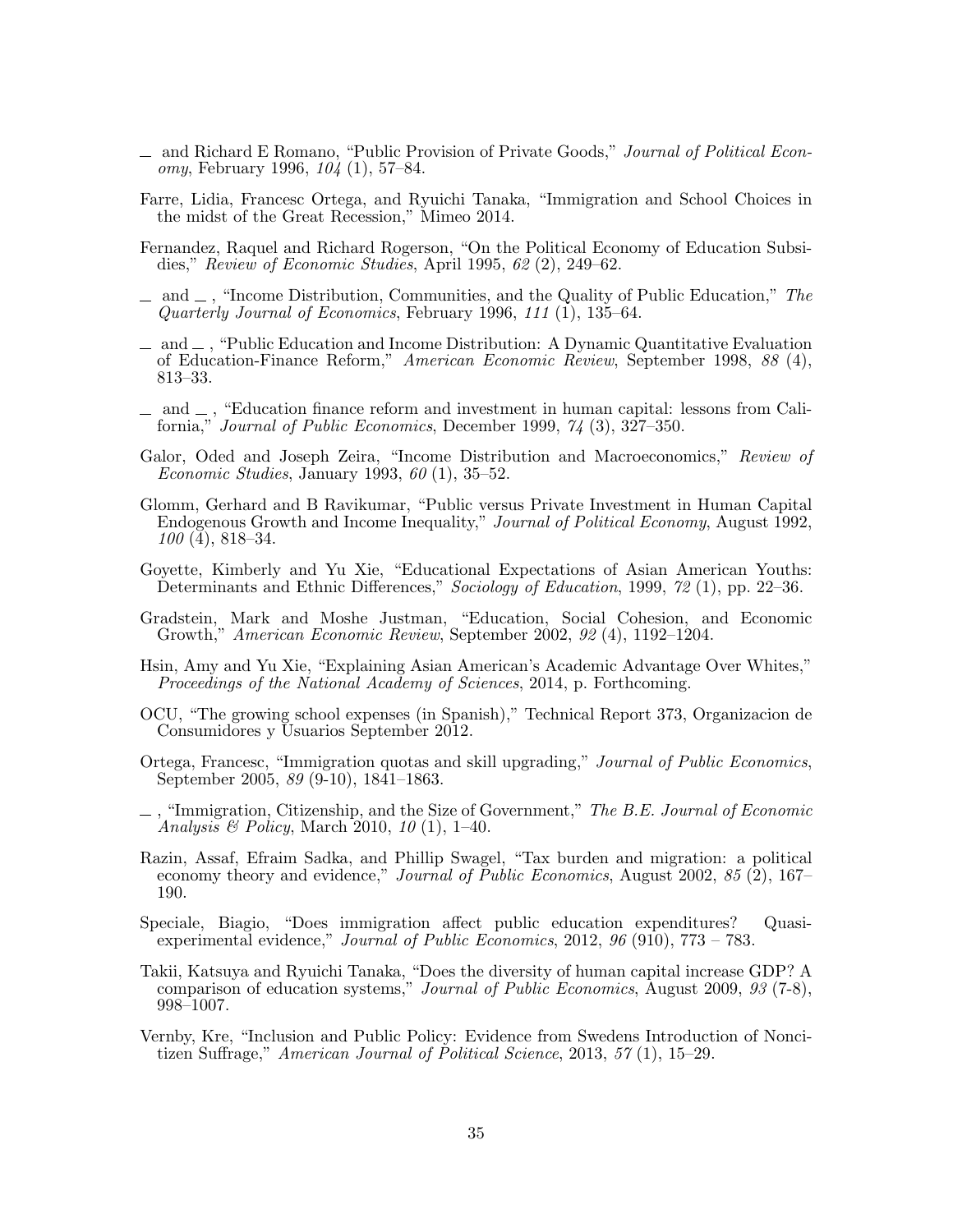<span id="page-38-0"></span>

| Variable                                          | 2000           | 2008           | Change   |
|---------------------------------------------------|----------------|----------------|----------|
| <b>GDP</b>                                        | 100            | 173            | 73%      |
| Real GDP                                          | 100            | 132            | 32\%     |
| Population (working-age)                          | 27,324,284     | 31,410,915     | 14.95%   |
| Foreign-born share $(\%)$                         | 3.64           | 13.10          | 9.46     |
| Number of households $1$                          | 9,469,548      | 12,762,903     | 34.78%   |
| Share $(100)$                                     |                |                |          |
| Native households                                 | 97.03          | 86.19          | $-10.84$ |
| Immigrant households <sup>2</sup>                 | 2.97           | 13.81          | 10.84    |
| Europe                                            | 1.38           | 5.09           | 3.71     |
| Africa                                            | 0.79           | 2.62           | 1.84     |
| America                                           | 0.61           | 5.62           | 5.01     |
| Asia and Oceania                                  | 0.19           | 0.48           | 0.29     |
| Average household income <sup>3</sup>             | $17,717$ euros | $29,229$ euros | 64.98%   |
| Native households                                 |                | $29,403$ euros |          |
| Immigrant households                              |                | $26,250$ euros |          |
| Share of students in public schools               | 0.662          | 0.697          | 0.035    |
| <b>Natives</b>                                    | 0.66           | 0.65           | $-0.01$  |
| Immigrants                                        | 0.77           | 0.83           | 0.06     |
| Europe                                            | 0.69           | 0.82           | 0.13     |
| Africa                                            | 0.89           | 0.90           | 0.01     |
| America                                           | 0.77           | 0.80           | 0.03     |
| Asia and Oceania                                  | 0.67           | 0.75           | 0.08     |
| Overall public spending in education / $GDP4$ (%) | 2.70           | 2.93           | 0.23     |
| Public schools / GDP                              | 2.24           | 2.39           | 0.15     |
| Subsidy to private / GDP                          | 0.46           | 0.54           | 0.09     |

Table 1: Descriptive statistics

Notes: (1) Estimated on the basis of the Labor Force Survey. (2) Europe includes all countries in the European continent except for Spain. America includes North, Central and South America. (3) Average household income computed using the Family Expenditure Survey for year 2008 at current prices (nominal income). It includes salary, capital income and benefits. We multiplied the monthly income by 14 (12 months and double pay in August and December). (4) Overall public spending in education here covers pre-university education (preschool, elementary, secondary and special education) and includes the subsidies to private schools.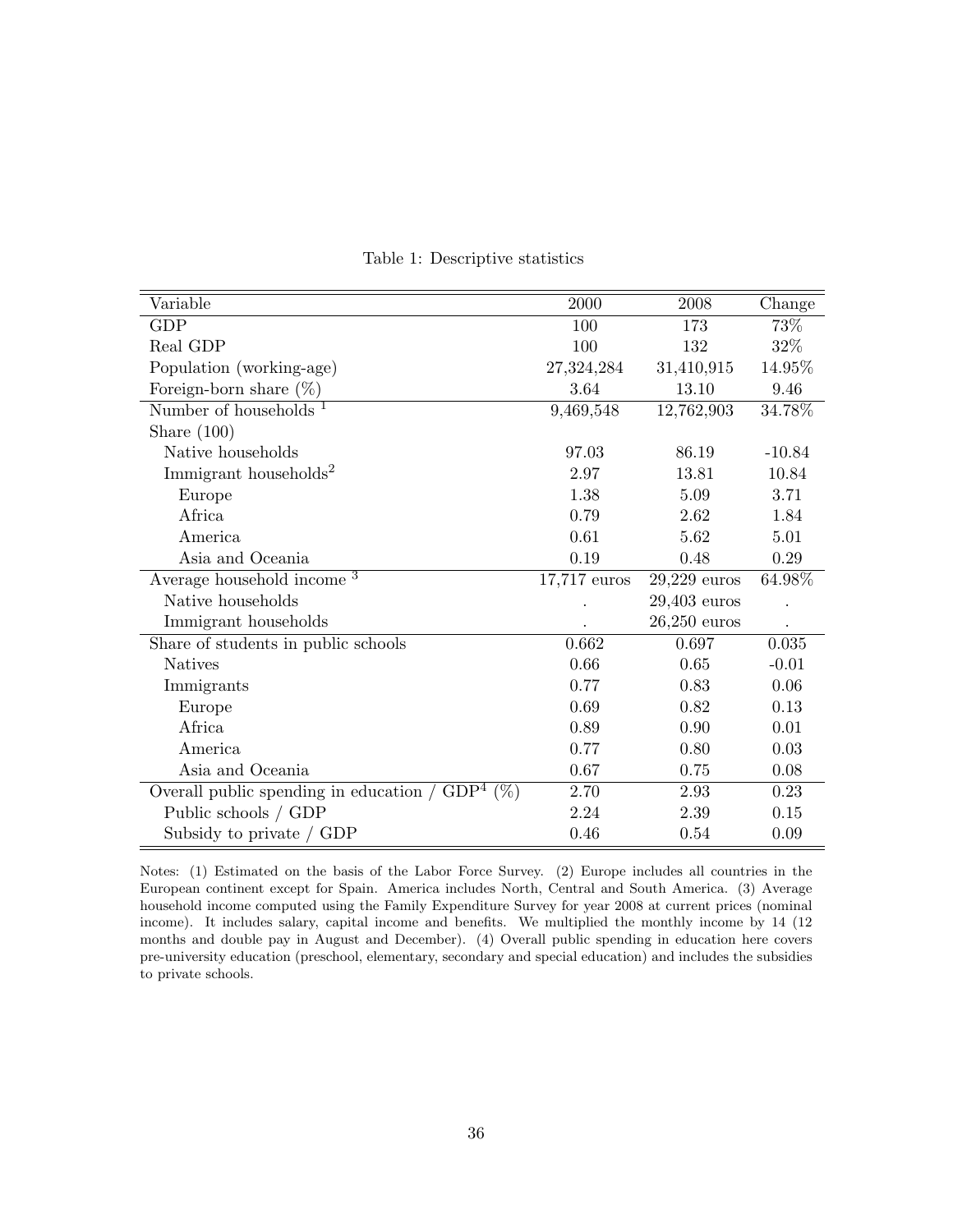<span id="page-39-0"></span>

|                                    | (1)          | $\left( 2\right)$  | $\left( 3\right)$ |
|------------------------------------|--------------|--------------------|-------------------|
| Specification                      | Main         | Higher cost immig. | Opting-out        |
| Relative cost of education immig.  | $\mathbf{1}$ | 1.10               | 1                 |
| $\alpha$                           | $-0.87$      | $-0.84$            | $-0.709$          |
|                                    |              |                    |                   |
| $\mu_{\lambda}$                    | 3.33         | 3.22               | 1.353             |
| $\sigma_{\lambda}$                 | 2.58         | 2.54               | 1.645             |
|                                    |              |                    |                   |
| $\gamma_0$ (Native)                | 0.52         | 0.48               | 0.015             |
| $\gamma_1$ (Imm. Europe)           | 0.16         | 0.17               | 0.005             |
| $\gamma_2$ (Imm. Africa)           | 0.12         | 0.13               | 0.004             |
| $\gamma_3$ (Imm. America)          | 0.21         | 0.22               | 0.006             |
| $\gamma_4$ (Imm. Asia and Oceania) | 0.39         | 0.40               | 0.011             |
|                                    |              |                    |                   |
| $p_0$                              | 1            | 1                  | 1                 |
| $p_1$                              | 1            | 1.10               | 1                 |
| $p_2$                              | 1            | 1.10               | 1                 |
| $p_3$                              | 1            | 1.10               | 1                 |
| $p_4$                              | 1            | 1.10               | 1                 |
|                                    |              |                    |                   |

Table 2: Calibration parameters

Notes: Specification (1) assumes identical cost of education for all 5 groups, and subsidy equal to spending per student in public schools. Specification (2) assumes that the cost of education for immigrants is 10 percent higher than for natives. Specification (3) refers to the opting-out model. Here there is no subsidy for private schools. The implied price-elasticities (in absolute terms) are 0.53, 0.54, and 0.58, respectively.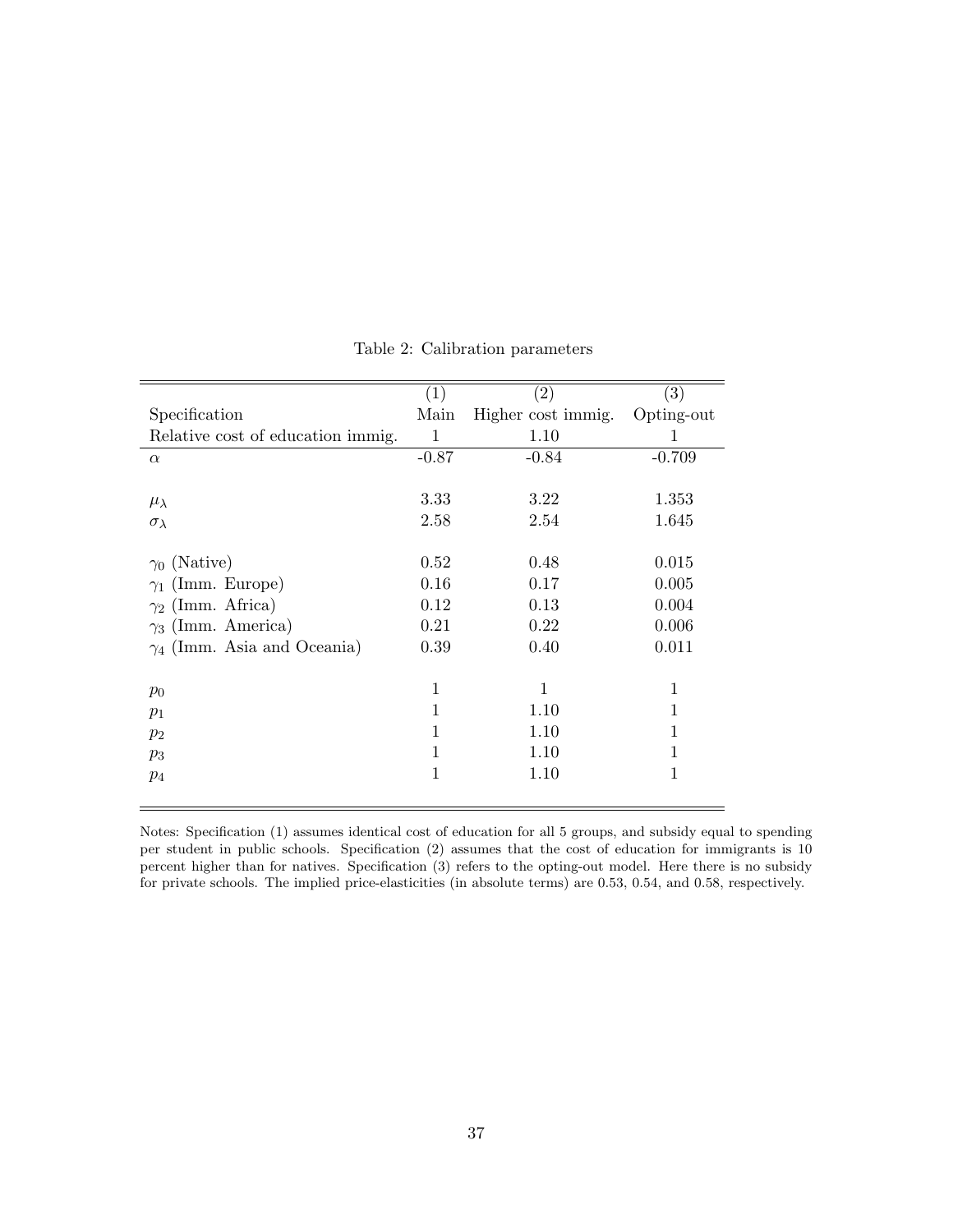<span id="page-40-0"></span>

|                                                            | (1)   | (2)   | (3)   | (4)   |
|------------------------------------------------------------|-------|-------|-------|-------|
| Year                                                       | 2008  | 2008  | 2000  | 2000  |
|                                                            | Data  | Model | Data  | Model |
| Implicit tax rate <sup>1</sup> $(\%)$                      | 5.93  | 5.93  | 5.99  | 5.83  |
| Public school students per 100 households                  | 24.88 | 24.88 | 30.29 | 27.83 |
| <b>Natives</b>                                             | 19.67 | 19.67 | 29.06 | 26.59 |
| Immigrants                                                 |       |       |       |       |
| Europe                                                     | 1.55  | 1.55  | 0.28  | 0.31  |
| Africa                                                     | 1.16  | 1.16  | 0.54  | 0.52  |
| America                                                    | 2.31  | 2.31  | 0.27  | 0.26  |
| Asia and Oceania                                           | 0.18  | 0.18  | 0.13  | 0.14  |
|                                                            |       |       |       |       |
| Ratio public-private household income                      | 0.73  | 0.73  | 0.75  | 0.68  |
| Share of the students in group in public schools $(\%)$    |       |       |       |       |
| <b>Natives</b>                                             | 64.67 | 64.67 | 65.97 | 60.36 |
| Immigrants                                                 |       |       |       |       |
| Europe                                                     | 81.89 | 81.89 | 69.13 | 76.76 |
| Africa                                                     | 89.53 | 89.53 | 89.21 | 86.28 |
| America                                                    | 79.78 | 79.78 | 77.27 | 74.44 |
| Asia and Oceania                                           | 75.39 | 75.39 | 67.04 | 72.50 |
|                                                            |       |       |       |       |
| Public education spending per student <sup>2</sup> (euros) | 4,582 | 4,582 | 2,337 | 2,276 |
| Quality of public education <sup>3</sup>                   | 4,582 | 4,582 | 2,337 | 2,276 |
|                                                            |       |       |       |       |

Table 3: Model predictions - Validation

Notes: (1) The implicit tax rate is equal to the overall public spending on education over aggregate household income; (2) Total public expenditure in education (including subsidy to private schools) divided by the enrollment in public and subsidized (concerted) private. Both the numerator and denominator refer to all pre-university education levels. In our model it coincides with the education services per student in public schools. (3) We define the quality of public education as the number of education units per student received in public schools. The cost of one education unit equals one for natives and  $p_m$  for immigrants of group m. In this table  $p_m = 1$  for all groups.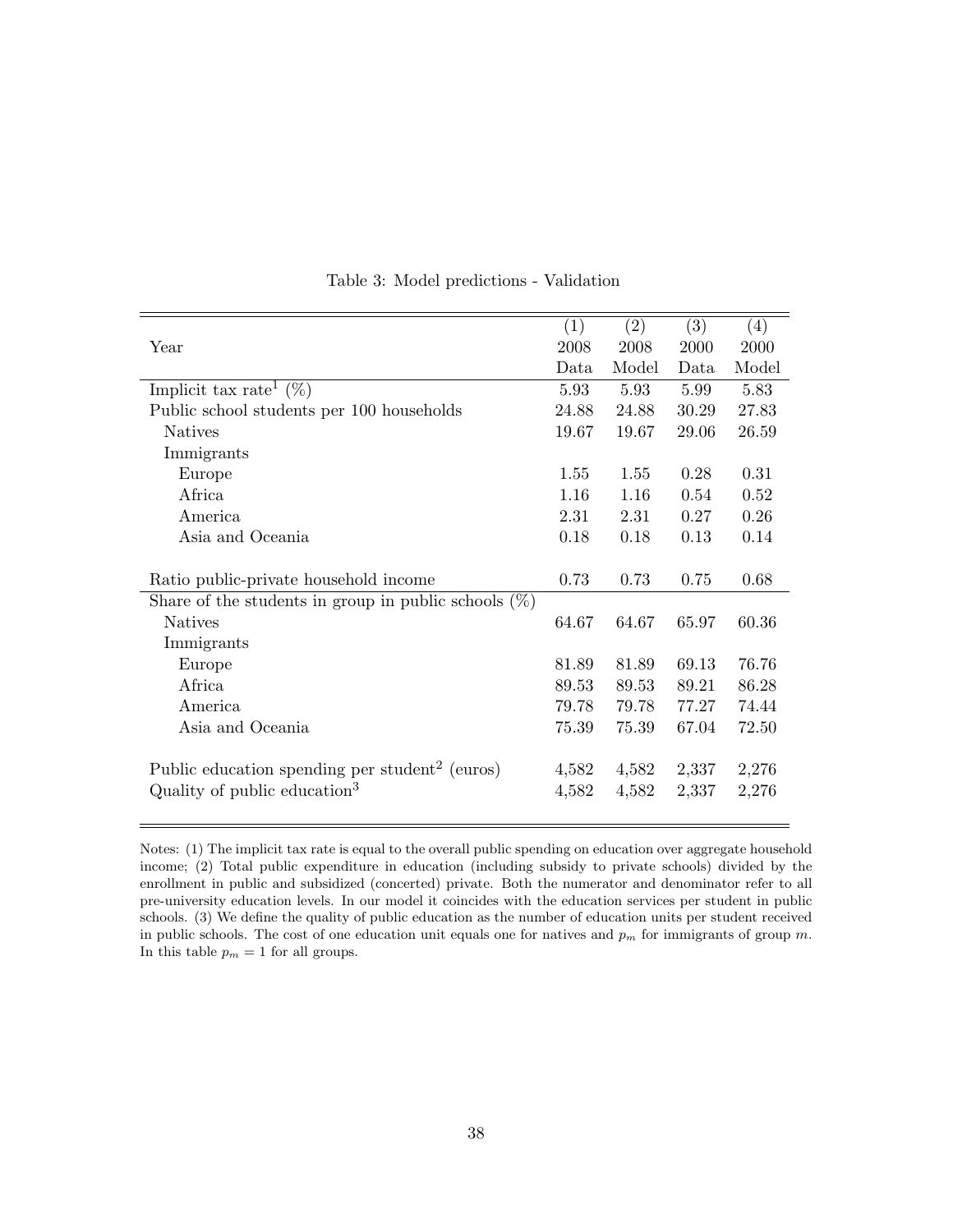<span id="page-41-0"></span>

|                                                            | (1)   | (2)          | (3)              | (4)            | (5)          |
|------------------------------------------------------------|-------|--------------|------------------|----------------|--------------|
| Specification                                              | Data  | Main         | Main             | Main           | Opt-out      |
| Immigrant population                                       | 2008  | 2000         | None             | None           | 2000         |
| Relative cost immigrants                                   |       | $\mathbf{1}$ | $\mathbf{1}$     | 1.10           | $\mathbf{1}$ |
|                                                            |       |              |                  |                |              |
| Implicit tax rate <sup>1</sup> $(\%)$                      | 5.93  | 5.90         | 5.88             | 5.87           | 3.93         |
|                                                            |       |              |                  |                |              |
| Public school students per 100 households                  | 24.88 | 23.62        | 23.19            | 23.32          | 23.66        |
| <b>Natives</b>                                             | 19.67 | 22.52        | 23.19            | 23.32          | 22.56        |
| Immigrants                                                 |       |              |                  |                |              |
| Europe                                                     | 1.55  | 0.28         | $\boldsymbol{0}$ | $\overline{0}$ | 0.28         |
| Africa                                                     | 1.16  | 0.46         | $\overline{0}$   | $\Omega$       | 0.46         |
| America                                                    | 2.31  | 0.24         | $\boldsymbol{0}$ | $\overline{0}$ | 0.24         |
| Asia and Oceania                                           | 0.18  | 0.13         | $\boldsymbol{0}$ | $\overline{0}$ | 0.13         |
| Share of the students in public schools $(\%)$             |       |              |                  |                |              |
| <b>Natives</b>                                             | 64.67 | 65.43        | 65.71            | 66.08          | 65.56        |
| Immigrants                                                 |       |              |                  |                |              |
| Europe                                                     | 81.89 | 81.84        |                  |                | 81.88        |
| Africa                                                     | 89.53 | 89.83        |                  |                | 89.91        |
| America                                                    | 79.78 | 79.95        |                  |                | 80.03        |
| Asia and Oceania                                           | 75.39 | 78.57        |                  |                | 78.93        |
|                                                            |       |              |                  |                |              |
| Public education spending per student <sup>2</sup> (euros) | 4,582 | 4,727        | 4,783            | 4,774          | 4,755        |
| Quality of public education <sup>3</sup>                   | 4,582 | 4,727        | 4,783            | 4,774          | 4,755        |
| Pct. chg. quality of public education <sup>4</sup>         |       | 3.17%        | 4.38%            | 4.18%          | 3.76%        |

#### Table 4: Counterfactual Experiments: the Effects of Immigration

Notes: Income distribution is fixed at 2008 level across all specifications. In column 1, the immigrant population is as in the data for year 2008. In columns 2 and 5, the immigrant population is as in the data in year 2000. In columns 3 and 4 we assume that there are no immigrants. (1) The implicit tax rate is equal to the overall public spending on education over aggregate household income; (2) Total public expenditure in education (including subsidy to private schools) divided by the enrollment in public and subsidized (concerted) private. Both the numerator and denominator refer to all pre-university education levels. In our model it coincides with the education services per student in public schools. (3) We define the quality of public education as the number of education units per student received in public schools. The cost of one education unit equals one for natives and  $p<sub>m</sub>$  for immigrants of group m. (4) This is the change in the average education services per student between the value in the corresponding column and the value in the first column (actual in 2008) as a percent of the value in the first column.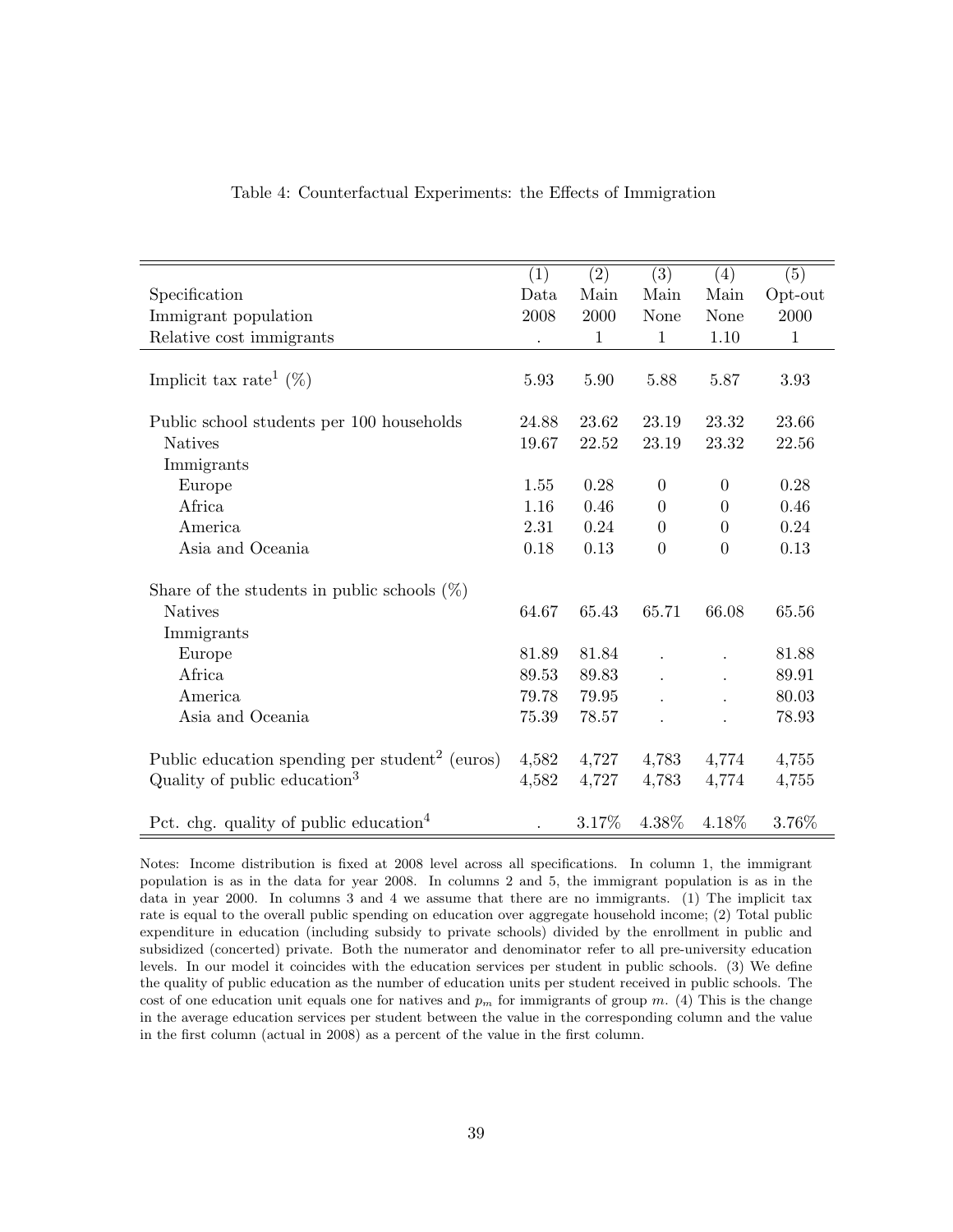|                                                    | (1)   | (2)      | (3)       | (4)          |
|----------------------------------------------------|-------|----------|-----------|--------------|
| Specification                                      | Data  | Main     | Main      | Opt-out      |
| Immigrant population                               | 2008  | 2008     | 2008      | 2008         |
| Relative cost immigrants                           |       | 1        | 1.10      | $\mathbf{1}$ |
|                                                    |       |          |           |              |
| Implicit tax rate <sup>1</sup> $(\%)$              | 5.93  | 5.50     | 5.55      | 3.77         |
|                                                    |       |          |           |              |
| Public school students per 100 households          | 24.88 | 24.25    | 24.33     | 24.47        |
| <b>Natives</b>                                     | 19.67 | 19.03    | 19.10     | 19.31        |
| Immigrants                                         |       |          |           |              |
| Europe                                             | 1.55  | 1.56     | 1.56      | 1.54         |
| Africa                                             | 1.16  | 1.15     | 1.15      | 1.15         |
| America                                            | 2.31  | 2.33     | 2.33      | 2.29         |
| Asia and Oceania                                   | 0.18  | 0.18     | 0.18      | 0.18         |
| Share of the students in public schools $(\%)$     |       |          |           |              |
| <b>Natives</b>                                     | 64.67 | 62.54    | 62.77     | 63.47        |
| Immigrants                                         |       |          |           |              |
| Europe                                             | 81.89 | 82.29    | 82.45     | 81.07        |
| Africa                                             | 89.53 | 88.87    | 88.99     | 88.93        |
| America                                            | 79.78 | 80.29    | 80.47     | 78.86        |
| Asia and Oceania                                   | 75.39 | 74.92    | 75.12     | 74.39        |
|                                                    |       |          |           |              |
| Avg. education spending per student <sup>2</sup>   | 4,582 | 4,230    | 4,195     | 4,380        |
| Quality of public education <sup>3</sup>           | 4,582 | 4,230    | 4,268     | 4,380        |
| Pct. chg. quality of public education <sup>4</sup> |       | $-7.68%$ | $-6.86\%$ | $-4.43%$     |

#### <span id="page-42-0"></span>Table 5: Counterfactual Experiments: the Effects of Naturalization

Notes: The immigrant population and the income distribution are kept fixed at their 2008 level. The counterfactual in columns 2-4 assumes that all immigrants gain the right to vote. (1) The implicit tax rate is equal to the overall public spending on education over aggregate household income; (2) Total public expenditure in education (including subsidy to private schools) divided by the total enrollment (public and subsidized private). Both the numerator and denominator refer to all pre-university education levels. (3) Analogous to (2) but now in terms of the education units received by each student. (4) This is the change in the average education services per student between the value in the corresponding column and the value in the first column (actual in 2008) as a percent of the value in the first column.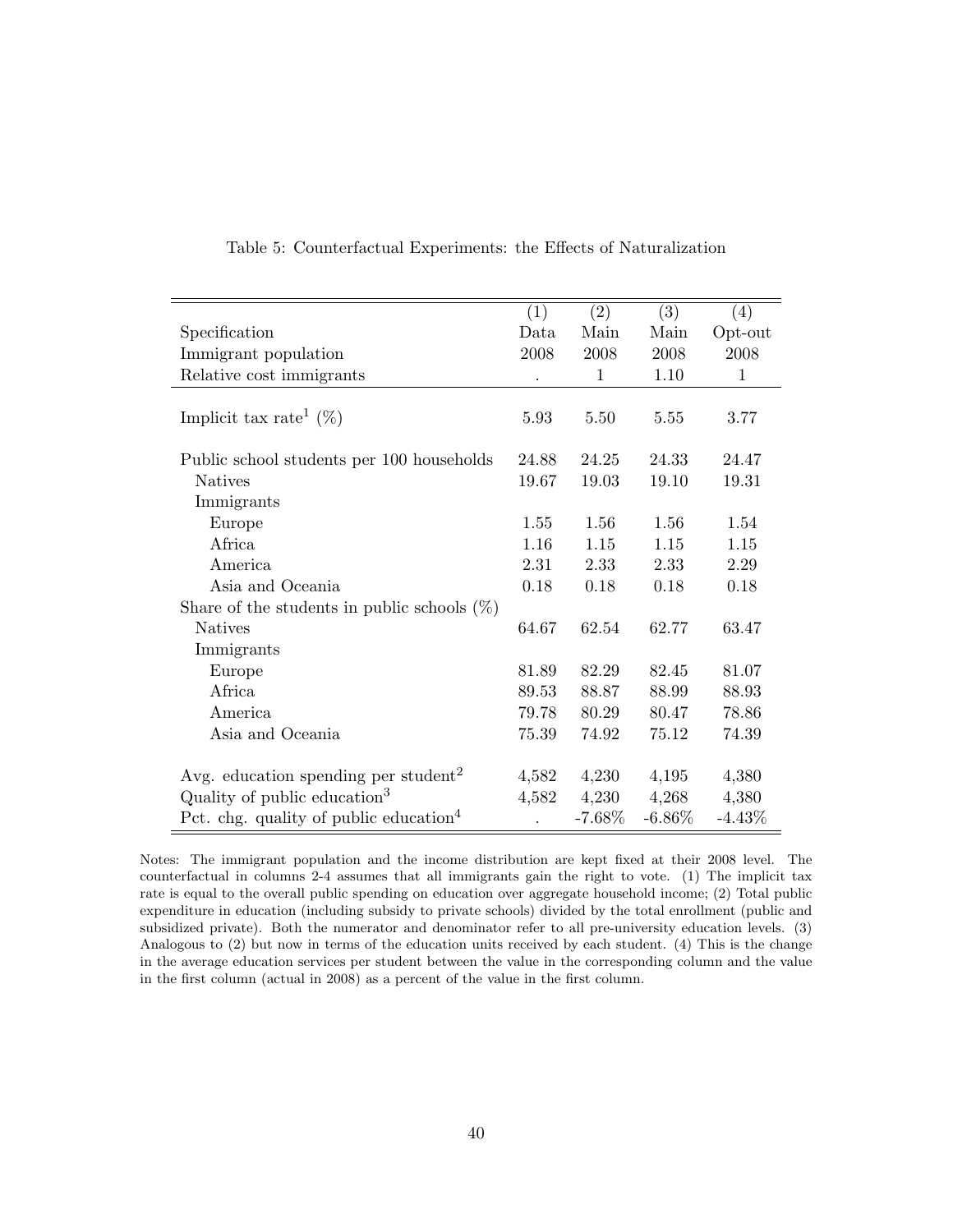|                                                                | Enrollment public educ. <sup>1</sup><br>per 100 households | Native enrollment public educ. <sup>2</sup><br>per 100 households | Public spending per student <sup>3</sup><br>euros |
|----------------------------------------------------------------|------------------------------------------------------------|-------------------------------------------------------------------|---------------------------------------------------|
| Immigration as in 2000<br>Benchmark                            | 24.88<br>23.62                                             | 22.52<br>19.67                                                    | $4,582$<br>$4,727$                                |
| Naturalize 2008 immigrants                                     | 24.25                                                      | 19.03                                                             | 4,230                                             |
|                                                                | Change                                                     | Change                                                            | Change relative to benchmark                      |
| = Benchmark - Immigration as in 2000<br>Effect of Immigration  | 1.26                                                       | $-2.85$                                                           | $-3.16\%$                                         |
| $=$ Naturalization - Benchmark<br>Effect of Naturalization     | $-0.63$                                                    | $-0.64$                                                           | $-7.68%$                                          |
| $=$ Naturalization - Immigration as in 2000<br>Combined Effect | 0.63                                                       | $-3.49$                                                           | $-10.85\%$                                        |

<span id="page-43-0"></span>Table 6: Counterfactual Experiments: Combined effect Table 6: Counterfactual Experiments: Combined effect

tion in year 2008. The immigration as in 2000 scenario has the same income distribution as in the benchmark but immigration is as in year 2000. The naturalization scenario has the same income distribution and immigration as in the benchmark, but all immigrants are granted the right to vote. In all cases we focus on the main model, featuring the subsidy to private schools and assuming an equal cost of education for the children of natives and of immigrants. (1) Enrollment in public education per 100 households is our measure of the size of public education; (2) The change in the native enrollment in public schools is our measure of native flight toward private schools; (3) Public spending per student is our measure of quality of public Notes: The benchmark scenario is computed on the basis of the immigrant population and income distribution in year 2008. The immigration as in 2000 scenario has the same income distribution as in the benchmark migration as in the benchmark, but all immigrants are granted the right to vote. In all cases we focus on the main model, featuring the subsidy to private schools and assuming an equal cost of education for the children of natives and of immigrants. (1) Enrollment in public education per 100 households is our measure of the size of public education; (2) The change in the native enrollment in public schools is our measure of native flight toward private schools; (3) Public spending per student is our measure of quality of public Notes: The benchmark scenario is computed on the basis of the immigrant population and income distribubut immigration is as in year 2000. The naturalization scenario has the same income distribution and imeducation.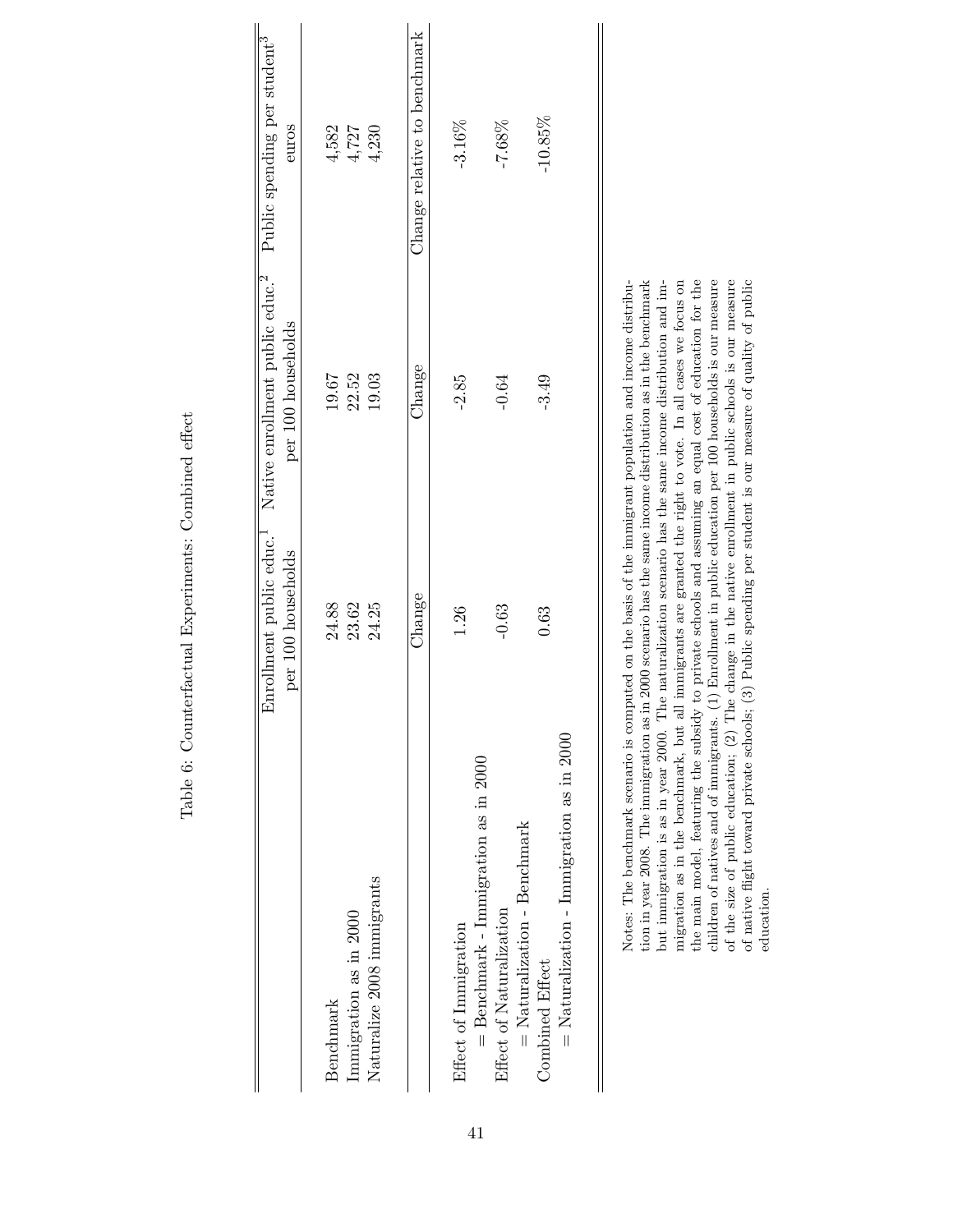Table 7: Regional Education Policies

<span id="page-44-0"></span>

|                                             | (1)       | (2)      | (3)      | (4)      | (5)       | (6)        | (7)        |
|---------------------------------------------|-----------|----------|----------|----------|-----------|------------|------------|
|                                             | Spain     | Avg      | Min      | Max      | <b>CV</b> | <b>CAT</b> | <b>MAD</b> |
| Data 2008                                   |           |          |          |          |           |            |            |
| <b>FBSH</b>                                 | 13.10     | 12.13    | 3.91     | 22.87    | 0.45      | $16.36\,$  | 18.47      |
| Public enrollment per 100 households        | 24.88     | 31.63    | 13.90    | 34.65    | 0.25      | $23.98\,$  | 18.63      |
| Native public enrollment per 100 households | 19.67     | 28.17    | 12.65    | 31.71    | 0.28      | 15.68      | 13.10      |
| Share natives in public schools             | 64.67     | 64.56    | 46.31    | 80.46    | 0.14      | 58.27      | 48.13      |
| Implicit tax rate $(\%)$                    | $5.93\,$  | 5.81     | 3.52     | 8.64     | $0.20\,$  | $5.34\,$   | 3.52       |
| Public educ. spending per student (euros)   | 4,582     | 4,467    | 3,512    | 5,893    | 0.13      | 4,076      | 3,531      |
|                                             |           |          |          |          |           |            |            |
| Benchmark (fitted values 2008)              |           |          |          |          |           |            |            |
| Public enrollment per 100 households        | $24.88\,$ | 24.37    | 17.68    | 29.98    | 0.13      | 25.33      | $23.95\,$  |
| Native public enrollment per 100 households | 19.67     | 19.46    | 15.42    | 25.00    | 0.14      | 17.05      | 17.87      |
| Share natives in public schools             | 64.67     | 64.37    | 58.56    | 69.32    | 0.04      | 63.35      | 65.68      |
| Implicit tax rate $(\%)$                    | 5.93      | 5.96     | 5.42     | 6.38     | 0.05      | 6.13       | 5.76       |
| Public educ. spending per student (euros)   | 4,582     | 4,712    | 3,070    | 6,235    | 0.20      | 5,069      | 5,788      |
|                                             |           |          |          |          |           |            |            |
| Immigration (benchmark - counterfactual)    |           |          |          |          |           |            |            |
| Public enrollment per 100 households        | $1.27\,$  | 1.27     | 0.23     | $3.54\,$ | 0.72      | 2.11       | 1.64       |
| Native public enrollment per 100 households | $-2.84$   | $-2.63$  | $-5.51$  | $-0.62$  | $-0.54$   | $-3.48$    | $-3.52$    |
| Share natives in public schools (pp)        | 0.76      | $0.86\,$ | $-0.41$  | $3.08\,$ | 1.10      | 1.63       | $0.80\,$   |
| Implicit tax rate $(\%)$                    | $-0.64$   | $-0.75$  | $-2.81$  | 0.94     | $-1.19$   | $-1.73$    | $-0.85$    |
| Public educ. spending per student $(\%)$    | $3.17\,$  | $3.58\,$ | $-1.66$  | 12.58    | 1.09      | 6.80       | $3.32\,$   |
|                                             |           |          |          |          |           |            |            |
| Naturalization (counterfactual - benchmark) |           |          |          |          |           |            |            |
| Public enrollment per 100 households        | $-0.63$   | $-0.68$  | $-1.37$  | $-0.16$  | $-0.56$   | $-0.94$    | $-0.79$    |
| Native public enrollment per 100 households | $-0.65$   | $-0.59$  | $-1.05$  | $-0.15$  | $-0.51$   | $-0.76$    | $-0.67$    |
| Share natives in public schools (pp)        | $-2.13$   | $-1.96$  | $-3.71$  | $-0.45$  | $-0.51$   | $-2.81$    | $-2.48$    |
| Implicit tax rate $(\%)$                    | $-7.36$   | $-6.90$  | $-12.38$ | $-1.62$  | $-0.48$   | $-9.76$    | $-8.85$    |
| Public educ. spending per student $(\%)$    | $-7.68$   | $-6.90$  | $-12.38$ | $-1.62$  | $-0.48$   | $-9.76$    | $-8.85$    |
| Combined effect (Naturaliz. - Immig. 2000)  |           |          |          |          |           |            |            |
| Public enrollment per 100 households        | 0.63      | $-0.25$  | $-0.70$  | 2.17     | 1.17      | 1.17       | 0.85       |
| Native public enrollment per 100 households | $-3.49$   | $-2.56$  | $-6.56$  | $-0.80$  | $-0.53$   | $-4.23$    | $-4.20$    |
| Share natives in public schools (pp)        | $-2.89$   | $-1.12$  | $-6.72$  | $-0.74$  | $-0.62$   | $-4.44$    | $-3.28$    |
| Implicit tax rate $(\%)$                    | $-6.72$   | $-5.81$  | $-11.12$ | $0.35\,$ | $-0.56$   | $-8.02$    | $-8.00$    |
|                                             |           |          |          |          |           |            |            |
| Public educ. spending per student $(\%)$    | $-10.85$  | $-4.00$  | $-24.84$ | $-2.79$  | $-0.61$   | $-16.56$   | $-12.17$   |

Notes: The first column reports the data and counterfactual values for Spain as a whole. It has already been reported in the previous tables but it is included here to facilitate comparisons. Column 2 reports the simple average of each variable across all 17 regions (autonomous communities). Columns 3 and 4 report the minimum and maximum values. Column 5 is the coefficient of variation. Columns 6 and 7, respectively, report the values for the regions of Catalonia and Madrid. 42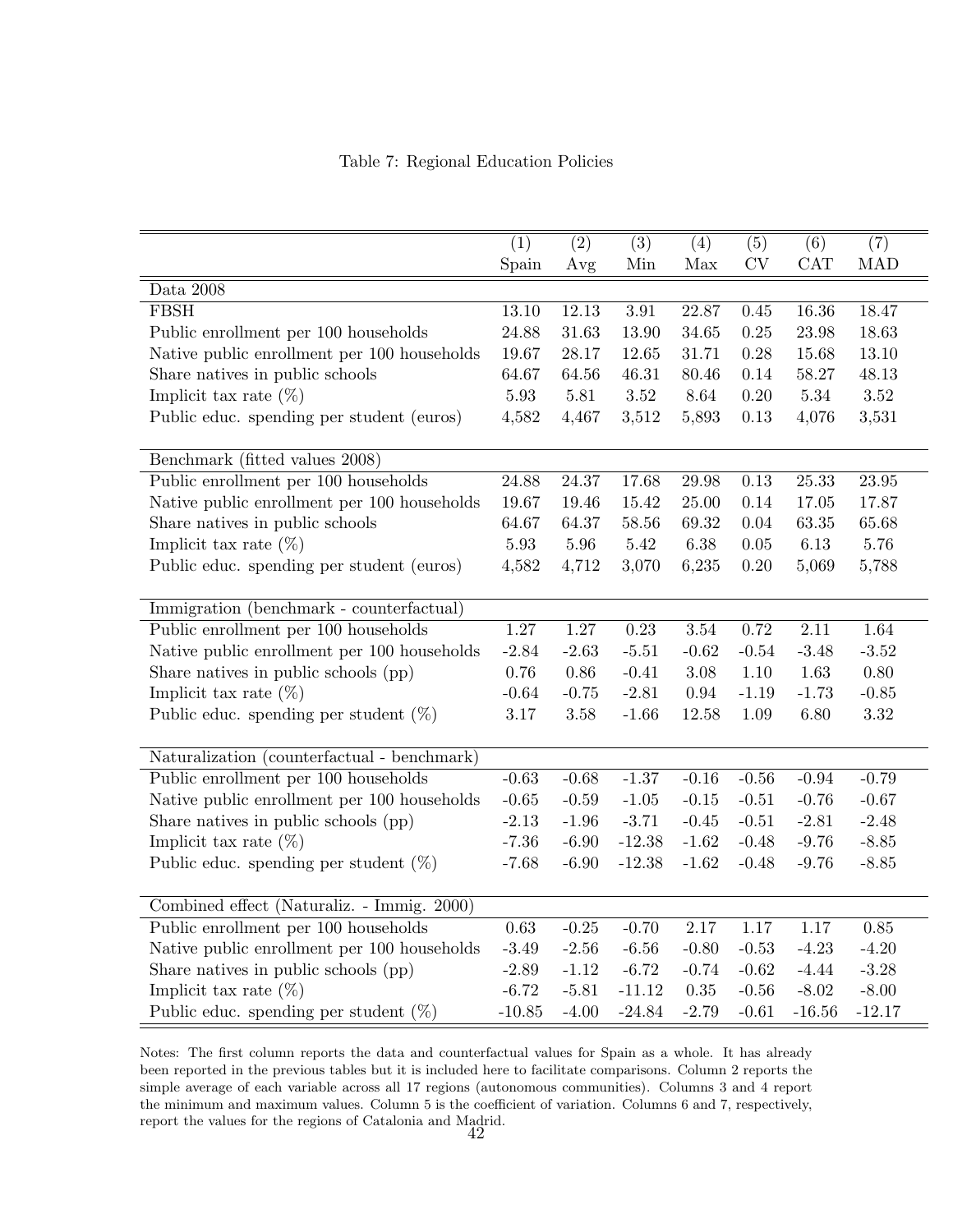<span id="page-45-0"></span>Figure 1: Percentage change in the student-teacher ratio between 2000 and 2010 against the change in the foreign-born share in the region.



Notes: In linear regression fit each region is weighted by its year-2000 population. Next we list all regions (autonomous communities) and their numerical code: Andalucia (1), Aragon (2), Asturias (3), Balearic Islands (4), Canary Islands (5), Cantabria (6), Castilla Leon (7), Castilla La Mancha (8), Catalonia (9), Valencia (10), Extremadura (11), Galicia (12), Madrid (13), Murcia (14), Navarra (15), Basque Country (16), La Rioja (17).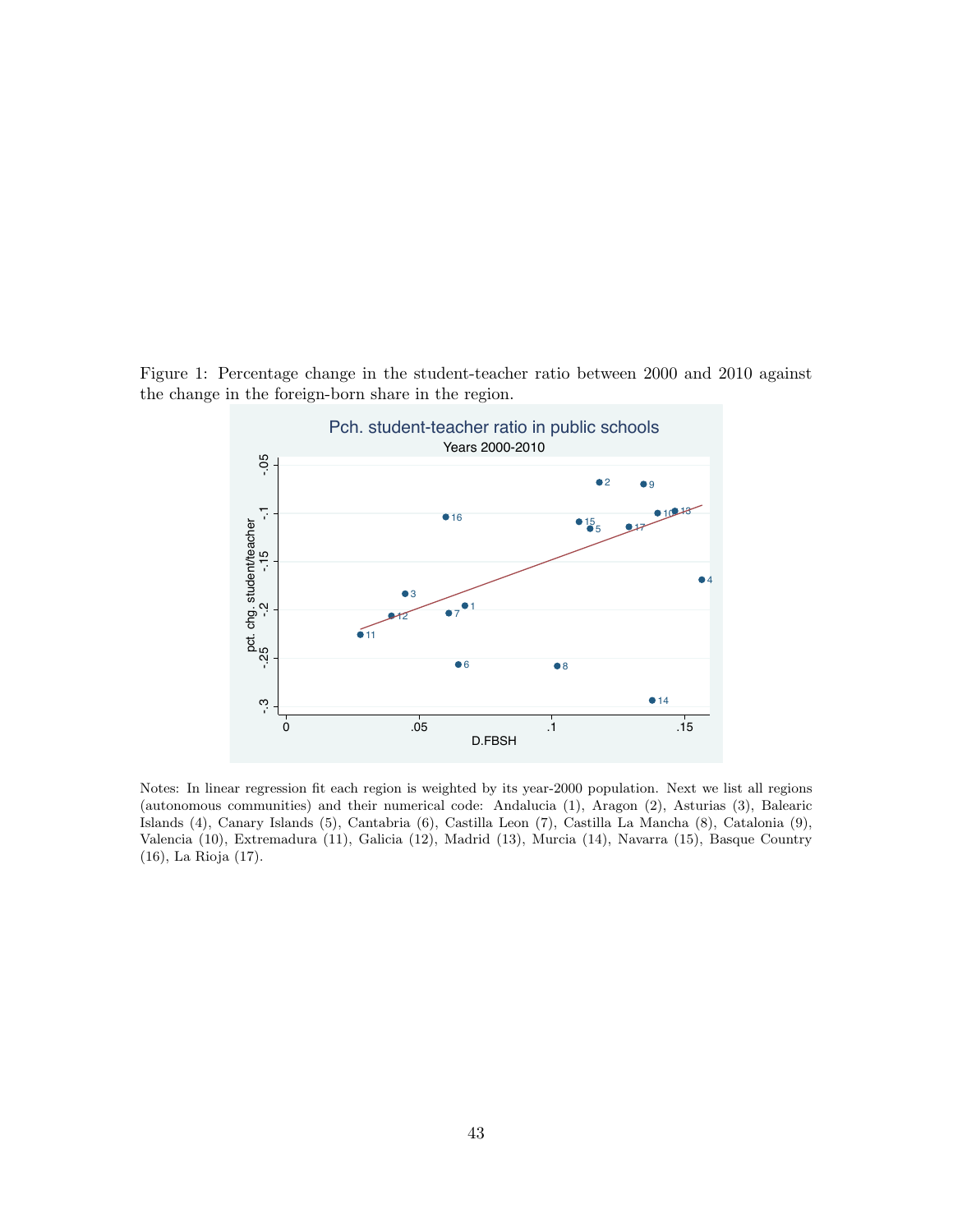

<span id="page-46-0"></span>Figure 2: Combined effect on public education expenditure per student

<span id="page-46-1"></span>Notes: Slope coefficient is -4313.56, with t-stat of -6.57.



Figure 3: Immigration and Native flight to private schools

Notes: Slope coefficient is -0.27, with t-stat of -6.89. The vertical axis reports the share of native children enrolled in private schools in the naturalization scenario minus the same variable in the scenario where each region's immigrant population is as in year 2000.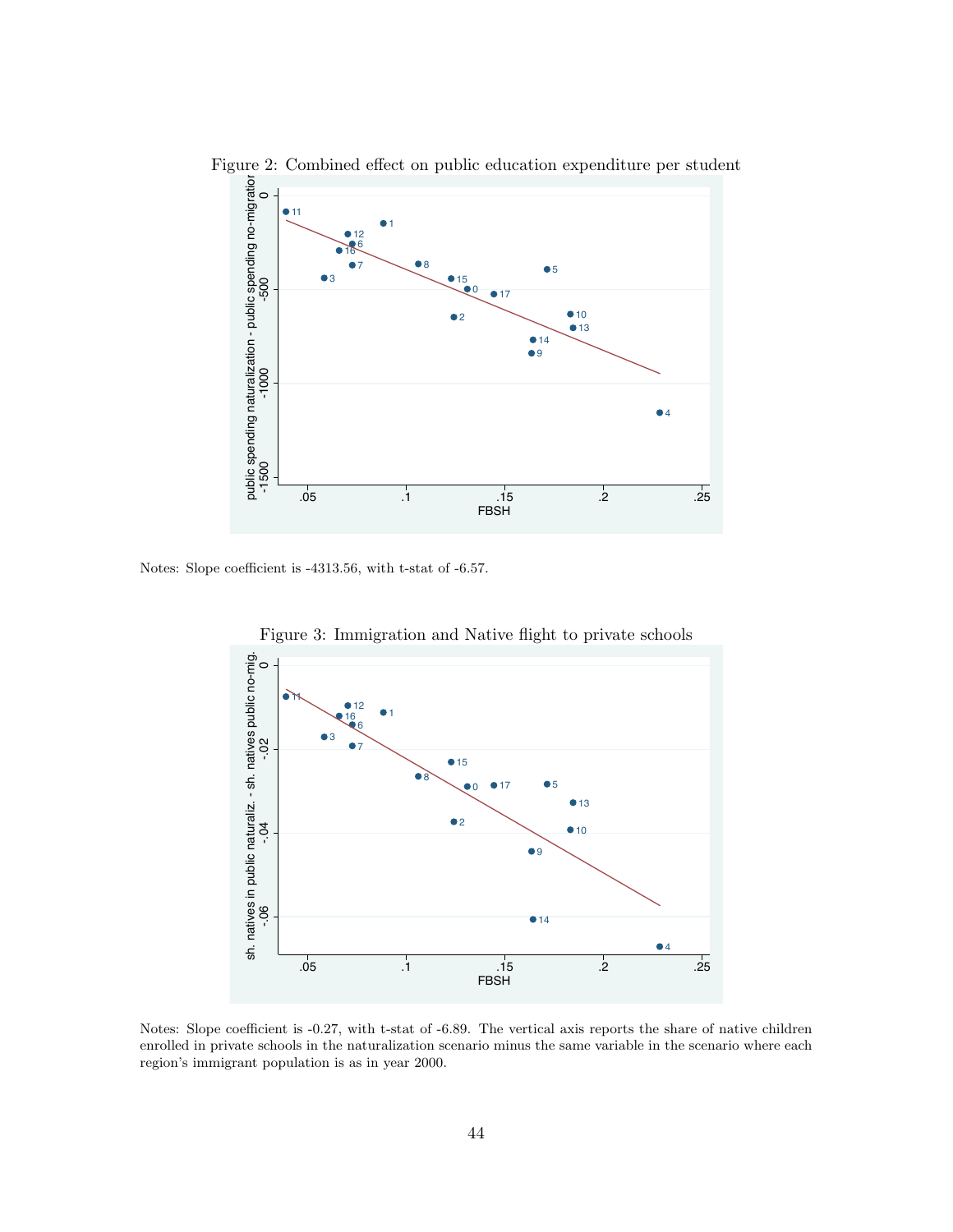<span id="page-47-0"></span>

Notes: The estimated slope coefficient is -0.50, with t-stat of -3.69. Next we list all regions (autonomous communities) and their numerical code: Andalucia (1), Aragon (2), Asturias (3), Balearic Islands (4), Canary Islands (5), Cantabria (6), Castilla Leon (7), Castilla La Mancha (8), Catalonia (9), Valencia (10), Extremadura (11), Galicia (12), Madrid (13), Murcia (14), Navarra (15), Basque Country (16), La Rioja (17).



<span id="page-47-1"></span>Figure 5: Policy convergence: public education expenditure per student

Notes: The estimated slope coefficient is -0.08, with t-stat of -1.16.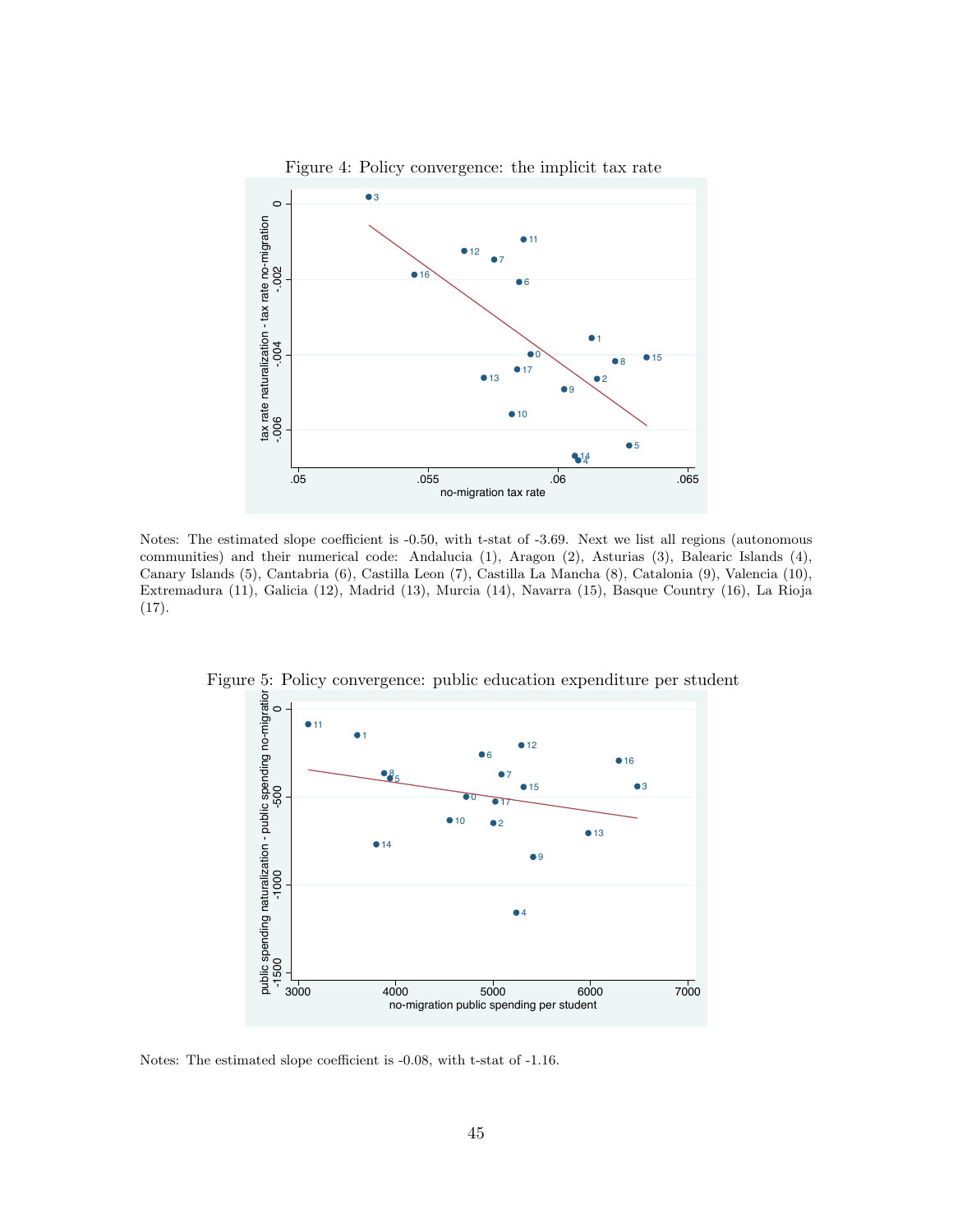## Appendices

## <span id="page-48-0"></span>A Data appendix

In this appendix, we provide further detail on the data sources and the construction of our variables.

The number of households in each group (Labor force Survey), enrollment by type of school (Ministry of Education), the income distribution at the household level (Family Expenditure Survey and National Immigrant Survey), and public spending in education (Ministry of Education).

The Family Expenditure Survey (hereafter FES) contains income data but only identifies immigrant households from year 2006 onward. In addition, the level of disaggregation of the immigrant population is very limited. To overcome this limitation we also use the 2007 National Immigrant Survey to compute household income for each immigrant group. We provide more detail in [Appendix B.](#page-49-0)

## A.1 Household distribution

The distribution of households is estimated on the basis of the micro-data from the Spanish Labor Force Survey using the appropriate weights. We only include households headed by individuals age 65 or younger.

## A.2 Income distribution

Our primary source of information for income distributions is the Family Expenditure Survey (FES). This survey reports monthly household income, which includes labor income, capital income, and government cash benefits. To produce an annual value we multiplied monthly income by 14 to take into account double the widespread double-pay in August and December. Prior to year 2006 the FES did not identify immigrant households. From 2006 onward it includes a variable reporting on the nationality of the household head. However, this variable provides very little disaggregation of the immigrant population. Thus we use the 2007 National Immigrant Survey (NIS) to compute the average and standard deviation of household income for each of our four immigrant groups (European, American, African and Asian) by the number of children in the household. Since it only surveyed the immigrant population, the NIS did not provide information on the native population. One additional difference between the two surveys is that the FES reports household income whereas the NIS reports the income of one individual chosen randomly in each household and thus does not always correspond to the household head. We make some adjustments to the NIS data to make it more consistent with the income data in the FES. The details of our imputation are reported i[nAppendix B.](#page-49-0)

#### <span id="page-48-1"></span>A.3 The share of public and private school students

Our model is tailored to compulsory education. Thus it is natural to focus on enrollment in primary and secondary education. Specifically, our enrollment variables include the following education levels: preschool, elementary, compulsory secondary education (known as E.S.O. in Spanish), non-compulsory secondary education (both the so-called 'bachillerato' and occupational training i.e. 'formation profesional'), and special education. The enrollment data are provided by the Ministry of Education and made publicly available on their website.<sup>58</sup>

<sup>58</sup>http://www.mecd.gob.es/horizontales/estadisticas/no-universitaria.html. Specifically, the files referring to pre-university education studies, 'Alumnado. Regimen General'.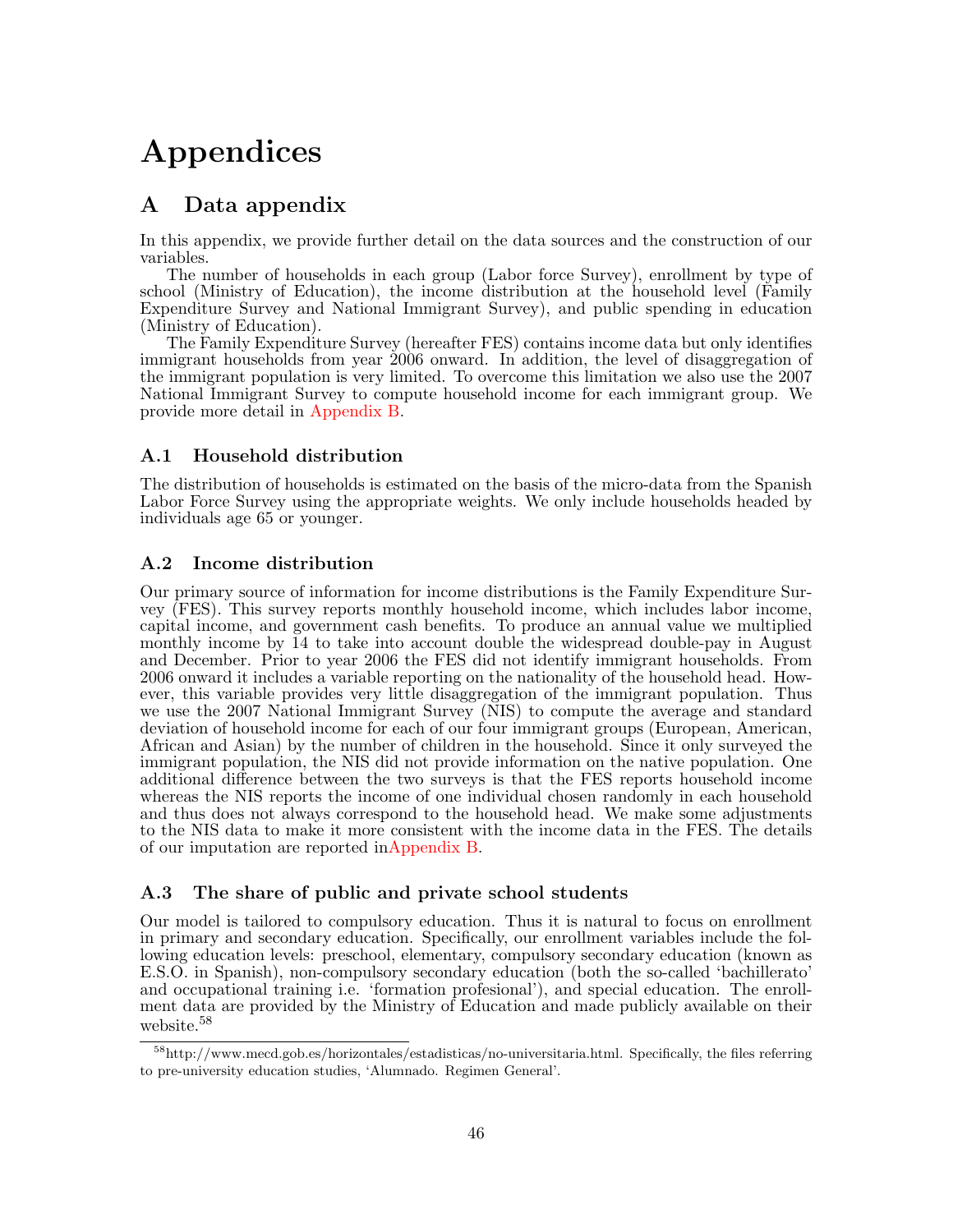Breakdown of Foreign Student Population by Continent of Origin is available only for all school levels together (infantil, primary, secondary part1, secondary part2, bachillerato and FP). Disaggregation of the data by levels is not available in the Ministerio Tables. We know that primary+ESO accounted for 68.76 percent of the total enrollment of foreign students in 2008. Since breakdown by origins is unavailable, we use this information to map total enrollment of foreigners into total enrollment in primary+ESO. We are ignoring that this rate may apply differently to different immigrant groups.

Throughout our paper private schools refer to the sum of subsidized (concerted) private schools and non-subsidized private schools. The number of students in public schools for each group  $m$  in the column 1 of the [Table 3](#page-40-0) is estimated using the data of total number of children and the actual share of public school students for each group  $m$ . Specifically, the household distribution  $h^t(n,m)$  and the total number of household provide the total number of children for each  $m$ , and the number of public school students is obtained from this total number of children multiplied by the actual share of public school enrollment for each  $m$ provided by provided by the Ministry of Education. This adjustment is important to make it consistent with the overall number of children implied by our household distribution and the share of public (and private) school students in the model.

#### A.4 Education expenditure

The information on public spending in education is obtained from the Statistics on Public Education Expenditure produced by the Ministry of Education. We report spending for the pre-university education levels: preschool, elementary, compulsory secondary education (known as E.S.O. in Spanish), non-compulsory secondary education (both the so-called 'bachillerato' and occupational training i.e. 'formation profesional'), and special education.

## <span id="page-49-0"></span>B Imputation of income distributions

For our calibration and simulation exercises we need to obtain income distributions for each population group ( $m = 0$  for natives, 1 for European immigrants, 2 for African immigrants, 3 for American immigrants, and 4 for immigrants from Asia and Oceania.

We firstly calculate the mean and the coefficient of variation of household income, conditional on number of children and on immigration status from NIS. Secondly we calculate the average income for immigrants from the FES. This is the average income of all immigrants, so we want to disaggregate it for each immigration status (i.e.,  $m = 1, 2, 3$ , and 4).<sup>59</sup> Note that there is the following relationship between the average income from the FES and the mean income from the NIS:

$$
\bar{y}_{imm} = \frac{1}{h_1 + h_2 + h_3 + h_4} \sum_{m=1}^{4} h_m \bar{y}_m \tag{13}
$$

where  $\bar{y}_{imm}$  is the average income of all immigrants calculated from the FES,  $h_m$  is the number of households with immigration status m, and  $\bar{y}_m$  is the average income of type m households calculated from the NIS.

However, we suspect that our measure of household income based on the NIS is an underestimate. Hence we estimate the mean income consistent with the relative income among the four types of immigrants as follows. Let  $\hat{y}_m$  denote the estimate of mean household income of immigrants with type m. We impose a condition that  $\hat{y}_m$  relative to any other mean income is consistent with the relative mean income from the NIS:

$$
\frac{\hat{y}_m}{\hat{y}_n} = \frac{\bar{y}_m}{\hat{y}_n} \tag{14}
$$

<sup>59</sup>Income distribution for natives can be calculated directly from the FES.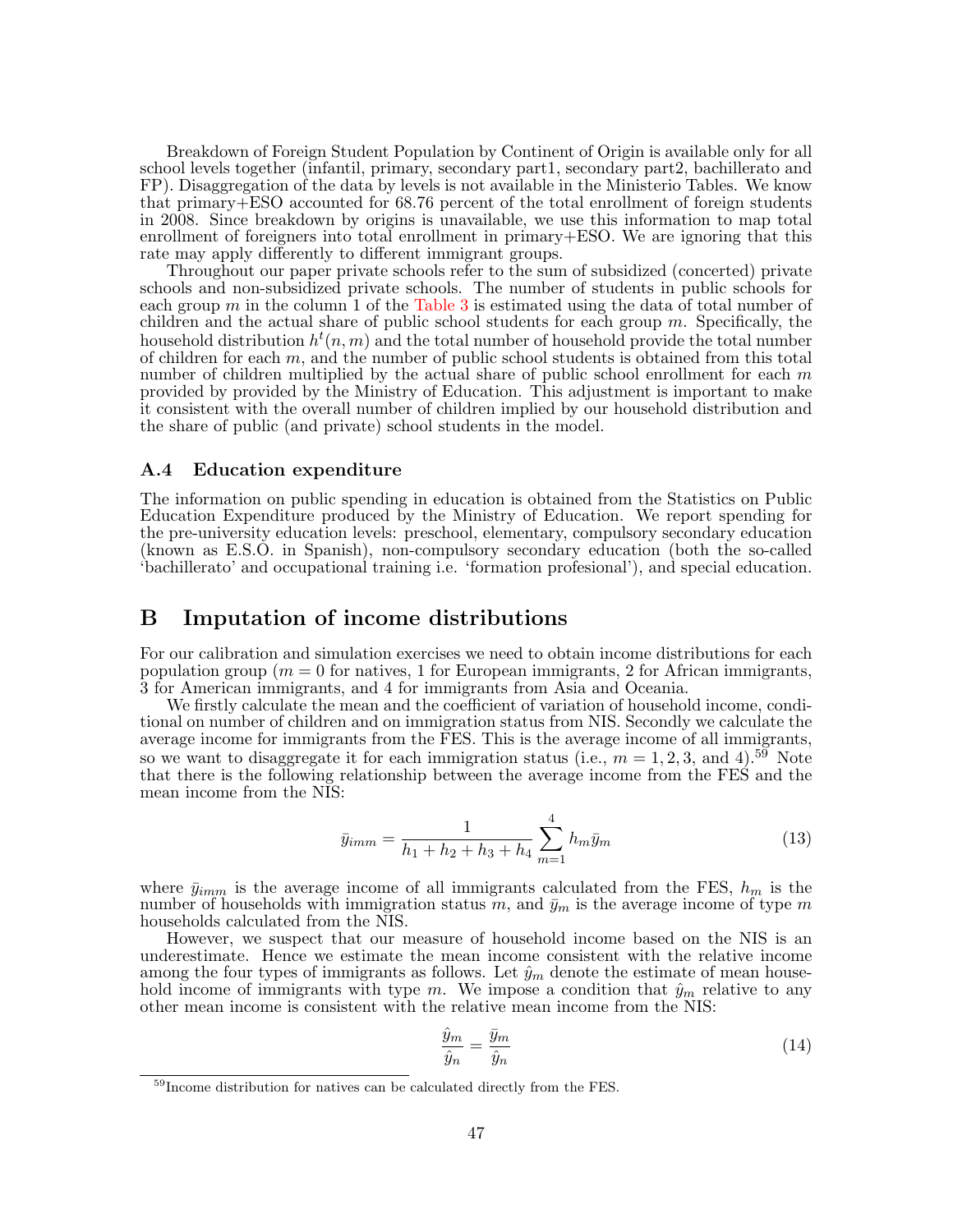for all m and n. Without loss of generality, set  $n = 1$ . Replacing  $\bar{y}_m$  with  $\hat{y}_m$  in this equation, we obtain the following expression:

$$
\bar{y}_{imm} = \frac{1}{h_1 + h_2 + h_3 + h_4} \sum_{m=1}^{4} h_m \hat{y}_m = \frac{1}{h_1 + h_2 + h_3 + h_4} \sum_{m=1}^{4} \left( h_m \frac{\bar{y}_m}{\bar{y}_1} \right) \hat{y}_1.
$$
 (15)

Hence we obtain

$$
\hat{y}_1 = \bar{y}_{imm} \left( \frac{1}{h_1 + h_2 + h_3 + h_4} \sum_{m=1}^4 \left( h_m \frac{\bar{y}_m}{\bar{y}_1} \right) \right)^{-1}, \tag{16}
$$

$$
\hat{y}_m = \frac{\bar{y}_m}{\bar{y}_1} \hat{y}_1 \tag{17}
$$

for  $m = 1, 2, 3, 4$ . These estimates of mean income for each m generate weighted mean income consistent with that from the FES.

The standard deviation of household income for each m is estimated using the coefficient of variation. Let  $\hat{\sigma}_m$  denote an estimate of standard deviation of household income with type  $m$ . We obtain this estimate by:

$$
\hat{\sigma}_m = c v_m \hat{y}_m \tag{18}
$$

for  $m = 1, 2, 3, 4$  where  $cv_m$  is the coefficient of variation for type m calculated from the NIS.

We impute income distributions for each region using the same method described above. In the imputation of regional income distribution, we allow regional variation of average household income for natives and immigrants, but we impose the two conditions that the coefficient of variations are same for all regions, and that relative mean income among immigration status is constant across regions.

#### B.1 Alternative measure of spending per student in public schools

In our tables we report the 'actual' public education spending per student (for pre-university education, that is, pre-school, elementary, secondary and special education). This is the overall public spending in pre-university education (including the subsidy to concerted schools) over the enrollment in public schools plus the enrollment in concerted schools. Note that the denominator includes all students that receive public financing, either directly because they attend public schools or indirectly through the subsidy received by their private schools.

Alternatively, we can report the actual spending per student in public schools, where the numerator includes only spending directly used to finance public schools (thus excluding the subsidy to private schools) and the denominator is the enrollment in public schools. This figure is always larger because the data shows that the subsidy per student is lower than the spending per student in public schools. The table below summarizes these variables for year 2008.